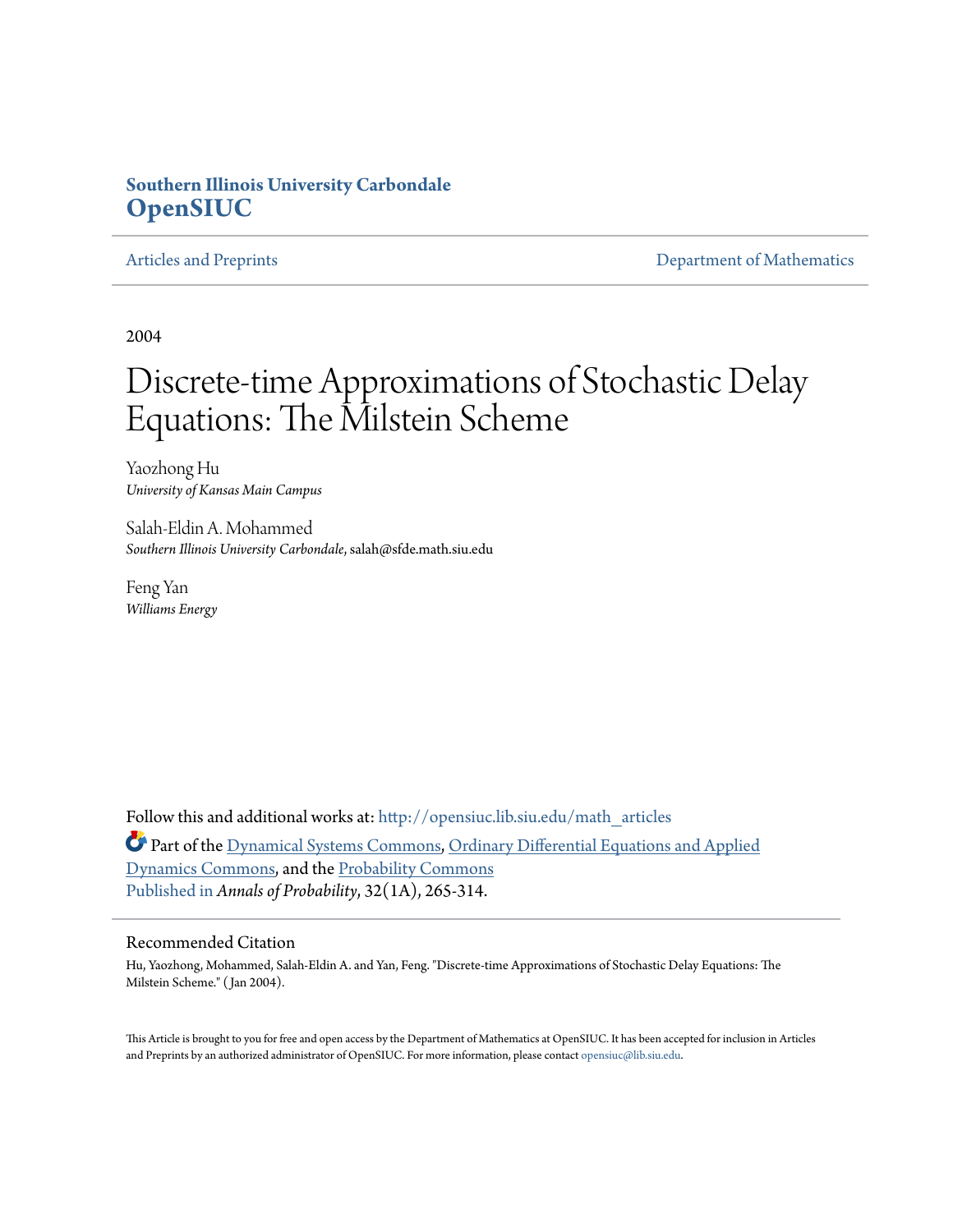### **DISCRETE-TIME APPROXIMATIONS OF STOCHASTIC DELAY EQUATIONS: THE MILSTEIN SCHEME**

BY YAOZHONG HU, $^1$  Salah-Eldin A. Mohammed<sup>2</sup> and Feng Yan

*University of Kansas*, *Southern Illinois University and Williams Energy*

In this paper, we develop a strong Milstein approximation scheme for solving stochastic delay differential equations (SDDEs). The scheme has convergence order 1. In order to establish the scheme, we prove an infinitedimensional Itô formula for "tame" functions acting on the segment process of the solution of an SDDE. It is interesting to note that the presence of the memory in the SDDE requires the use of the Malliavin calculus and the anticipating stochastic analysis of Nualart and Pardoux. Given the *nonanticipating* nature of the SDDE, the use of *anticipating* calculus methods in the context of strong approximation schemes appears to be novel.

**1. Introduction.** Discrete-time strong approximation schemes for stochastic ordinary differential equations (SODEs) are well developed. For an extensive study of these numerical schemes, one may refer to [17], [18] and [19], Chapters 5 and 6. Some basic ideas of strong and weak orders of convergence are illustrated in [13].

If the rate of change of a physical system depends only on its present state and some noisy input, then the system can often be described by a stochastic ordinary differential equation (SODE). However, in many physical situations the rate of change of the state depends not only on the present but also on the past states of the system. In such cases, *stochastic delay differential equations* (SDDEs) or *stochastic functional differential equations* (SFDEs) provide important tools to describe and analyze these systems. For various aspects of the qualitative theory of SFDEs the reader may refer to [20, 21] and the references therein.

SDDEs and SFDEs arising in many applications cannot be solved explicitly. Hence, one needs to develop effective numerical techniques for such systems. Depending on the particular physical model, it may be necessary to design strong  $L^p$  (or almost sure) numerical schemes for pathwise solutions of the underlying SFDE. Strong approximation schemes for SFDEs may be used to

Received April 2001; revised December 2002.

<sup>&</sup>lt;sup>1</sup>Supported in part by NSF Grants EPS-98-74732, DMS-02-04613 and General Research Fund, University of Kansas.

<sup>&</sup>lt;sup>2</sup>Supported in part by NSF Grants DMS-97-03596, DMS-99-75462 and DMS-02-03368.

*AMS 2000 subject classifications.* Primary 34K50, 60H07, 60H35; secondary 60C30, 60H10, 37H10, 34K28.

*Key words and phrases.* Milstein scheme, Itô's formula, tame functions, anticipating calculus, Malliavin calculus, weak derivatives.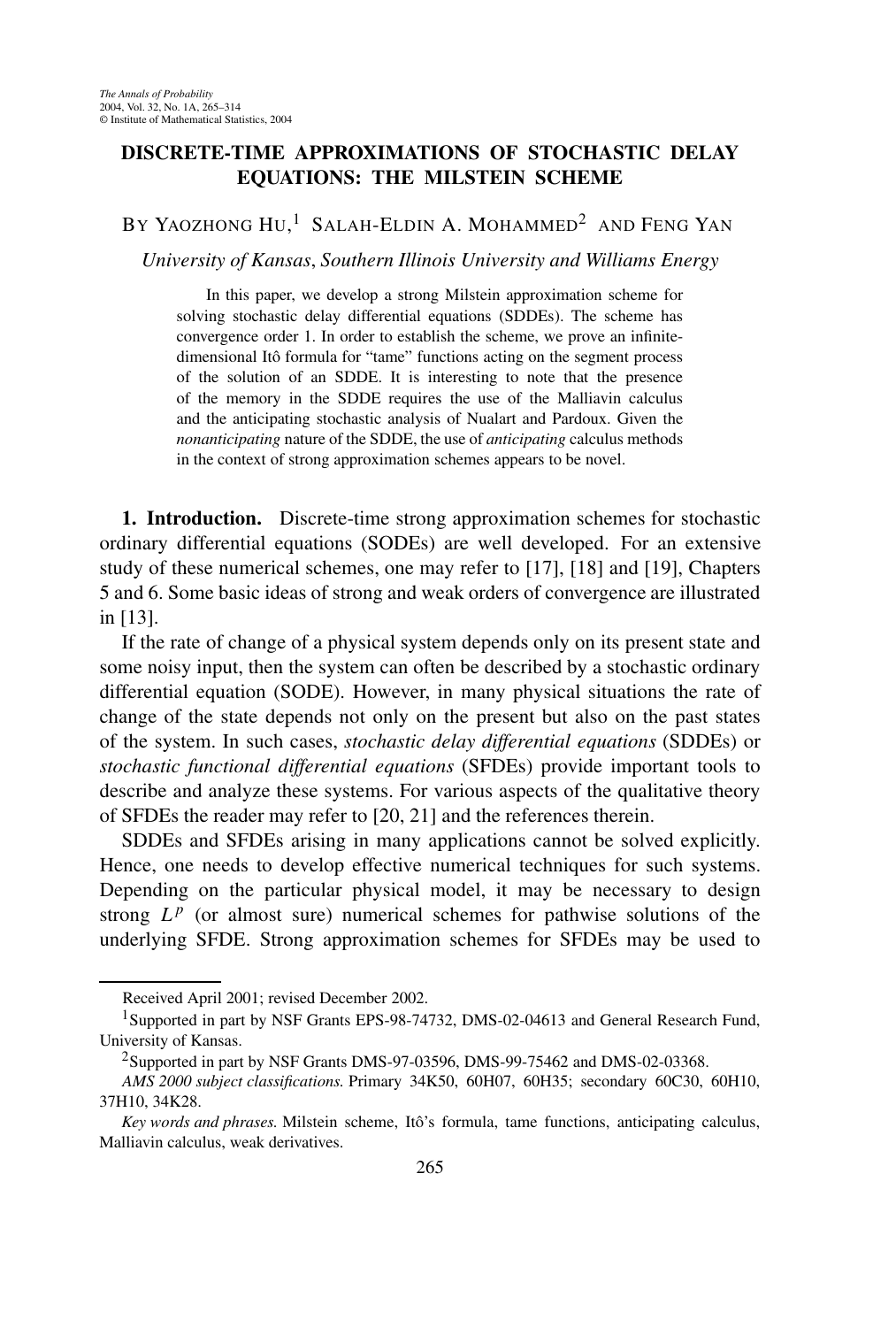simulate directly the a.s. stochastic dynamics of their trajectories or their random attractors. SFDEs are used to model population growth with incubation/gestation period [21]. In such models, one is often interested in estimating the actual population rather than its distribution and hence the need for strong approximation schemes.

In this article, we will not consider the order of convergence of *weak* numerical schemes, although such schemes are useful for some applications of SODEs (see [13, 17] and the references therein). In this connection, it is important to note that stochastic systems with memory *do not correspond to deterministic PDEs* (in finitely many space variables) [20, 21]. Typically, a stochastic system with memory corresponds to an *infinite-dimensional* Feller diffusion whose principal coefficient degenerates on a hypersurface with *finite-codimension* ([20], Chapter IV, Theorem 3.2 and [21], Theorem II.3). This aspect of SFDEs is in sharp contrast with the theory of SODEs where the latter theory has traditional ties to diffusions in Euclidean space. In a sense, the numerics of stochastic systems with memory resemble those of SPDEs in one space dimension.

A strong Cauchy–Maruyama scheme for a class of SFDEs with continuous memory, in the context of the Delfour–Mitter state space  $\mathbb{R}^m \times L^2([- \tau, 0], \mathbb{R}^m)$ , was developed by Ahmed, Elsanousi and Mohammed [1]. See also [20], page 227, [15] and [4]. As in the case of SODEs, the Cauchy–Maruyama scheme for SFDEs has order of convergence  $\frac{1}{2}$  ([20], page 227, [15, 4, 8, 14]).

In Sections 2–5, we establish the strong Milstein scheme for SDDEs with several delays. This scheme has a higher strong order of convergence 1 when compared with the Euler scheme which, as indicated above, has the strong order of convergence 0.5. Furthermore, when simulating the whole solution path { $X(t)$ ,  $t \in$ [0*, a*]}, the Milstein schemes for SDDEs and SODEs have the same complexity, even when one accounts for the simulation of the iterated stochastic integrals in the scheme. (See Appendix B and the remarks therein.) Although the solution of the SDDE is *adapted* to the (lagged) filtration of the driving noise, methods from *anticipating* stochastic analysis and the Malliavin calculus are necessary in order to derive an Itô formula for the segment of the solution process. The Itô formula is essential for the development of the Milstein scheme.

In order to put our analysis in proper perspective, we highlight its essential features: (a) The dynamics and the coefficients of the SDDEs are adapted, in fact, driven by Itô integrals; (b) the formulation and implementation of the Milstein scheme do not require anticipating calculus ideas; (c) the proof of convergence of the Milstein scheme as well as the Itô formula employ anticipating calculus techniques; (d) anticipating calculus methods are used in the context of strong approximation schemes rather than weak ones (where the Feynman–Kac formula lends itself naturally to the use of Malliavin calculus methods); (e) the application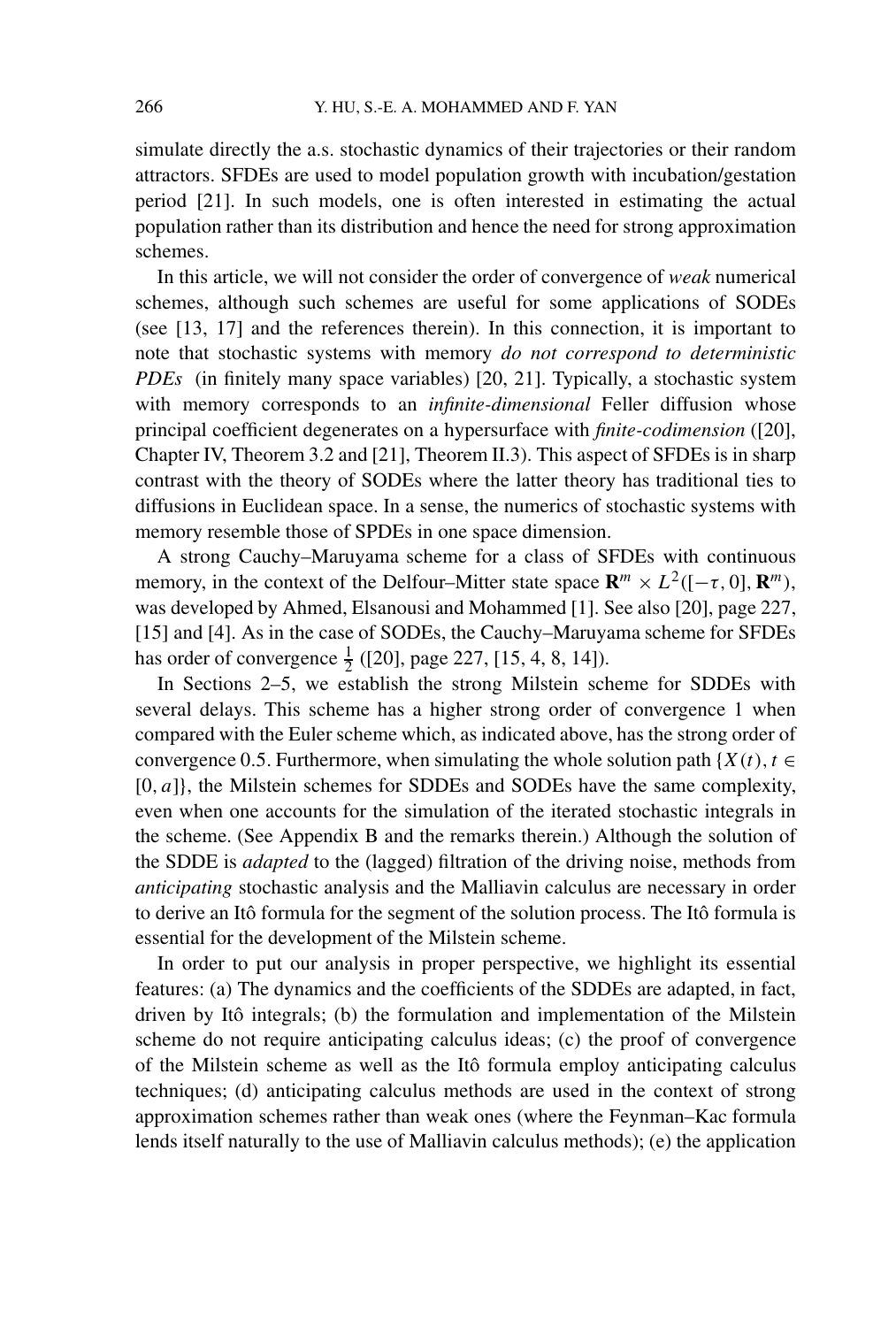of anticipating calculus methods seems unavoidable as soon as one seeks higherorder approximation results.

In an essentially nonadapted setting, anticipating calculus methods have been used by Pardoux and Protter to study stochastic Volterra equations with anticipating coefficients. See [24] and the references therein. See also [7].

In order to describe our set-up, we need the following notation.

Let  $\mathbb{R}^m$  be *m*-dimensional Euclidean space with the Euclidean norm  $|x| :=$  $\sqrt{x_1^2 + \cdots + x_m^2}$ ,  $x = (x_1, \ldots, x_m) \in \mathbb{R}^m$ . Denote  $T := [0, a]$ ,  $J := [-\tau, 0]$ ,  $C := C(J; \mathbb{R}^m)$ , where *m* is a positive integer,  $\tau > 0$  is a fixed delay [as in (1.6)] and  $a > 0$ . Furnish *C* with the supremum norm  $\|\eta\|_C := \sup_{-\tau \le s \le 0} |\eta(s)|$  for all  $\eta \in C$ .

Define the projection  $\Pi: C \to \mathbf{R}^{mk}$  associated with  $s_1, \ldots, s_k \in [-\tau, 0]$  by

$$
(1.1) \qquad \qquad \Pi(\eta) := (\eta(s_1), \dots, \eta(s_k)) \in \mathbf{R}^{mk}
$$

for all  $\eta \in C$ .

DEFINITION 1.1. A function  $\Phi \in C(T \times C(J; \mathbb{R}^m); \mathbb{R})$  is *tame* if there exist  $\phi \in C(T \times \mathbf{R}^{mk}, \mathbf{R})$  and a projection  $\Pi: C \to \mathbf{R}^{mk}$  such that

(1.2) 
$$
\Phi(t, \eta) = \phi(t, \Pi(\eta))
$$

for all  $t \in T$  and  $\eta \in C$ .

Let  $(\Omega, \mathcal{F}, P)$  be a probability space. For any continuous *m*-dimensional process  $X: [-\tau, a] \times \Omega \rightarrow \mathbb{R}^m$ , define the *segment process*  $X_t, t \in [0, a]$ , by

(1.3) 
$$
X_t(u) := X(t+u), \qquad t \in [0, a], \ u \in [-\tau, 0].
$$

Observe that  $\{X_t\}$  may be considered as a *C*-valued or  $L^2(J; \mathbb{R}^m)$ -valued process.

*It is important that one should distinguish between the finite-dimensional current state*  $X(t)$  *and the infinite-dimensional segment*  $X_t$ ,  $t \in [0, a]$ .

Assume that  $g: T \times \mathbf{R}^{mk_1} \to L(\mathbf{R}^d; \mathbf{R}^m)$  and  $h: T \times \mathbf{R}^{mk_2} \to \mathbf{R}^m$  satisfy the following Lipschitz condition:

(1.4) 
$$
|g(t, x) - g(t, y)| \le L|x - y|,
$$

$$
|h(t, z) - h(t, w)| \le L|z - w|
$$

for all  $t \in T$ ,  $x, y \in \mathbf{R}^{mk_1}$  and  $z, w \in \mathbf{R}^{mk_2}$ , where  $L > 0$  is a constant, together with the boundedness condition

(1.5) 
$$
\sup_{0 \le t \le a} [|g(t, 0)| + |h(t, 0)|] < \infty.
$$

Let  $\Pi_1$  and  $\Pi_2$  be two projections associated with two sets of points  $s_{1,1},...,s_{1,k_1} \in [-\tau,0]$  and  $s_{2,1},...,s_{2,k_2} \in [-\tau,0]$ , respectively. Suppose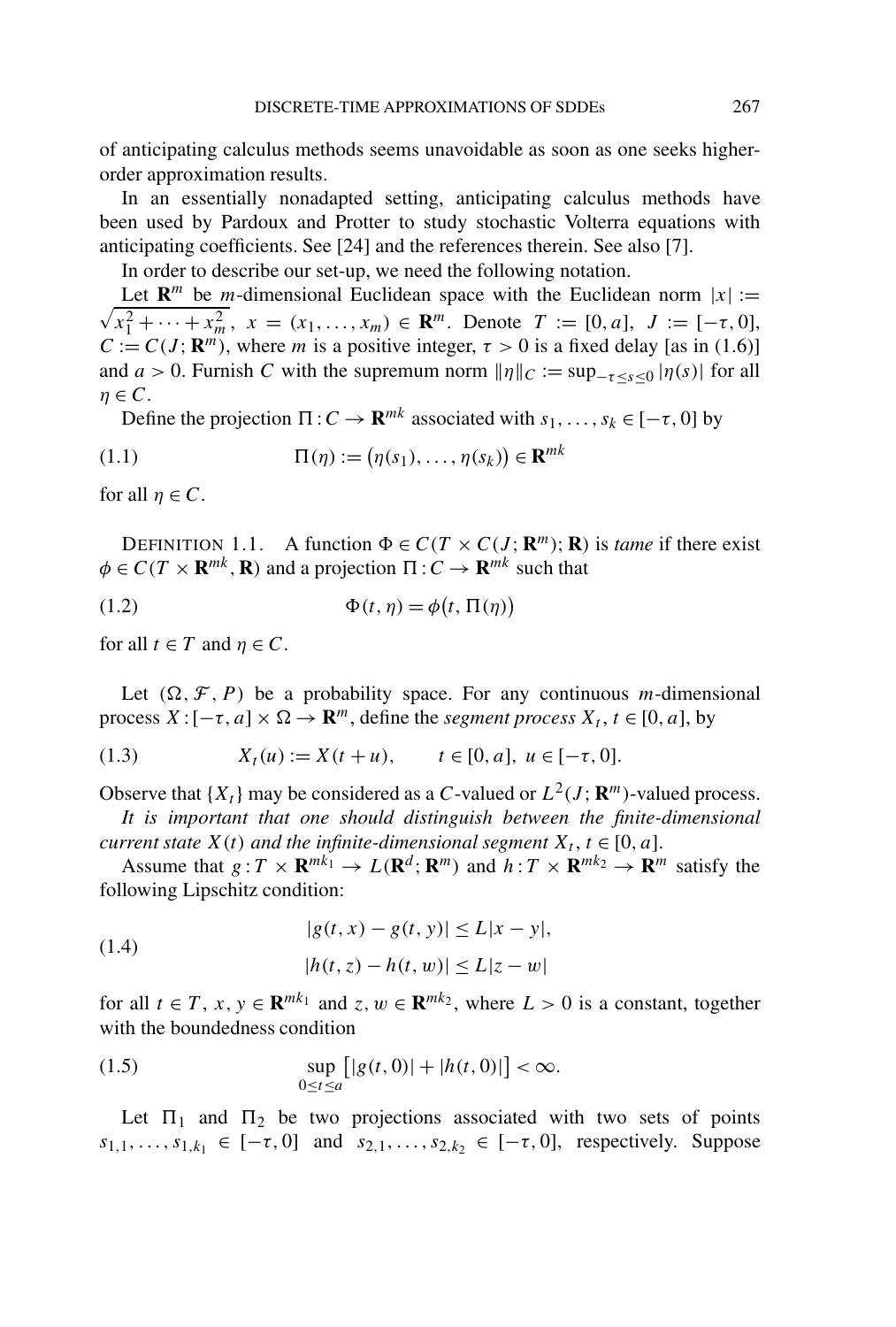${W(t) := (W^1(t), ..., W^d(t)): t \geq 0}$  is a *d*-dimensional standard Brownian motion defined on a filtered probability space  $(\Omega, \mathcal{F}, (\mathcal{F}_t)_{t>0}, P)$  satisfying the usual conditions. Let  $\eta : \Omega \to C([-\tau, 0]; \mathbb{R}^m)$  be an  $\mathcal{F}_0$ -measurable initial process.

We will first consider the following class of Itô SDDEs:

$$
(1.6) \quad X(t) = \begin{cases} \eta(0) + \int_0^t g(s, \Pi_1(X_s)) dW(s) + \int_0^t h(s, \Pi_2(X_s)) ds, & t \ge 0, \\ \eta(t), & -\tau \le t < 0. \end{cases}
$$

Under conditions  $(1.4)$  and  $(1.5)$ , the SDDE  $(1.6)$  has a unique strong solution (cf. [20], Theorem II.2.1, page 36, and Theorem V.4.3, pages 151 and 152). To see this, let  $G(t, \eta) := g(t, \Pi_1(\eta))$  and  $H(t, \eta) := h(t, \Pi_2(\eta))$  for  $t \in [0, a]$ ,  $\eta \in C$ . It is easy to check that *G* and *H* satisfy the Lipschitz and local boundedness conditions (with respect to the supremum norm on *C*) of Theorems II.2.1 and V.4.3 of [20]. Therefore, for each  $p \ge 1$ , there exists a constant  $C = C(p, L, a) > 0$  such that

(1.7) 
$$
E\|X_t\|_C^{2p} \le C\left(1 + E\|\eta\|_C^{2p}\right)
$$

for all  $\eta \in C$ ,  $t \in [0, a]$ .

For any integers  $n, l \geq 1$ , let  $\pi : t_{-l} < t_{-l+1} < \cdots < 0 = t_0 < t_1 < t_2 < \cdots < t_n$ be a partition of  $[-\tau, a]$ . Denote by  $|\pi| := \max_{-l \le i \le n-1} (t_{i+1} - t_i)$ , the mesh of  $\pi$ . We now introduce the following Milstein scheme for the SDDE  $(1.6)$ :

(1.8)  
\n
$$
X^{i,\pi}(t) = X^{i,\pi}(t_k) + h^i(t_k, \Pi_2(X_{t_k}^{\pi})) (t - t_k)
$$
\n
$$
+ g^{ij}(t_k, \Pi_1(X_{t_k}^{\pi})) (W^j(t) - W^j(t_k))
$$
\n
$$
+ \frac{\partial g^{ij}}{\partial x_{i_1 j_1}} (t_k, \Pi_1(X_{t_k}^{\pi})) u^{i_1 j_1, \pi}(t_k + s_{1,j_1})
$$
\n
$$
\times I_{j,j_1}(t_k + s_{1,j_1}, t + s_{1,j_1}; s_{1,j_1})
$$

for  $t_k < t \leq t_{k+1}$ , and

$$
X^{\pi}(t) := \eta^{\pi}(t), \qquad t \in [-\tau, 0],
$$

where

(1.9) 
$$
u^{i_1j_1,\pi}(t) := \begin{cases} g^{i_1j_1}(t, \Pi_1(X_t^{\pi})), & t \geq 0, \\ 0, & -\tau \leq t < 0, \end{cases}
$$

(1.10) 
$$
I_{j,j_1}(t_0+s,t+s;s) := \int_{t_0}^t \int_{t_0+s}^{t_1+s} \circ dW^j(t_2) \circ dW^{j_1}(t_1),
$$

$$
t \ge t_0 \ge 0, \ s \in [-\tau,0],
$$

and the starting path  $\eta^{\pi} \in C(J, \mathbb{R}^m)$  is prescribed (e.g., a piecewise linear approximation of  $\eta$  using the partition points { $t_{-l}, \ldots, t_0$ }). In (1.8),  $X^i$ ,  $h^i$  and  $g^{ij}$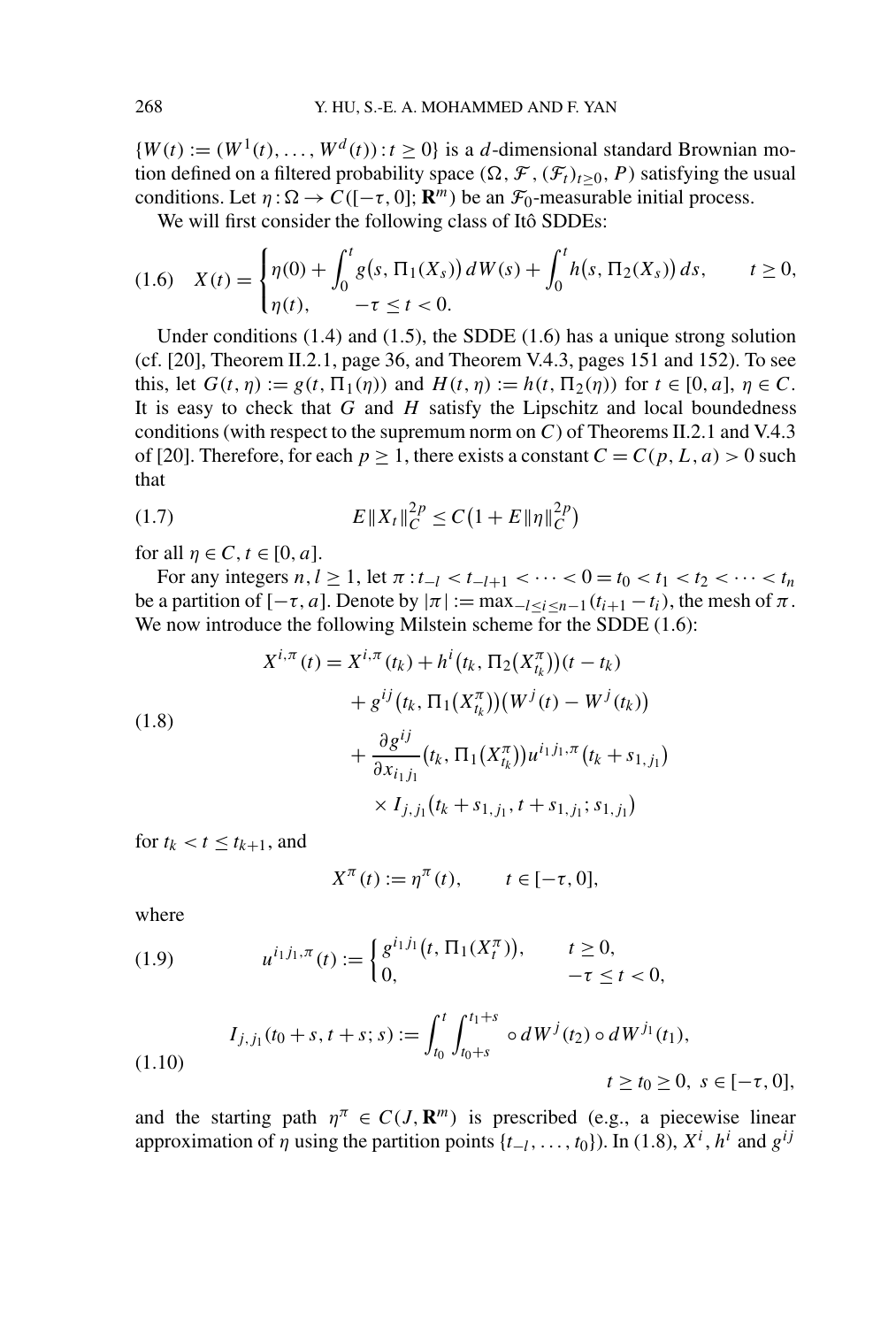denote coordinate representations of *X*, *h* and *g* with respect to standard bases in the underlying Euclidean spaces, and the Einstein summation convention is used for repeated indices.

In order to establish strong convergence of the above Milstein scheme for the SDDE (1.6), it turns out, surprisingly, that one requires the use of anticipating calculus techniques developed by Nualart and Pardoux [23]. In particular, one needs to develop an infinite-dimensional Itô formula for "tame" functions acting on the segment  $X_t$  of the solution  $X$  of (1.6). Such an Itô formula is given in Section 2, Theorem 2.3. The formula is proved via anticipating calculus methods [23]. To understand the *need* for *anticipating* calculus in such an *intrinsically adapted* setting, it is instructive to look at the following simple one-dimensional SDDE:

$$
dX(t) = g(X(t-1), X(t)) dW(t), \t t \ge 0,
$$
  
\n
$$
X(t) = W(t), \t -1 \le t < 0,
$$

where  $g: \mathbb{R}^2 \to \mathbb{R}$  is a smooth function and  $W(t)$ ,  $t \ge -1$ , is a one-dimensional Brownian motion. For a second-order scheme, we formally seek a stochastic differential of the coefficient  $g(X(t-1), X(t))$  on the right-hand side of the above SDDE. For  $t \in (0, 1]$ , this gives formally

$$
d\{g(X(t-1), X(t))\}
$$
  
=  $d\{g(W(t-1), X(t))\}$   
=  $\frac{\partial g}{\partial x}(W(t-1), X(t)) dW(t-1)$   
+  $\frac{\partial g}{\partial y}(W(t-1), X(t)) g(X(t-1), X(t)) dW(t)$ 

+ second-order terms.

Note that although the coefficient  $g(X(t-1), X(t))$  is  $\mathcal{F}_t$ -measurable, the first term  $\frac{\partial g}{\partial x}$  *(W (t* − 1*), X (t)) dW (t* − 1*)* in the right-hand side of the last equality is an anticipating differential. Furthermore, it appears that the  $(F_t)_{0 \le t \le 1}$ -adapted process  $[0, 1] \ni t \to (X(t-1), X(t)) \in \mathbb{R}^2$  is not a semimartingale with respect to any natural filtration. In addition to this difficulty, the components  $X(t - 1)$  and  $X(t)$  are not independent, so the existing anticipating versions of Itô's formula do not apply (cf. [2, 3] and [23]); hence the need for a new Itô formula for tame functions in order to justify the above computation. In Theorem 2.1 in the next section we establish such a formula.

Using the above-mentioned Itô formula and appropriate estimates on the weak Cameron–Martin derivatives of *X*, it is shown in Section 5 (Theorem 5.2) that, under suitable regularity conditions on the coefficients of (1.6), one gets the following global error estimate for the Milstein approximations:

(1.11) 
$$
E \sup_{0 \le t \le a} \|X_t^{\pi} - X_t\|_C^q \le C(q) |\pi|^q
$$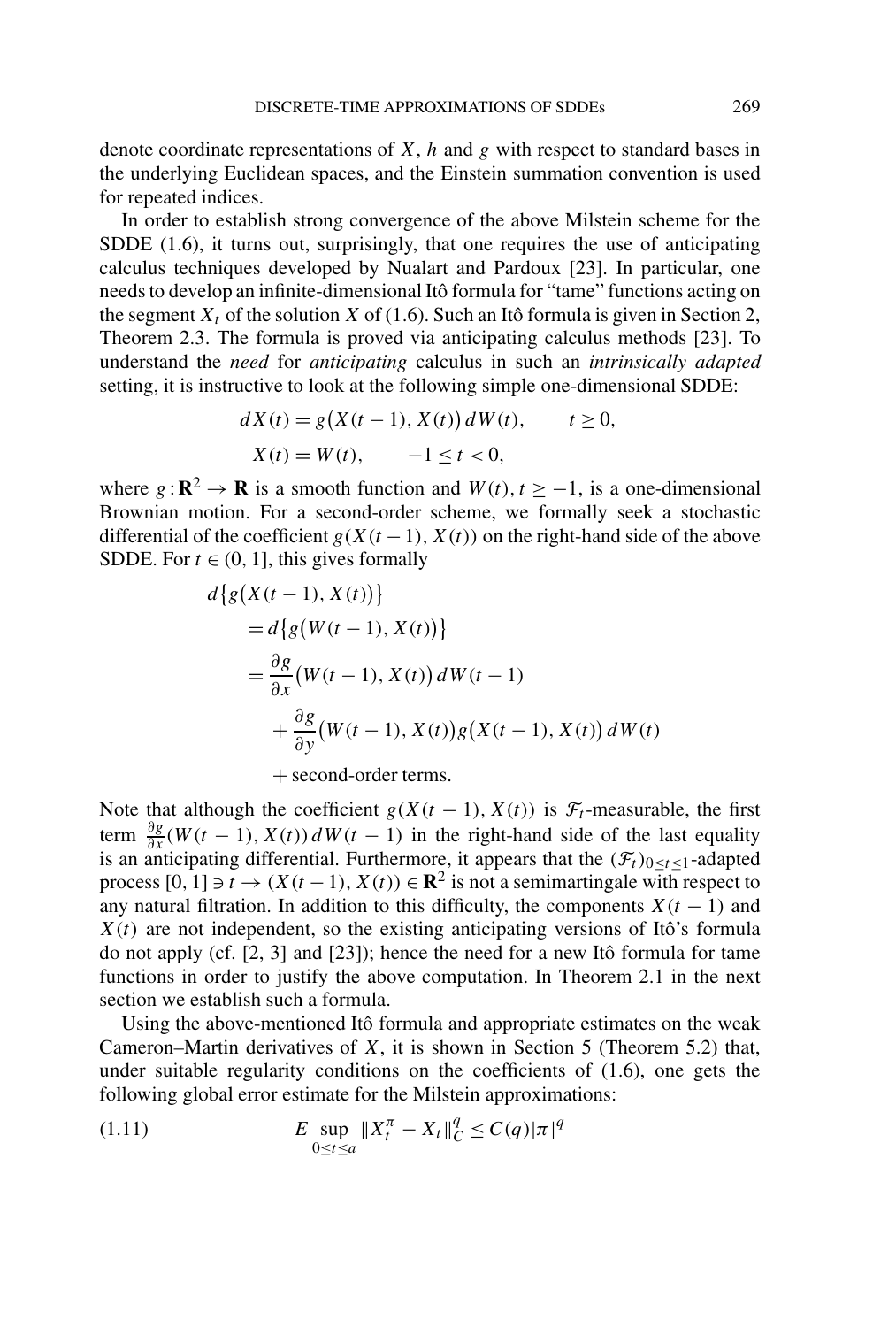for any  $q \geq 1$ . This says that the Milstein scheme has strong order of convergence 1.

**2. Itô's formula for "tame" functions.** In order to derive higher-order numerical schemes for SDDEs, we shall first prove an Itô formula for "tame" functions on  $C(J, \mathbb{R}^m)$  (Definition 1.1).

Suppose that  $W(t) := (W^1(t), \ldots, W^d(t)), t \ge 0$ , is *d*-dimensional standard Brownian motion on a filtered probability space  $(\Omega, \mathcal{F}, (\mathcal{F}_t)_{t\geq 0}, P)$ . Denote by  $D = (D_1, \ldots, D_d)$  the Malliavin differentiation operator associated with  ${W(t): t \geq 0}$ . Assume

(2.1) 
$$
X(t) = \begin{cases} \eta(0) + \int_0^t u(s) dW(s) + \int_0^t v(s) ds, & t > 0, \\ \eta(t), & -\tau \le t \le 0, \end{cases}
$$

where *η* belongs to *C* and is of bounded variation,  $u = (u^1, \dots, u^m)^T$ ,  $u^i \in \mathbb{L}^{2,4}_{d,loc}$ ,  $v = (v^1, \dots, v^m)^T$ , and  $v^i \in \mathbb{L}^{1,4}_{loc}$ . One can refer to ([22], pages 61, 151 and 161), for the definition of  $\mathbb{L}_{d}^{k,p}$ . Note that the processes *u* and *v* may not be adapted to the Brownian filtration  $(\mathcal{F}_t)_{t>0}$ . For convenience, we define  $u(t) = 0$  for  $t < 0$  or  $t > a$ ,

$$
v(t) = \begin{cases} 0, & t > a, \\ \eta'(t), & -\tau \le t \le 0. \end{cases}
$$

We also set  $W(t) = 0$  if  $t < 0$  or  $t > a$ , and denote

(2.2)  

$$
U(t) := \int_0^t u(s) dW(s),
$$

$$
V(t) := \begin{cases} \eta(0) + \int_0^t v(s) ds, & t > 0, \\ \eta(t), & -\tau \le t \le 0. \end{cases}
$$

If  $u \in \mathbb{L}_{loc}^{2,p}$  for some  $p > 4$ , then the indefinite Skorohod integral  $\int_0^t u(s) dW(s)$ has a continuous version. Hence, we may assume that the process  $X(t)$ ,  $t \geq -\tau$ , is sample continuous.

Let  $T = [0, a]$ ,  $J = [-\tau, 0]$ ,  $C = C(J, \mathbb{R}^m)$  be as before, and let  $\Pi$  be the projection associated with  $s_1, \ldots, s_k \in J$ . Although there is a multidimensional Itô formula for  $\phi(t, X(t))$  ([2, 3] and [22]), we cannot apply it to  $\phi(t, \Pi(X_t))$ because  $\Pi(U_t)$  is of the form

$$
(2.3) \quad \left(\int_0^t u(s+s_1) \, dW(s+s_1), \ldots, \int_0^t u(s+s_k) \, dW(s+s_k)\right), \qquad t>0
$$

and the components of the *dk*-dimensional process  $(W(t + s_1), \ldots, W(t + s_k))$  are not independent. However, the ideas in [23], Section 6, and in [22], page 161, can be used to derive an Itô formula for  $\phi(t, \Pi(X_t))$ . See [28] for further details.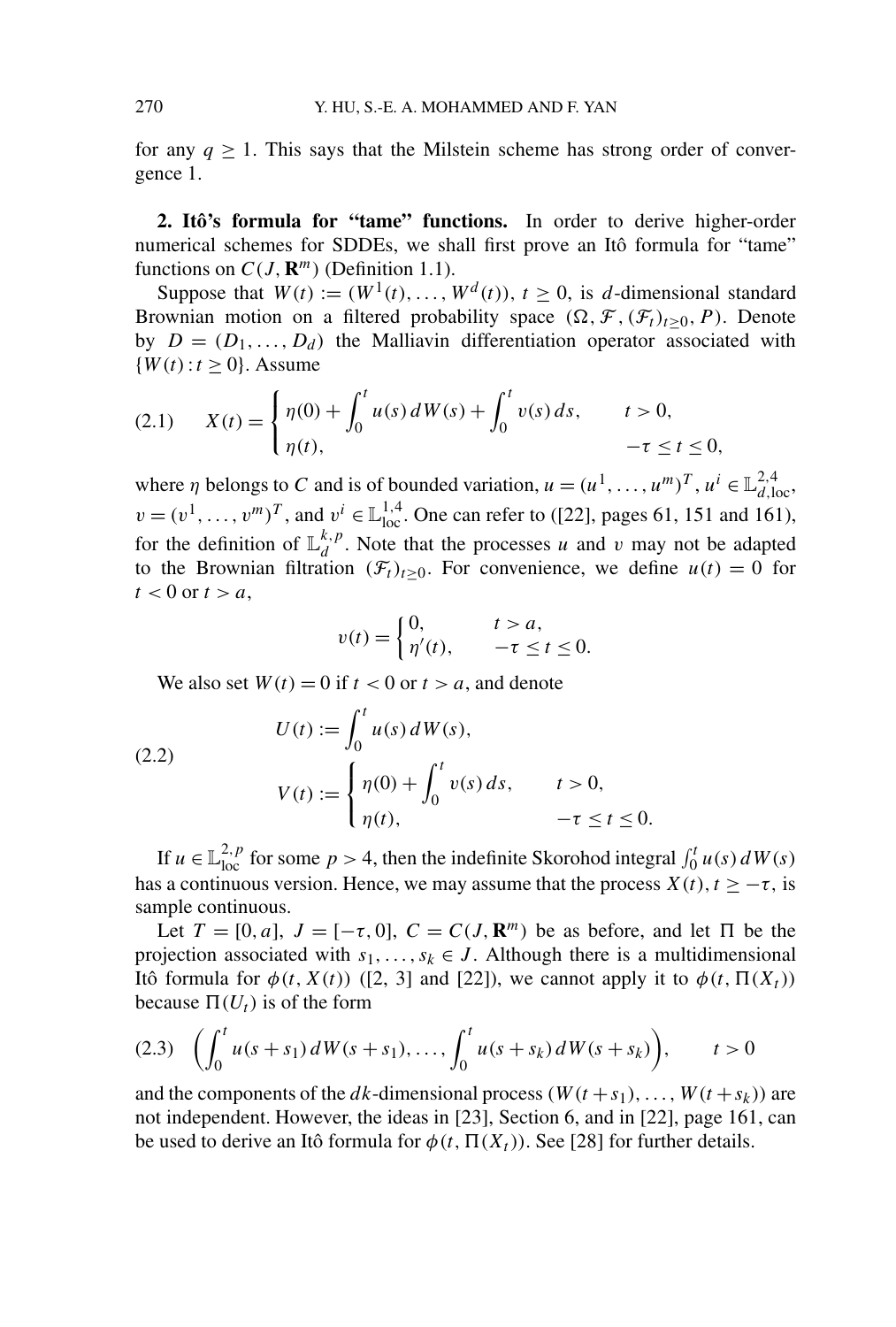We denote by

(2.4) 
$$
\delta_{ij} = \begin{cases} 1, & i = j, \\ 0, & i \neq j, \end{cases}
$$

the Kronecker delta.

For any process  $X(t)$ ,  $t \in [-\tau, a]$ , denote its (delayed) increments by

$$
(2.5) \quad \Delta_{li} X := X(t_l + s_i) - X(t_{l-1} + s_i), \qquad 1 \leq l \leq n, \ i = 1, 2, \dots, k.
$$

Assume that  $\phi \in C^{1,2}(T \times \mathbf{R}^{mk}, \mathbf{R})$ , and write

(2.6) 
$$
\phi(t, \vec{x}) := \phi(t, \vec{x}_1, ..., \vec{x}_m)
$$

where  $\vec{x} := (\vec{x}_1, \ldots, \vec{x}_m), \vec{x}_i := (x_{i1}, \ldots, x_{ik}) \in \mathbb{R}^k, 1 \le i \le m$ .

We now state an Itô formula for "tame" functions.

THEOREM 2.1. *Assume that X is a continuous process defined by* (2.1), *where*  $\eta: J \to \mathbf{R}^m$  *is of bounded variation,*  $u = (u^1, \ldots, u^m)^T$ ,  $u^i \in \mathbb{L}^{2,4}_{d,loc}$ ,  $v = (v^1, \ldots, v^m)^T$  *and*  $v^i \in \mathbb{L}_{loc}^{1,4}$ . *Suppose*  $\phi \in C^{1,2}(T \times \mathbb{R}^{mk}, \mathbb{R})$ . *Then* 

(2.7)  
\n
$$
\phi(t, \Pi(X_t)) - \phi(0, \Pi(X_0))
$$
\n
$$
= \int_0^t \frac{\partial \phi}{\partial s} (s, \Pi(X_s)) ds + \int_0^t \frac{\partial \phi}{\partial \vec{x}} (s, \Pi(X_s)) d(\Pi(X_s))
$$
\n
$$
+ \frac{1}{2} \sum_{i,j=1}^k \sum_{i_1, j_1=1}^m \int_0^t \frac{\partial^2 \phi}{\partial x_{i_1 i} \partial x_{j_1 j}} (s, \Pi(X_s)) u^{i_1} (s + s_i)
$$
\n
$$
\times D_{s+s_i} X^{j_1} (s + s_j) ds.
$$

REMARKS.

1. The Itô formula (2.7) may also be expressed in the form

(2.8)  
\n
$$
\phi(t, \Pi(X_t)) - \phi(0, \Pi(X_0))
$$
\n
$$
= \int_0^t \frac{\partial \phi}{\partial s}(s, \Pi(X_s)) ds + \int_0^t \frac{\partial \phi}{\partial \vec{x}}(s, \Pi(X_s)) d(\Pi(X_s))
$$
\n
$$
+ \frac{1}{2} \sum_{i,j=1}^k \int_0^t Tr \left[ \frac{\partial^2 \phi}{\partial \vec{x}_i \partial \vec{x}_j}(s, \Pi(X_s)) (\Theta_s(s_i, s_j)) \right] ds,
$$

where

$$
\Theta_s(\alpha,\beta) := \frac{1}{2} \{ (u \Lambda)_s X_s(\alpha,\beta) + (u \Lambda)_s X_s(\beta,\alpha) \}, \qquad \alpha, \beta \in [-\tau,0]
$$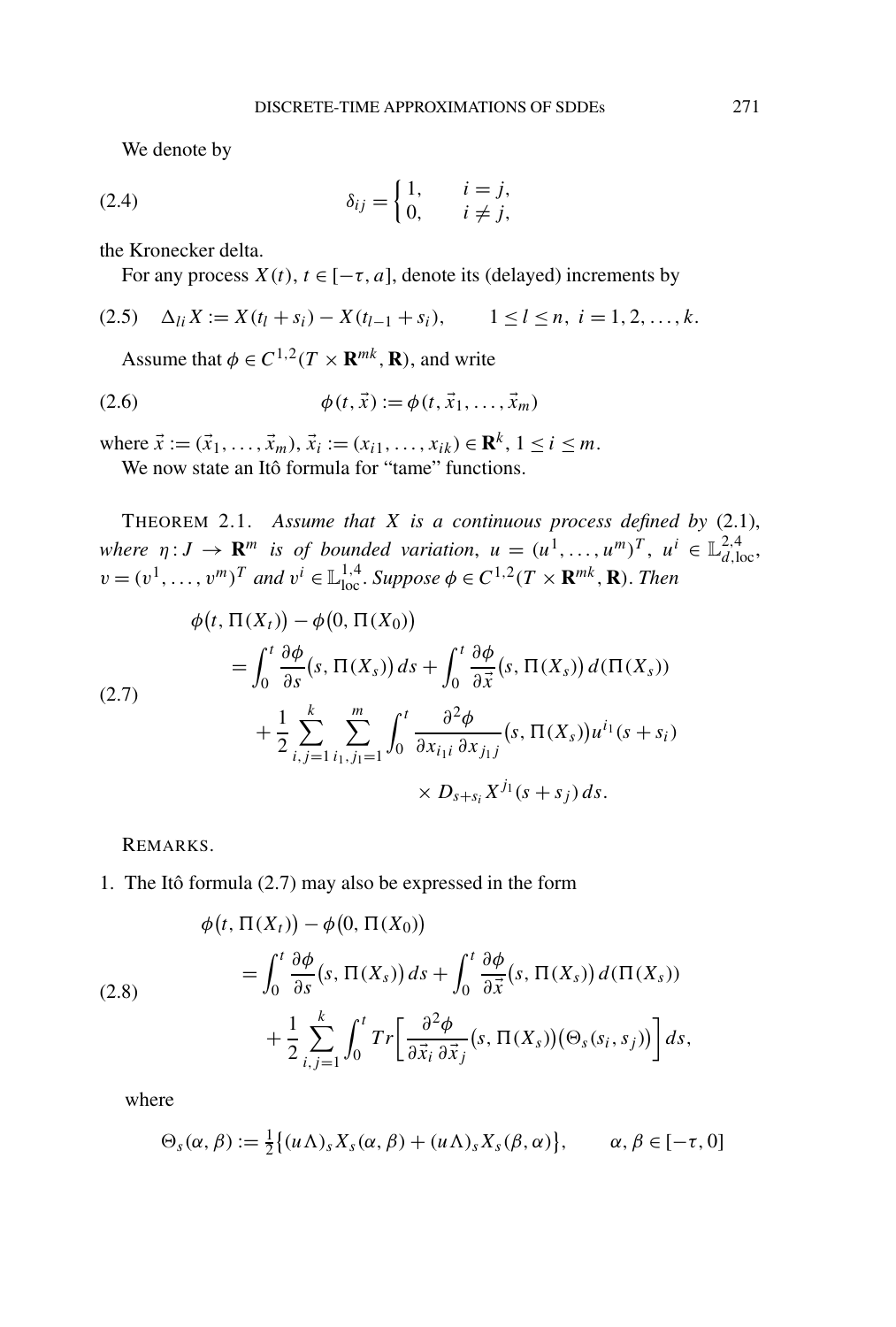and the two-parameter process  $(u \Lambda)_s X_s : \Omega \times J^2 \to L(\mathbf{R}^m; \mathbf{R}^m)$  is defined by

$$
(u\Lambda)_s X_s(\alpha, \beta)
$$
  
\n
$$
:= I_{\{0 \le s+\alpha \wedge \beta\}} u(s+\alpha)
$$
  
\n
$$
\times \left[ u^T (s+\alpha) I_{\{0 \le s+\alpha \le s+\beta\}} \right]
$$
  
\n
$$
+ \int_0^{s+\beta} D_{s+\alpha} u(r) dW(r) + \int_0^{s+\beta} D_{s+\alpha} v(r) dr \right]
$$

for all  $\alpha, \beta \in [-\tau, 0]$ .

2. Suppose  $d = m = 1$ . Let us define a trace operator  $\bigtriangledown$ . For  $1 \le i, j \le k$ , define

$$
(2.9) \qquad \nabla_{s_i,s_j}^{\pm} X(s) := \lim_{\varepsilon \downarrow 0} (D_{s+s_i} X(s+s_j+\varepsilon) \pm D_{s+s_i} X(s+s_j-\varepsilon)) \in \mathbf{R}
$$

and  $\bigtriangledown^{\pm}_{s_i}X(s) := (\bigtriangledown^{\pm}_{s_i,s_1}X(s), \ldots, \bigtriangledown^{\pm}_{s_i,s_k}X(s)) \in \mathbf{R}^k$ . Then the Itô formula for "tame" functions can be written as

(2.10)  
\n
$$
\phi(t, \Pi(X_t)) - \phi(0, \Pi(X_0))
$$
\n
$$
= \int_0^t \frac{\partial \phi}{\partial s} (s, \Pi(X_s)) ds + \int_0^t \frac{\partial \phi}{\partial \vec{x}} (s, \Pi(X_s)) d\Pi(W_s)
$$
\n
$$
+ \frac{1}{2} \sum_{i=1}^k \int_0^t \left\langle \frac{\partial^2 \phi}{\partial x_i^2} (s, \Pi(X_s)) \nabla_{s_i}^+ X(s), \nabla_{s_i}^- X(s) \right\rangle_{\mathbf{R}^d} ds
$$

a.s. for all  $t \in T$ , where  $\vec{x} := (x_1, \ldots, x_k)$  and  $\langle \cdot, \cdot \rangle_{\mathbf{R}^d}$  denotes the Euclidean inner product on  $\mathbb{R}^d$ . See [23], Remark 7.6.

3. The Itô formula (2.7) still holds if the initial path is an  $\mathcal{F}_0$ -measurable process  $\eta : \Omega \to C$  with a.a. sample paths of bounded variation. A similar remark also holds for Theorem 5.2 of Section 5.

For simplicity, we shall prove the Itô formula for the case  $d = m = 1$ . We thus assume in what follows that  $d = m = 1$ .

PROOF OF THEOREM 2.1. For any integer  $n \ge 1$ , let  $\{\pi_n: 0 = t_0 < t_1 < \cdots < t_n\}$  $t_n = a$  be a partition of [0, a]. Then by Taylor's theorem, we may write

$$
\phi(t, \Pi(X_t)) - \phi(0, \Pi(X_0))
$$
  
= 
$$
\sum_{l=1}^n [\phi(t_l, \Pi(X_{t_l})) - \phi(t_{l-1}, \Pi(X_{t_l}))]
$$
  
+ 
$$
[\phi(t_{l-1}, \Pi(X_{t_l})) - \phi(t_{l-1}, \Pi(X_{t_{l-1}}))]
$$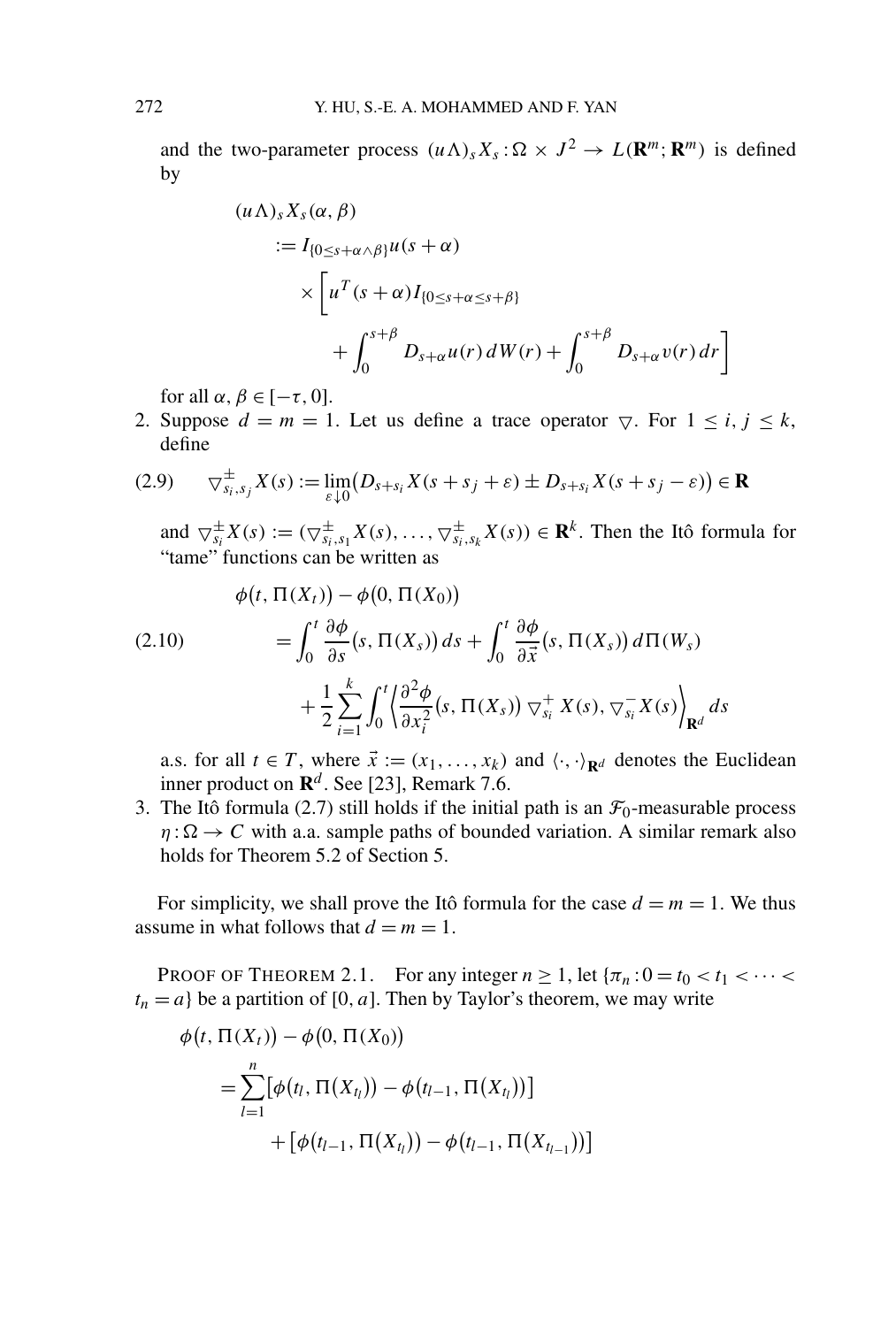$$
= \sum_{l=1}^{n} \frac{\partial \phi}{\partial s}(\hat{t}_{l}, \Pi(X_{t_{l}})) \Delta t_{l}
$$
  
+ 
$$
\sum_{l=1}^{n} \left\{ \sum_{i=1}^{k} \frac{\partial \phi}{\partial x_{i}}(t_{l-1}, \Pi(X_{t_{l-1}})) \Delta_{li} X + \frac{1}{2} \sum_{i,j=1}^{k} \frac{\partial^{2} \phi}{\partial x_{i} \partial x_{j}}(t_{l-1}, \Pi(\bar{X}_{t_{l}})) \Delta_{li} X \Delta_{lj} X \right\}, \qquad t \in T,
$$

where

$$
\Delta t_l := t_l - t_{l-1}, \qquad \bar{X}_{t_l} = X_{t_{l-1}} + \alpha_l (X_{t_l} - X_{t_{l-1}}), \qquad \hat{t}_l = t_{l-1} + \gamma_l \Delta t_l
$$

for some random variables  $0 \leq \alpha_l$ ,  $\gamma_l \leq 1$ ,  $l = 1, \ldots, n$ . The Itô formula (2.10) will then follow from Propositions 2.3 and 2.4.  $\Box$ 

The rest of this section is devoted to the proofs of Propositions 2.2–2.4.

PROPOSITION 2.2. *Suppose that W (t) is a one-dimensional Brownian motion. Let*  $u \in \mathbb{L}_{loc}^{1,2}$  *be such that*  $u(t) = 0$  *if*  $t > a$  *or*  $t < 0$ . Assume that  $-\tau \leq s_1$ ,  $s_2 \leq 0$  *and let*  $\pi_n : 0 = t_0 < t_1 < \cdots < t_n = a$  *be a family of partitions of*  $T = [0, a]$ , *with*  $|\pi_n| \to 0$  *as*  $n \to \infty$ . *Then* 

(2.11) 
$$
\lim_{n \to \infty} \left[ \sum_{l=1}^{n} \int_{t_{l-1}+s_1}^{t_l+s_1} u(s) dW(s) \right]^2 = \int_0^{a+s_1} u^2(s) ds
$$

*in probability. If*  $s_1 \neq s_2$ , *then* 

(2.12) 
$$
\lim_{n \to \infty} \sum_{l=1}^{n} \int_{t_{l-1}+s_1}^{t_l+s_1} u(s) dW(s) \int_{t_{l-1}+s_2}^{t_l+s_2} u(s) dW(s) = 0
$$

*in probability. Furthermore, if*  $u \in L^{1,2}$ *, then the above convergences are in*  $L^1(\Omega, \mathbf{R})$ .

PROOF. We prove the proposition for  $u \in \mathbb{L}^{1,2}$ . The general case  $u \in \mathbb{L}^{1,2}_{loc}$ follows by a standard localization argument [22].

If *u<sub>i</sub>*, *u<sub>j</sub>*, *v<sub>i</sub>*, *v<sub>j</sub>* ∈  $\mathbb{L}^{1,2}$  with *u<sub>i</sub>*(*t*) = *v<sub>i</sub>*(*t*) = 0 if *t* < 0 or *t* > *a* + *s<sub>i</sub>* and  $u_j(t) = v_j(t) = 0$  if  $t < 0$  or  $t > a + s_j$ . Set

(2.13) 
$$
U_i(t) := \int_0^t u_i(s) dW(s), \qquad V_i(t) := \int_0^t v_i(s) dW(s),
$$

$$
U_j(t) := \int_0^t u_j(s) dW(s), \qquad V_j(t) := \int_0^t v_j(s) dW(s).
$$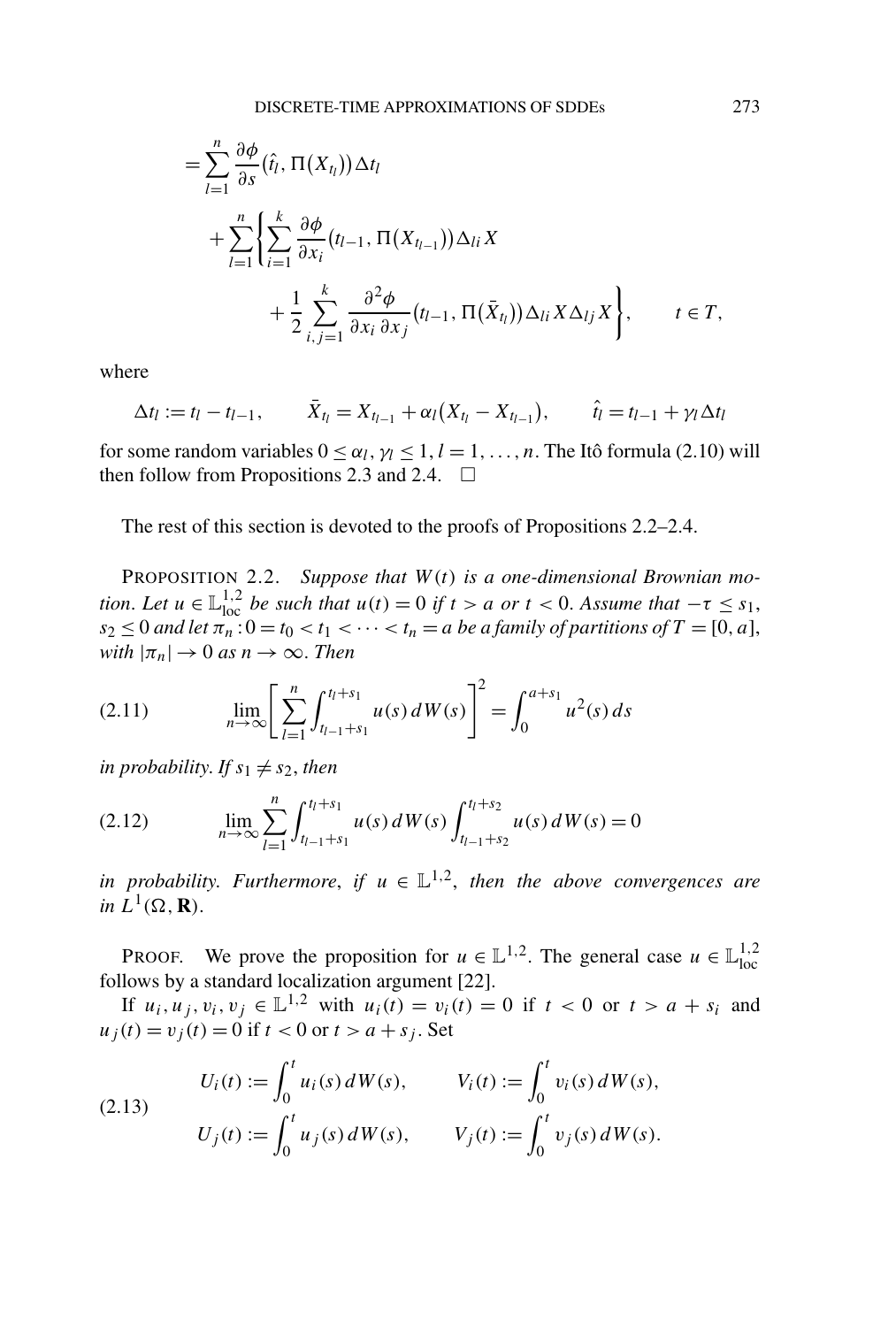Then

$$
E\left|\sum_{l=1}^{n} \Delta_{li} U_{i} \Delta_{lj} U_{j} - \sum_{l=1}^{n} \Delta_{li} V_{i} \Delta_{lj} V_{j}\right|
$$
  
\n
$$
= E\left|\sum_{l=1}^{n} \Delta_{li} (U_{i} - V_{i}) \Delta_{lj} U_{j} + \sum_{l=1}^{n} \Delta_{li} V_{i} \Delta_{lj} (U_{j} - V_{j})\right|
$$
  
\n
$$
\leq E\left|\sum_{l=1}^{n} \Delta_{li} (U_{i} - V_{i}) \Delta_{lj} U_{j}\right| + E\left|\sum_{l=1}^{n} \Delta_{li} V_{i} \Delta_{lj} (U_{j} - V_{j})\right|
$$
  
\n
$$
\leq \left(E\sum_{l=1}^{n} |\Delta_{li} (U_{i} - V_{i})|^{2}\right)^{1/2} \left(E\sum_{l=1}^{n} |\Delta_{lj} (U_{j})|^{2}\right)^{1/2}
$$
  
\n
$$
+ \left(E\sum_{l=1}^{n} |\Delta_{li} (V_{i})|^{2}\right)^{1/2} \left(E\sum_{l=1}^{n} |\Delta_{lj} (U_{j} - V_{j})|^{2}\right)^{1/2}.
$$

By an  $L^p$  estimate of the Skorohod integral ([23], Proposition 3.5, and [22], page 158), we have

$$
E \sum_{l=1}^{n} |\Delta_{lj} U_j|^2
$$
  
=  $E \sum_{l=1}^{n} \left| \int_{t_{l-1}+s_j}^{t_{l}+s_j} u_j(s) dW(s) \right|^2$   
=  $E \sum_{l=1}^{n} \left| \int_0^a I_{(t_{l-1}+s_j,t_l+s_j]}(s) u_j(s) dW(s) \right|^2$   
 $\leq \sum_{l=1}^{n} \int_0^a I_{(t_{l-1}+s_j,t_l+s_j]}(s) E u_j^2(s) ds$   
 $+ \sum_{l=1}^{n} \int_0^a \int_0^a I_{(t_{l-1}+s_j,t_l+s_j]}(s) E(D_t u_j(s))^2 ds dt$   
=  $\int_0^a E u_j^2(s) ds + \int_0^a \int_0^a E(D_t u_j(s))^2 ds dt$   
=  $||u_j||_{1,2}^2$ .

Hence we obtain the following inequality:

$$
E\left|\sum_{l=1}^{n} \Delta_{li} U_{i} \Delta_{lj} U_{j} - \sum_{l=1}^{n} \Delta_{li} V_{i} \Delta_{lj} V_{j}\right|
$$
  
\n
$$
\leq ||u_{i} - v_{i}||_{1,2} ||u_{j}||_{1,2} + ||v_{i}||_{1,2} ||u_{j} - v_{j}||_{1,2}.
$$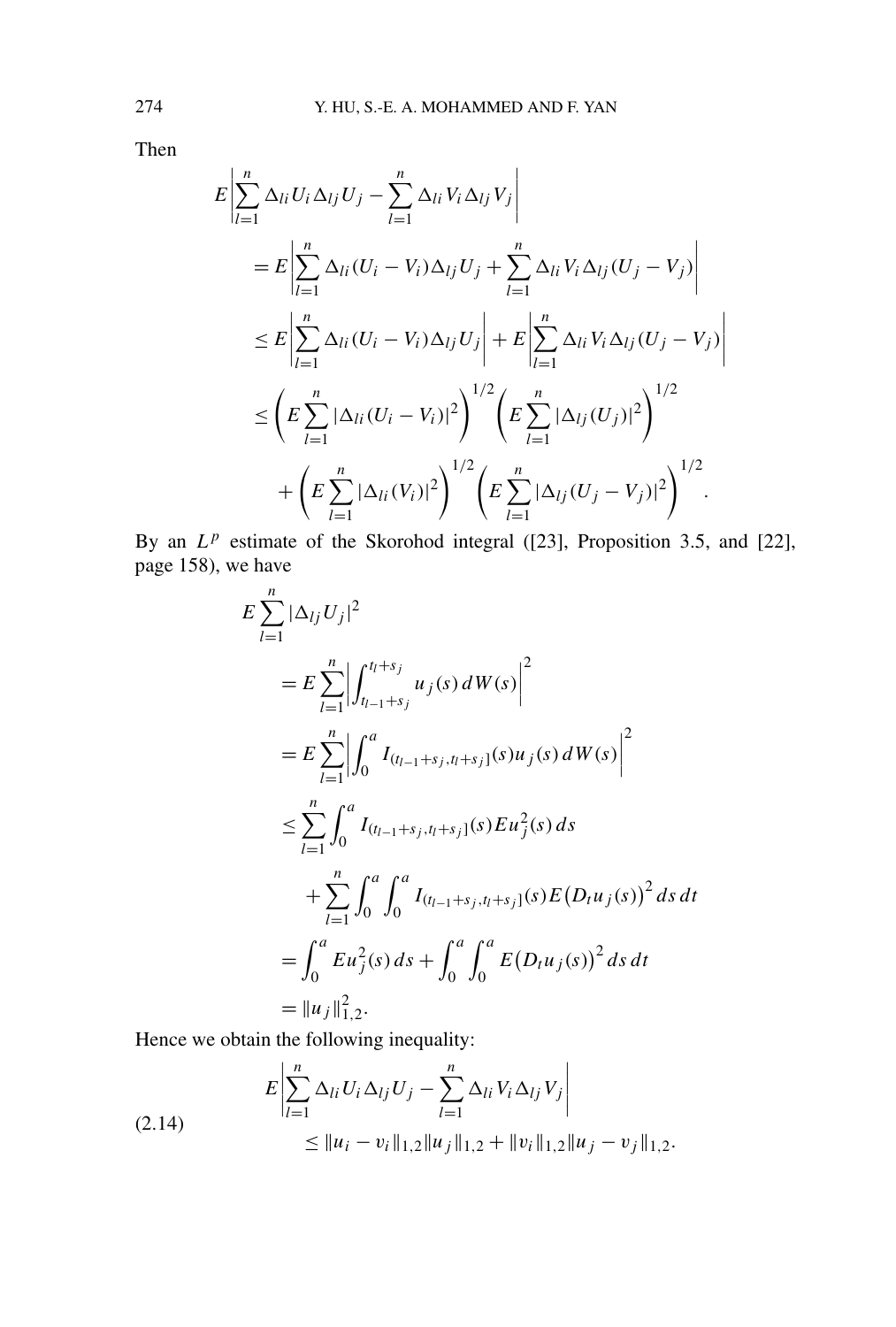Since  $\mathbb{L}^{1,2} \cap L^4(\Omega \times [0,a])$  is dense in  $\mathbb{L}^{1,2}$ , it suffices to prove (2.12) for the case  $u \in \mathbb{L}^{1,2} \cap L^4(\Omega \times [0,a])$ . Set

(2.15) 
$$
u_i(t) := \begin{cases} u(t), & 0 \le t \le a + s_i, \\ 0, & t < 0 \text{ or } t > a + s_i. \end{cases}
$$

Define

(2.16) 
$$
u_i^n(t) := \sum_{l=1}^n \frac{I_{(t_{l-1}+s_i,t_l+s_i]}(t)}{t_l-t_{l-1}} \int_{t_{l-1}+s_i}^{t_l+s_i} u(s) ds
$$

and  $u_j^n$  similarly. Let

$$
U_i(t) := \int_0^t u_i(s) dW(s), \qquad U_i^n(t) := \int_0^t u_i^n(s) dW(s),
$$
  
(2.17)  

$$
U_j(t) := \int_0^t u_j(s) dW(s), \qquad V_j^n(t) := \int_0^t u_j^n(s) dW(s).
$$

Using (2.14) it is easy to check that

$$
(2.18) \qquad \lim_{n\to\infty} E\left|\sum_{l=1}^n \Delta_{li} U_l^n \Delta_{lj} U_j^n - \sum_{l=1}^n \Delta_{li} U_l \Delta_{lj} U_j\right| = 0.
$$

By the formula for the Skorohod integral of a process multiplied by a random variable ([23], Theorem 3.2), we get

$$
\Delta_{li} U_i^n = \int_{t_{l-1}+s_i}^{t_l+s_i} \sum_{k=1}^n \frac{I_{(t_{k-1}+s_i,t_k+s_i]}(t)}{t_k-t_{k-1}} \int_{t_{k-1}+s_i}^{t_k+s_i} u_i(s) \, ds \, dW(t)
$$
  
= 
$$
\frac{1}{t_l-t_{l-1}} \int_{t_{l-1}+s_i}^{t_l+s_i} u_i(s) \, ds[W(t_l+s_i) - W(t_{l-1}+s_i)]
$$
  
+ 
$$
\frac{1}{t_l-t_{l-1}} \int_{t_{l-1}+s_i}^{t_l+s_i} \int_{t_{l-1}+s_i}^{t_l+s_i} D_t u_i(s) \, ds \, dt
$$
  
= 
$$
P_{li} \Delta_{li} W + Q_{li},
$$

where

$$
P_{li} := \frac{1}{t_l - t_{l-1}} \int_{t_{l-1}+s_i}^{t_l+s_i} u_i(s) ds,
$$
  
\n
$$
Q_{li} := \frac{1}{t_l - t_{l-1}} \int_{t_{l-1}+s_i}^{t_l+s_i} \int_{t_{l-1}+s_i}^{t_l+s_i} D_t u_i(s) ds dt.
$$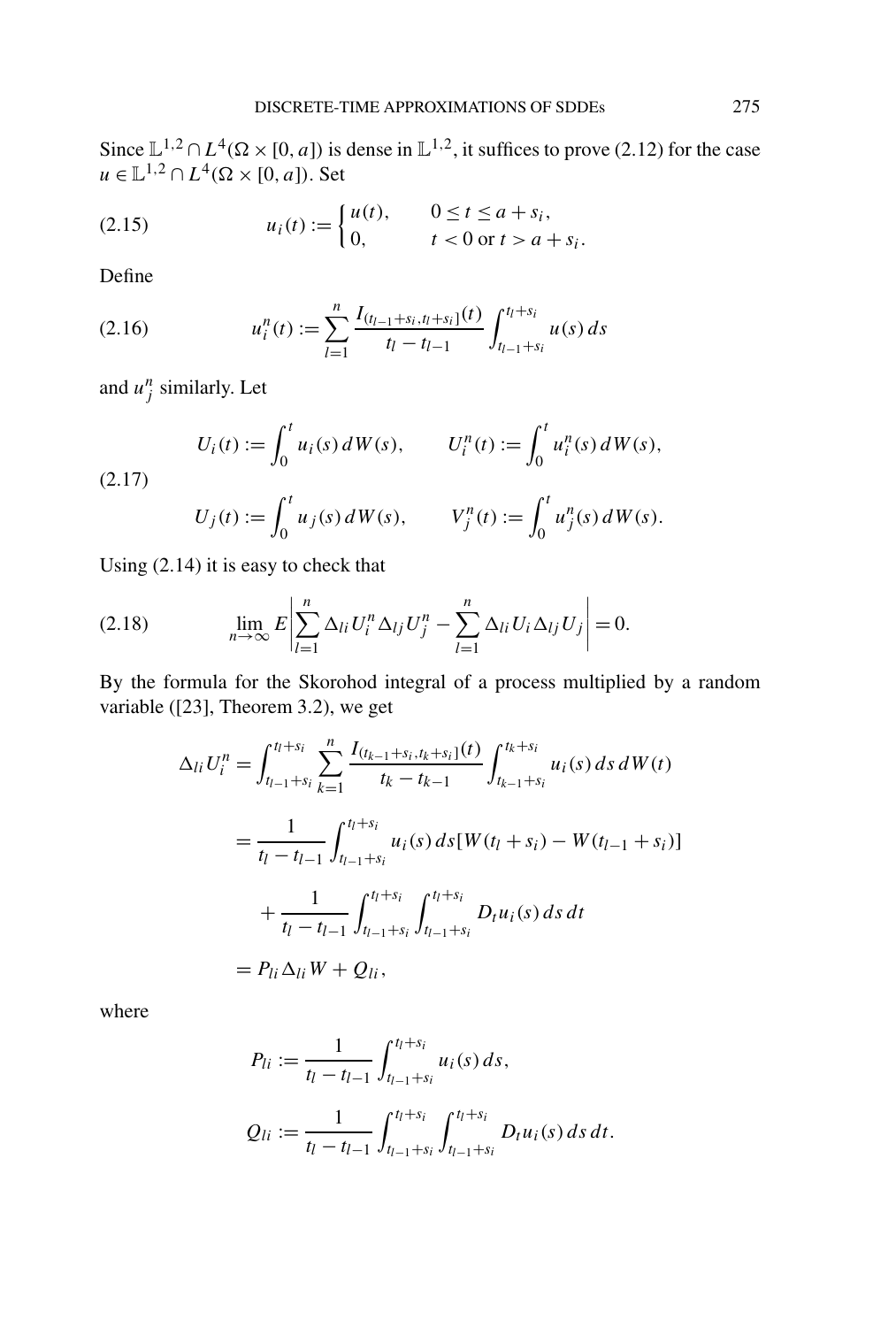Therefore,

$$
\sum_{l=1}^{n} \Delta_{li} U_{i}^{n} \Delta_{lj} U_{j}^{n} = \sum_{l=1}^{n} (P_{li} \Delta_{li} W + Q_{li}) (P_{lj} \Delta_{lj} W + Q_{lj})
$$
  
= 
$$
\sum_{l=1}^{n} (P_{li} P_{lj}) (\Delta_{li} W \Delta_{lj} W) + \sum_{l=1}^{n} (P_{li} Q_{lj}) \Delta_{li} W
$$
  
+ 
$$
\sum_{l=1}^{n} (P_{lj} Q_{li}) \Delta_{lj} W + \sum_{l=1}^{n} Q_{li} Q_{lj}.
$$

By Hölder's inequality,

$$
(2.19) \qquad \qquad \sum_{l=1}^n \mathcal{Q}_{li}^2 \leq \sum_{l=1}^n \int_{t_{l-1}+s_i}^{t_l+s_i} \int_{t_{l-1}+s_i}^{t_l+s_i} |D_t u_i(s)|^2 \, ds \, dt.
$$

Thus  $\lim_{n\to\infty} E \sum_{l=1}^n Q_{li}^2 = 0$ . Now

$$
\sum_{l=1}^{n} (P_{li} \Delta_{li} W)^2 = \sum_{l=1}^{n} \frac{(\Delta_{li} W)^2}{(t_l - t_{l-1})^2} \left( \int_{t_{l-1} + s_i}^{t_l + s_i} u_i(s) \, ds \right)^2
$$

$$
= \sum_{l=1}^{n} \frac{(\Delta_{li} W)^2}{t_l - t_{l-1}} \int_{t_{l-1} + s_i}^{t_l + s_i} (u_i^n(s))^2 \, ds.
$$

It is easy to check that  $E ||(u_i^n)^2||_{L^2([0,a+s_i])} \leq E ||u_i^2||_{L^2([0,a+s_i])}$  and

(2.20) 
$$
\lim_{n \to \infty} E \|(u_i^n)^2 - u_i^2\|_{L^2([0, a+s_i])} = 0.
$$

By an argument similar to the one used in the proof of Lemma A.2, we can show that  $\{\sum_{l=1}^{n} (P_{li} \Delta_{li} W)^2, n \ge 1\}$  is uniformly integrable. Applying Lemma A.2, we have

(2.21) 
$$
\lim_{n \to \infty} E \left| \sum_{l=1}^{n} (P_{li} \Delta_{li} W)^2 - \int_0^{a+s_i} u_i^2(s) ds \right| = 0.
$$

The Cauchy–Schwarz-type inequality

$$
(2.22) \t E\left|\sum_{l=1}^{n} (P_{li}\Delta_{li}W)Q_{li}\right| \leq \sqrt{E\sum_{l=1}^{n} (P_{li}\Delta_{li}W)^{2}E\sum_{l=1}^{n} Q_{li}^{2}}
$$

together with (2.19) and (2.21) implies that  $\lim_{n\to\infty} E|\sum_{l=1}^{n} (P_{li} \Delta_{li} W) Q_{li}| = 0$ . Now consider the case  $i \neq j$ . The Cauchy–Schwarz inequality implies

(2.23) 
$$
E\left|\sum_{l=1}^{n} Q_{lj} Q_{li}\right| \leq \sqrt{E\sum_{l=1}^{n} Q_{lj}^{2} E\sum_{l=1}^{n} Q_{li}^{2}}.
$$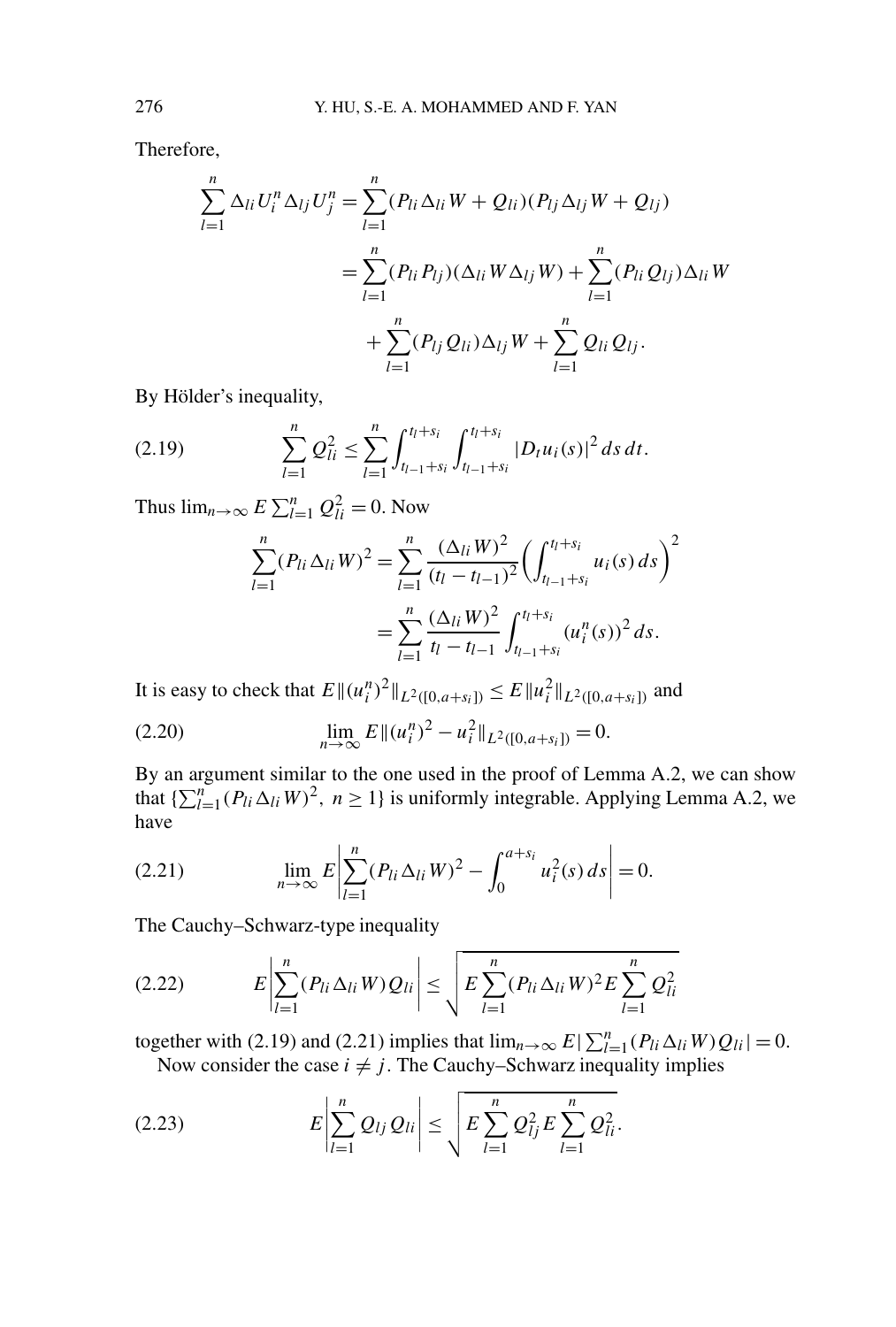We may write

$$
(2.24) \qquad \sum_{l=1}^{n} (P_{li} P_{lj}) (\Delta_{li} W \Delta_{lj} W)
$$
\n
$$
= \sum_{l=1}^{n} \frac{\Delta_{li} W \Delta_{lj} W}{(t_l - t_{l-1})^2} \int_{t_{l-1} + s_i}^{t_l + s_i} u_i(s) \, ds \int_{t_{l-1} + s_j}^{t_l + s_j} u_j(s) \, ds
$$
\n
$$
= \sum_{l=1}^{n} \frac{\Delta_{li} W \Delta_{lj} W}{t_l - t_{l-1}} \int_{t_{l-1} + s_i}^{t_l + s_i} u_i^n(s) \hat{u}_j^n(s) \, ds,
$$

where

$$
(2.25) \t\t \hat{u}_j^n(s) = \sum_{l=1}^m \frac{I_{(t_{l-1}+s_i,t_l+s_i)}(s)}{t_l-t_{l-1}} \int_{t_{l-1}+s_i}^{t_l+s_i} u_j(s'+s_j-s_i) \, ds'.
$$

Similar to the case  $i = j$ , we have

(2.26) 
$$
\lim_{n\to\infty} E\left|\sum_{l=1}^n (P_{li} P_{lj})(\Delta_{li} W \Delta_{lj} W)\right| = 0.
$$

This completes the proof of the proposition.  $\Box$ 

Suppose that

$$
\bar{X}_{t_l} = X_{t_{l-1}} + \alpha_l (X_{t_l} - X_{t_{l-1}})
$$

for some random variables  $0 \leq \alpha_l \leq 1, l = 1, \ldots, n$ . Denote

$$
(2.27) \quad \Delta(\Pi(X_{t_l})) = (\Pi(\Delta X_{t_l})) = \Pi(X_{t_l}) - \Pi(X_{t_{l-1}}),
$$

$$
(2.28) \qquad \Pi(\bar{X}_{t_l}) = \Pi(X_{t_{l-1}}) + \alpha_l \Delta \Pi(X_{t_l}),
$$

(2.29) 
$$
\Delta_{li} X = X(t_l + s_i) - X(t_{l-1} + s_i), \quad \text{for } l \le i \le k \text{ and } l \le l \le n.
$$

**PROPOSITION 2.3.** *Suppose that*  $\phi \in C^{1,2}(T \times \mathbf{R}^k, \mathbf{R})$ *, and let*  $1 \le i, j \le k$ . *Under the hypotheses of Proposition* 2.2, *we have*

$$
\sum_{l=1}^{n} \frac{\partial^2 \phi}{\partial x_i \partial x_j} (t_{l-1}, \Pi(\bar{X}_{t_l})) \Delta_{li} X \Delta_{lj} X
$$
\n
$$
\rightarrow \begin{cases}\n\int_0^{t+s_i} \frac{\partial^2 \phi}{\partial x_i^2} (s, \Pi(X_s)) u^2(s) ds, & i = j, \\
0, & i \neq j\n\end{cases}
$$

*as*  $n \rightarrow \infty$ *, in probability.*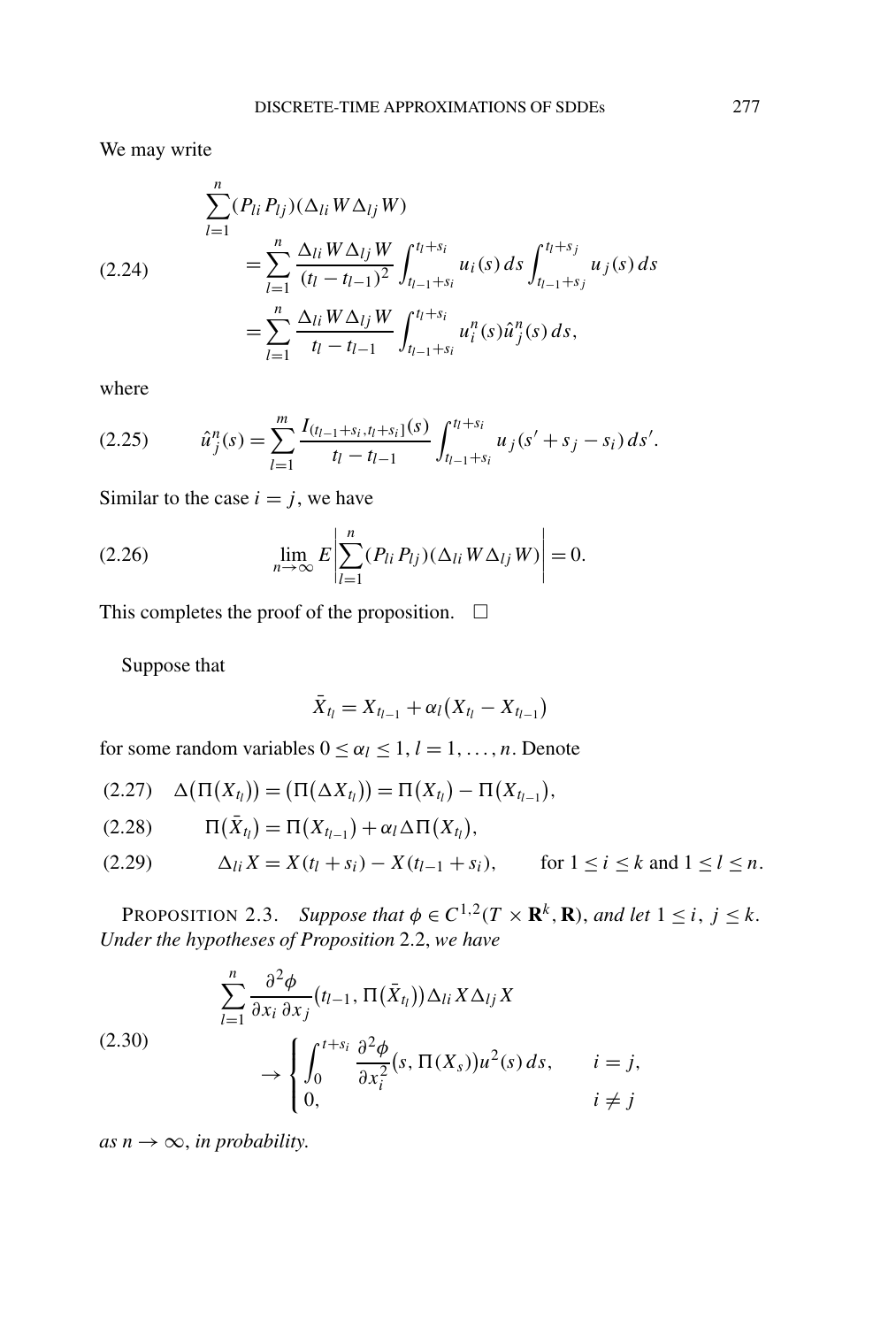PROOF. For  $1 \leq i, j \leq k$ ,  $\Delta_{li} X \Delta_{lj} X = (\Delta_{li} U + \Delta_{li} V)(\Delta_{lj} U + \Delta_{lj} V)$  $(2.31)$  $\partial_{il}U \Delta_{lj}U + \Delta_{li}U \Delta_{lj}V$  $+ \Delta_{li} V \Delta_{lj} U + \Delta_{li} V \Delta_{lj} V,$ 

where *U*, *V* are defined by (2.2). Since *U*, *V* are continuous and  $V([0, a]$  is of bounded variation, it follows that

(2.32)  
\n
$$
\lim_{n \to \infty} \sum_{l=1}^{n} \Delta_{li} U \Delta_{lj} V = 0,
$$
\n
$$
\lim_{n \to \infty} \sum_{l=1}^{n} \Delta_{li} V \Delta_{lj} U = 0,
$$
\n
$$
\lim_{n \to \infty} \sum_{l=1}^{n} \Delta_{li} V \Delta_{lj} V = 0,
$$

in probability, for all  $0 \le i, j \le n$ . To handle the term  $\sum_{l=1}^{n} \Delta_{li} U \Delta_{lj} U$ , we adapt an approach by Nualart and Pardoux (cf. [23], Theorem 3.4, or [22], Theorem 3.2.1).

Set

$$
Y(s) := \frac{\partial^2 \phi}{\partial x_i^2} (s, \Pi(X_s)) I_{[0,t]}(s)
$$

and

$$
(2.33) \t Y^n(s) := Y(0)I_{\{0\}}(s) + \sum_{l=1}^n \frac{\partial^2 \phi}{\partial x_i^2} (t_{l-1}, \Pi(\bar{X}_{t_l})) I_{(t_{l-1}, t_l]}(s).
$$

Then  $Y^n(s) \to Y(s)$  as  $n \to \infty$ , uniformly in  $s \in [0, t]$ . Applying Proposition 2.2 and Lemma A.3, we get

(2.34)  

$$
\sum_{l=1}^{n} \frac{\partial^2 \phi}{\partial x_i \partial x_j} (t_{l-1}, \Pi(\bar{X}_{t_l})) \Delta_{li} X \Delta_{lj} X
$$

$$
\rightarrow \delta_{ij} \int_0^{t+s_i} \frac{\partial^2 \phi}{\partial x_i^2} (s, \Pi(X_s)) u^2(s) ds
$$

in probability as  $n \to \infty$ .  $\Box$ 

**PROPOSITION** 2.4. *Suppose that*  $\phi \in C^{1,2}(T \times \mathbf{R}^k)$  *and let*  $X(t)$  *be a continuous stochastic process defined by* (2.1), *where*  $u \in \mathbb{L}^{2,4}_{loc}$ ,  $v \in \mathbb{L}^{1,4}_{loc}$  and  $\eta \in$ *C*( $[-\tau, 0]$ *,*  $\mathbb{R}^m$ *) is of bounded variation. Assume that*  $\pi_n$  :  $-\tau = s_0$  < ··· <  $s_n = 0$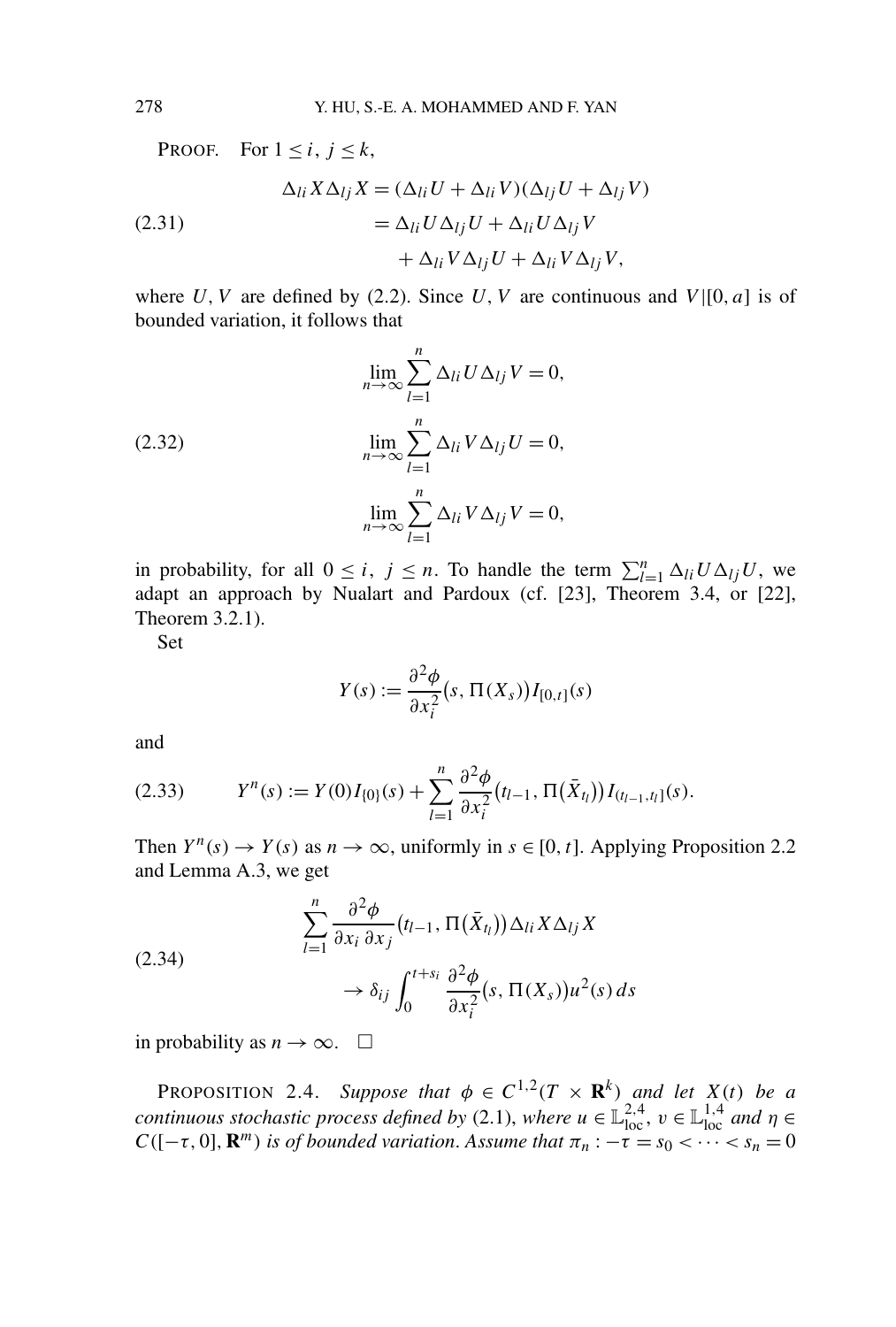*are partitions of*  $[-\tau, 0]$  *such that*  $|\pi_n| \to 0$  *as*  $n \to \infty$ *. Then, for each*  $1 \le i \le k$ *and each*  $t \in T$ , *we have* 

$$
\lim_{n \to \infty} \sum_{l=1}^{n} \frac{\partial \phi}{\partial x_i} (t_{l-1}, \Pi(X_{t_{l-1}})) \Delta_{li} X
$$
\n
$$
= \int_0^t \frac{\partial \phi}{\partial x_i} (s, \Pi(X_s)) dX(s + s_i)
$$
\n
$$
+ \sum_{j=i+1}^k \int_0^t \frac{\partial^2 \phi}{\partial x_i \partial x_j} (s, \Pi(X_s)) u^2(s + s_i) ds
$$
\n(2.35)\n
$$
+ \sum_{j=1}^k \int_0^t \frac{\partial^2 \phi}{\partial x_i \partial x_j} (s, \Pi(X_s))
$$
\n
$$
\times \left[ \int_0^{s+s_j} D_{s+s_i} u(r) dW(r) + \int_0^{s+s_j} D_{s+s_i} v(r) dr \right] u(s + s_i) ds
$$

*in probability*.

PROOF. By a localization argument, we may assume that  $\phi \in C_b^{1,2}(T \times$ **R**<sup>*k*</sup>, **R**). Let  $|\pi_n|$  < min<sub>{1≤*i*≤*k*}</sub> |*s<sub>i</sub>* − *s<sub>i−1</sub>*|. Fix  $1 ≤ i ≤ k$ ,  $1 ≤ l ≤ n$ , and set

(2.36) 
$$
F_l := \frac{\partial \phi}{\partial x_i} (t_{l-1}, \Pi(X_{t_{l-1}})).
$$

By property of the Skorohod integral ([23], Theorem 3.2), it follows that

$$
(2.37) \tF_l \Delta_{li} U = \int_{t_{l-1}+s_i}^{t_l+s_i} u(s) F_l dW(s) + \int_{t_{l-1}+s_i}^{t_l+s_i} D_r(F_l) u(r) dr,
$$

where  $U$  is defined by  $(2.2)$ . The chain rule (for weak derivatives) yields

(2.38) 
$$
D_r(F_l) = \sum_{j=1}^k \frac{\partial^2 \phi}{\partial x_i \partial x_j} (t_{l-1}, \Pi(X_{t_{l-1}})) D_r X (t_{l-1} + s_j).
$$

Now, taking the Malliavin derivative  $D_r$  in (2.1) gives

(2.39) 
$$
D_r X(t) = u(r)I_{\{r \le t\}} + \int_0^t D_r u(s) dW(s) + \int_0^t D_r v(s) ds.
$$

Consequently,

$$
\sum_{l=1}^n \frac{\partial \phi}{\partial x_l} (t_{l-1}, \Pi(X_{t_{l-1}})) \Delta_{li} U = c_1 + c_2 + c_3 + c_4,
$$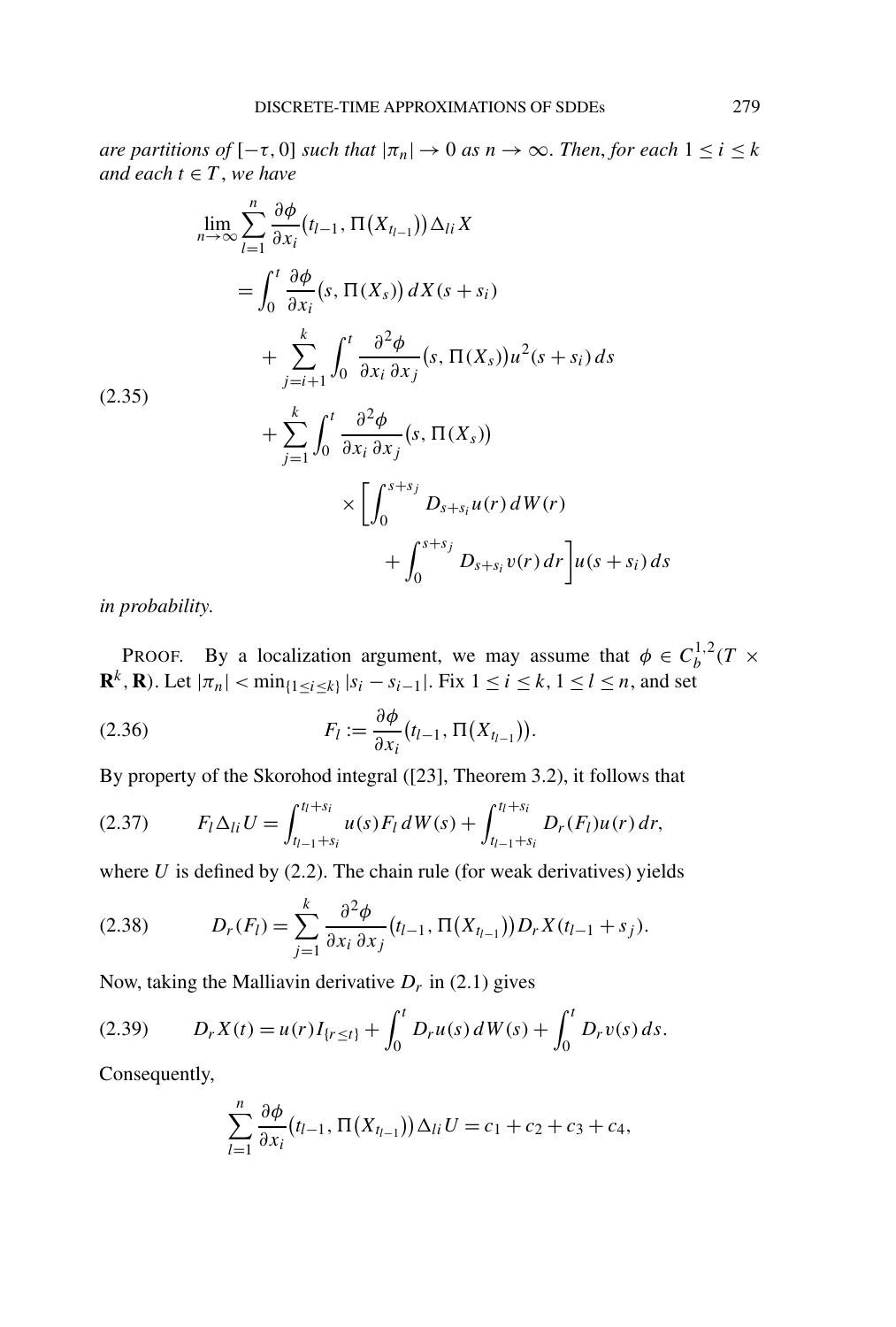where

$$
c_1 := \sum_{l=1}^n \int_{t_{l-1}+s_i}^{t_l+s_i} \frac{\partial \phi}{\partial x_i} (t_{l-1}, \Pi(X_{t_{l-1}})) u(s) dW(s),
$$
  
\n
$$
c_2 := \sum_{l=1}^n \int_{t_{l-1}+s_i}^{t_l+s_i} \sum_{j=1}^k \frac{\partial^2 \phi}{\partial x_i \partial x_j} (t_{l-1}, \Pi(X_{t_{l-1}})) I_{\{r \le t_{l-1}+s_j\}} u^2(r) dr,
$$
  
\n
$$
c_3 := \sum_{l=1}^n \int_{t_{l-1}+s_i}^{t_l+s_i} \sum_{j=1}^k \frac{\partial^2 \phi}{\partial x_i \partial x_j} (t_{l-1}, \Pi(X_{t_{l-1}}))
$$
  
\n
$$
\times \int_0^{t_{l-1}+s_j} D_r u(s) dW(s) u(r) dr,
$$
  
\n
$$
c_4 := \sum_{l=1}^n \int_{t_{l-1}+s_i}^{t_l+s_i} \sum_{j=1}^k \frac{\partial^2 \phi}{\partial x_i \partial x_j} (t_{l-1}, \Pi(X_{t_{l-1}}))
$$
  
\n
$$
\times \int_0^{t_{l-1}+s_j} D_r v(s) ds u(r) dr.
$$

We will study the limits of the above expressions as  $n \to \infty$ .

*Step* 1. First we show that the limit of  $c_2$  is given by

$$
(2.41) \qquad c_2 \to \sum_{j=i+1}^k \int_0^{t+s_i} \frac{\partial^2 \phi}{\partial x_i \partial x_j} (r - s_i, \Pi(X_{r-s_i})) u^2(r) dr \qquad \text{a.s.}
$$

If *j* ≤ *i*, then  $t_{l-1} + s_i \ge t_{l-1} + s_j$ . So when  $t_{l-1} + s_i < r < t_l + s_i$ ,  $I_{\{r \le t_{l-1} + s_j\}} = 0$ . We have

$$
c_2 = \sum_{j=i+1}^{k} \sum_{l=1}^{n} \int_{t_{l-1}+s_i}^{t_{l}+s_i} \frac{\partial^2 \phi}{\partial x_i \partial x_j} (t_{l-1}, \Pi(X_{t_{l-1}})) I_{\{r \le t_{l-1}+s_j\}} u^2(r) dr
$$
  

$$
\to \sum_{j=i+1}^{k} \int_{0}^{t+s_i} \frac{\partial^2 \phi}{\partial x_i \partial x_j} (r - s_i, \Pi(X_{r-s_i})) u^2(r) dr
$$

a.s. as  $n \to \infty$ .

*Step* 2. Next we study the limit of  $c_3$  as  $n \to \infty$ . We claim that

(2.42)  

$$
c_3 \rightarrow \sum_{j=1}^k \int_0^{t+s_i} \frac{\partial^2 \phi}{\partial x_i \partial x_j} (r - s_i, \Pi(X_{r-s_i}))
$$

$$
\times \int_0^{r-s_i+s_j} D_r u(s) dW(s) u(r) dr
$$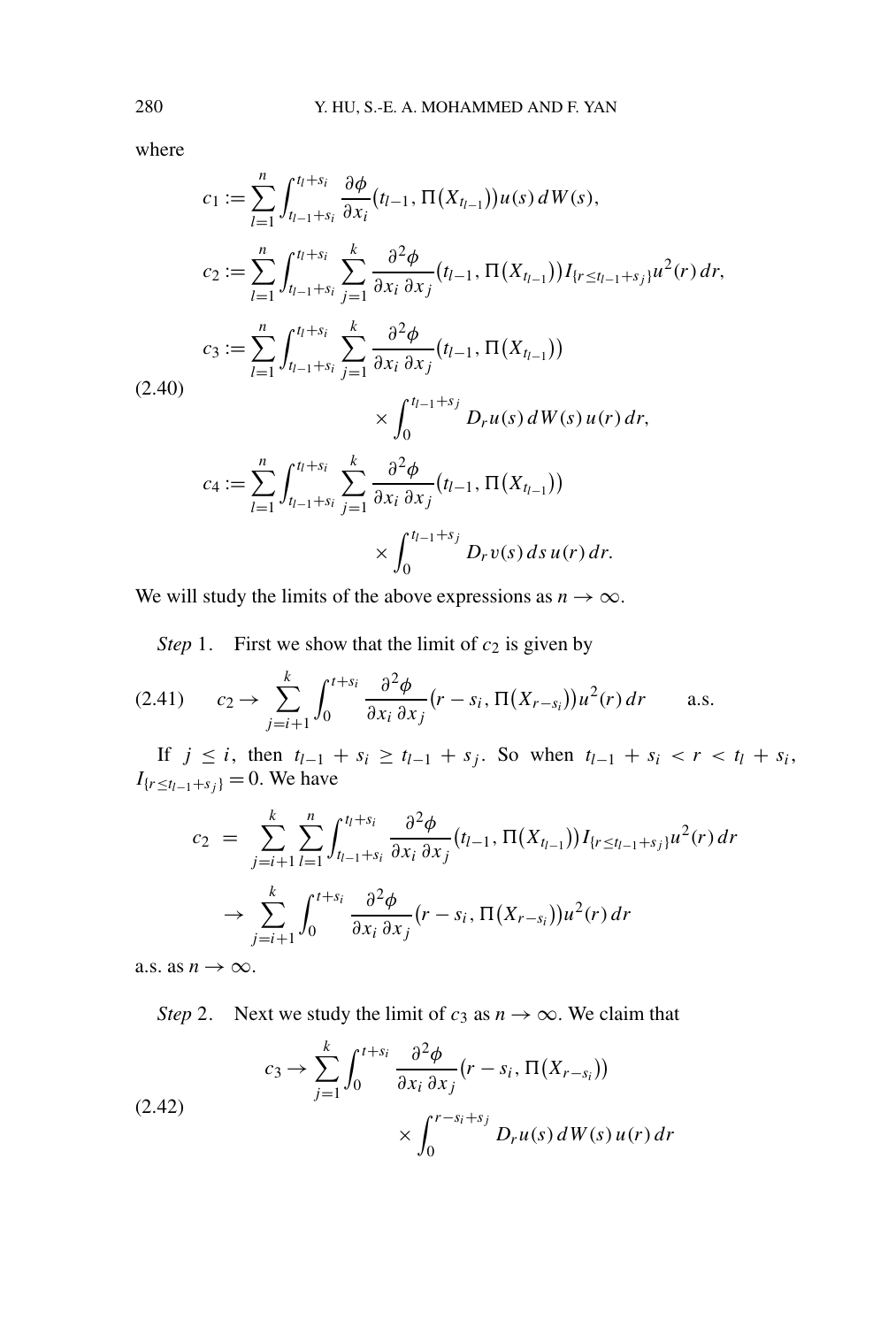as  $k \to \infty$  in probability. In fact,

$$
T_{j}^{n} := \left| \sum_{l=1}^{n} \int_{t_{l-1}+s_{i}}^{t_{l}+s_{i}} \left[ \frac{\partial^{2} \phi}{\partial x_{i} \partial x_{j}} (t_{l-1}, \Pi(X_{t_{l-1}})) \int_{0}^{t_{l-1}+s_{j}} D_{r} u(s) dW(s) \right. \\ - \int_{0}^{t+s_{i}} \frac{\partial^{2} \phi}{\partial x_{i} \partial x_{j}} (r - s_{i}, \Pi(X_{r-s_{i}})) \\ \times \int_{0}^{r-s_{i}+s_{j}} D_{r} u(s) dW(s) \left] u(r) dr \right| \\ \leq \left| \sum_{l=1}^{n} \int_{t_{l-1}+s_{i}}^{t_{l}+s_{i}} \frac{\partial^{2} \phi}{\partial x_{i} \partial x_{j}} (t_{l-1}, \Pi(X_{t_{l-1}})) \int_{t_{l-1}+s_{j}}^{r+s_{j}-s_{i}} D_{r} u(s) dW(s) u(r) dr \right| + \left| \sum_{l=1}^{n} \int_{t_{l-1}+s_{i}}^{t_{l}+s_{i}} \left[ \frac{\partial^{2} \phi}{\partial x_{i} \partial x_{j}} (t_{l-1}, \Pi(X_{t_{l-1}})) - \frac{\partial^{2} \phi}{\partial x_{i} \partial x_{j}} (r - s_{i}, \Pi(X_{r-s_{i}})) \right] \right| \\ \times \int_{0}^{r-s_{i}+s_{j}} D_{r} u(s) dW(s) u(r) dr \right|
$$
  

$$
\leq \left| \frac{\partial^{2} \phi}{\partial x_{i} \partial x_{j}} \right| \sum_{\infty} \sum_{l=1}^{n} \int_{t_{l-1}+s_{i}}^{t_{l}+s_{i}} \left| \int_{t_{l-1}+s_{j}}^{r+s_{j}-s_{i}} D_{r} u(s) dW(s) \right| u(r) | dr
$$
  
+ sup sup sup  
 $1 \leq l \leq n r \in [t_{l-1}+s_{i}, t_{l}+s_{i}] \frac{\partial^{2} \phi}{\partial x_{i} \partial x_{j}} (t_{l-1}, \Pi(X_{t_{l-1}}))$   

$$
- \frac{\partial^{2} \phi}{\partial x_{i} \partial x_{j}} (r - s_{i}, \Pi(X_{r-s_{i}}
$$

where  $T_{j1}^n$  and  $T_{j2}^n$  denote the first and second term on the right-hand side of the last inequality. Using the Cauchy–Schwarz inequality and the  $L^p$  inequality for the Skorohod integral ([23], Proposition 3.5, and [22], page 158), we have

$$
ET_{j1}^{n} \leq \left\| \frac{\partial^{2} \phi}{\partial x_{i} \partial x_{j}} \right\|_{\infty} \left( E \int_{0}^{a+s_{i}} u^{2}(r) dr \right)^{1/2}
$$
  
\$\times \left\{ E \sum\_{l=1}^{n} \int\_{t\_{l-1}+s\_{i}}^{t\_{l}+s\_{i}} \int\_{t\_{l-1}+s\_{j}}^{r+s\_{j}-s\_{i}} |D\_{r}u(s)|^{2} ds dr\$  
\$+ E \sum\_{l=1}^{n} \int\_{t\_{l-1}+s\_{i}}^{t\_{l}+s\_{i}} \int\_{t\_{l-1}+s\_{j}}^{r+s\_{j}-s\_{i}} \int\_{0}^{a} |D\_{\theta}(D\_{r}u(s))|^{2} d\theta ds dr \right\}^{1/2}\$} \to 0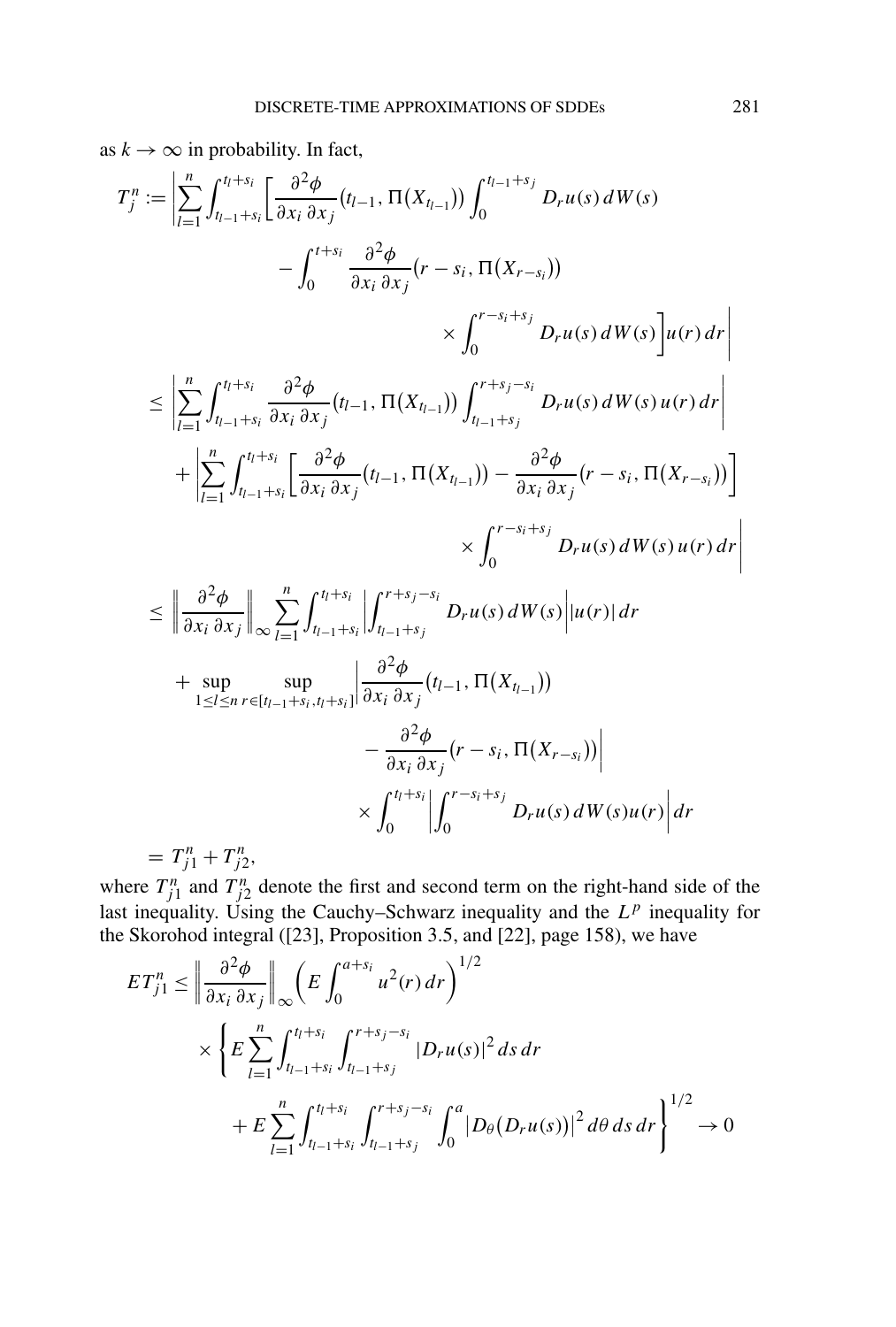as *n* → ∞. The uniform continuity of  $\frac{\partial^2 \phi}{\partial x_i \partial x_j}$  implies  $T_{j2}^n \to 0$  a.s. So as  $n \to \infty$ ,  $T_j^n \to 0$  in probability.

*Step* 3. Now we will show that

$$
(2.43) \t\t c_4 \to \sum_{j=1}^k \int_0^{t+s_i} \frac{\partial^2 \phi}{\partial x_i \partial x_j} (r - s_i, \Pi(X_{r-s_i}))
$$
  
 
$$
\times \int_0^{r+s_j-s_i} D_r v(s) ds u(r) dr \quad \text{a.s.}
$$

As in Step 2, we have

$$
\left| \sum_{l=1}^{n} \int_{t_{l-1}+s_i}^{t_l+s_i} \left[ \frac{\partial^2 \phi}{\partial x_i \partial x_j} (t_{l-1}, \Pi(X_{t_{l-1}})) \int_0^{t_{l-1}+s_j} D_r v(s) ds \right. \right. \\ \left. - \frac{\partial^2 \phi}{\partial x_i \partial x_j} (r - s_i, \Pi(X_{r-s_i})) \int_0^{r-s_i+s_j} D_r v(s) ds \right] u(r) dr \right|
$$
  

$$
\leq \left\| \frac{\partial^2 \phi}{\partial x_i \partial x_j} \right\|_{\infty} \sum_{l=1}^{n} \int_{t_{l-1}+s_i}^{t_l+s_i} \left| \int_{t_{l-1}+s_j}^{r+s_j-s_i} D_r v(s) ds \right| |u(r)| dr
$$
  
+ sup sup sup<sub>1 \leq l \leq n}sup>sup<sub>r\in[t\_{l-1}+s\_i,t\_l+s\_i] \frac{\partial^2 \phi}{\partial x\_i \partial x\_j} (t\_{l-1}, \Pi(X\_{t\_{l-1}}))  
-  $\frac{\partial^2 \phi}{\partial x_i \partial x_j} (r - s_i, \Pi(X_{r-s_i})) \right|$   

$$
\times \int_0^{t_l+s_i} \left| \int_0^{r-s_i+s_j} D_r v(s) ds \right| |u(r)| dr
$$
  
 $\to 0$  a.s. as  $n \to \infty$ .</sub></sub>

*Step* 4. Finally, we study the limit of  $c_1$  as  $n \to \infty$ . We shall show that

(2.44) 
$$
c_1 \to \int_0^{t+s_i} \frac{\partial \phi}{\partial x_i}(s-s_i, \Pi(X_{s-s_i}))u(s) dW(s)
$$

in  $L^2(\Omega, \mathbf{R})$  as  $n \to \infty$ . To see this, define

$$
(2.45) \t un(s) := u(s) \sum_{l=1}^{n} \frac{\partial \phi}{\partial x_i} (t_{l-1}, \Pi(X_{t_{l-1}})) I_{(t_{l-1}+s_i, t_l+s_i]}(s).
$$

It suffices to show that

$$
(2.46) \t un(s) \to \frac{\partial \phi}{\partial x_i}(s - s_i, \Pi(X_{t_{s-s_i}}))u(s)I_{(0,t+s_i]}(s)
$$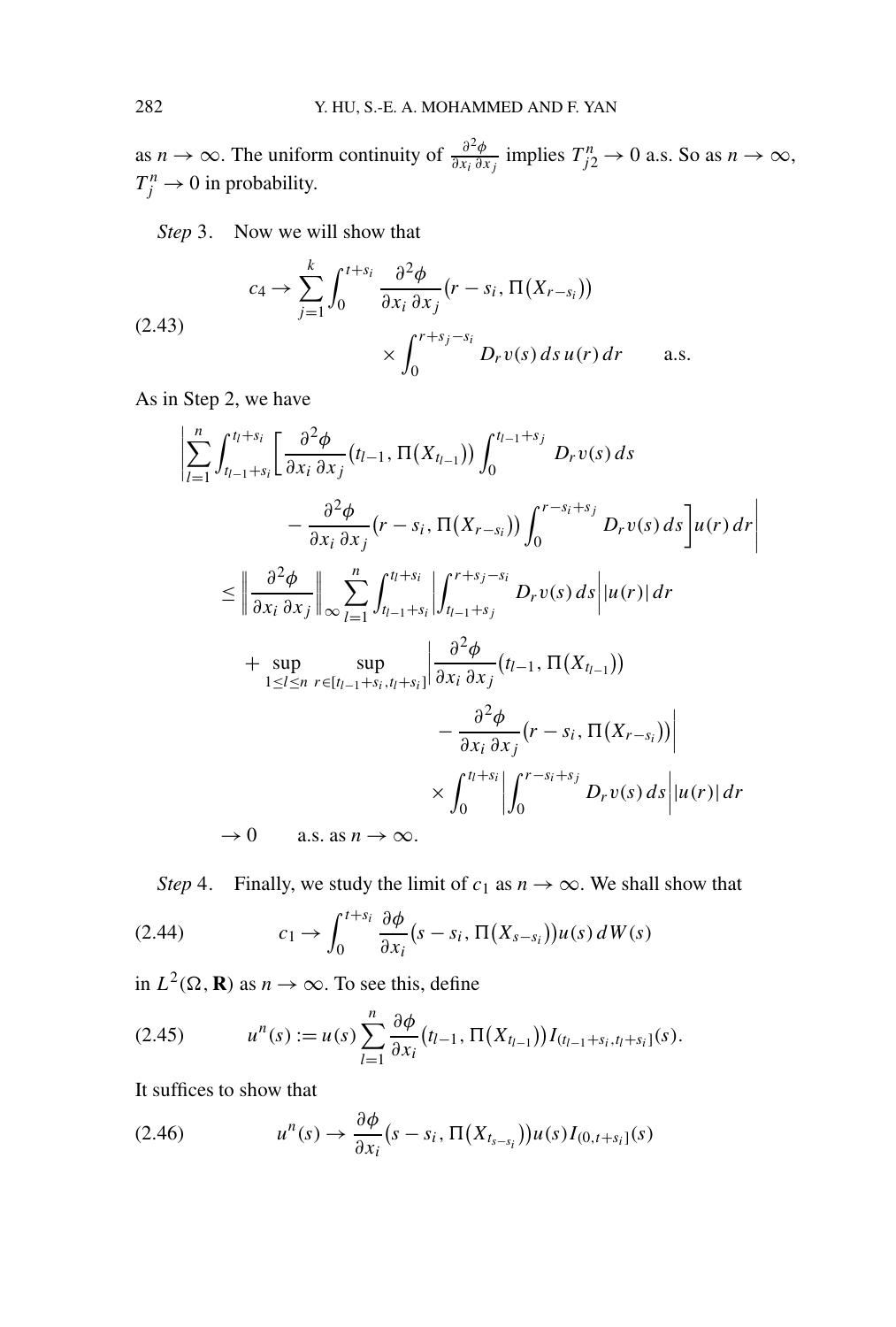in  $\mathbb{L}^{1,2}$  as  $n \to \infty$ . It is clear that the sequence  $\{u^n(s)\}\)$  converges to  $\frac{\partial \phi}{\partial x_i}(s - s_i)$ ,  $(\Pi(X_{s-s_i}))u(s)I_{(0,t+s_i]}(s)$  in  $L^2(\Omega \times T, \mathbf{R})$ . It remains to show that the sequence  $\{D_r u^n(s)\}_{n=1}^{\infty}, r, s \in T$ , converges in  $L^2(\Omega \times T^2, \mathbf{R})$  to  $D_r\left[\frac{\partial \phi}{\partial x_i}(s-s_i, \mathbf{R})\right]$  $\prod(X_{s-s_i})$ )*u*(*s*)*I*<sub>(0,*t*+*s<sub>i</sub>*]</sub>(*s*)]. Now

$$
D_r u^n(s) = D_r u(s) \sum_{l=1}^n \frac{\partial \phi}{\partial x_i} (t_{l-1}, \Pi(X_{t_{l-1}})) I_{(t_{l-1}+s_i, t_l+s_i]}(s)
$$
  
+  $u(s) \sum_{l=1}^n \left[ \sum_{j=1}^k \frac{\partial^2 \phi}{\partial x_i \partial x_j} (t_{l-1}, \Pi(X_{t_{l-1}})) \int_0^{t_{l-1}+s_j} D_r u(s') dW(s') \right]$   
 $\times I_{(t_{l-1}+s_i, t_l+s_i]}(s)$   
+  $u(s) \sum_{l=1}^n \left[ \sum_{j=1}^k \frac{\partial^2 \phi}{\partial x_i \partial x_j} (t_{l-1}, \Pi(X_{t_{l-1}})) \int_0^{t_{l-1}+s_j} D_r v(s') ds' \right]$   
 $\times I_{(t_{l-1}+s_i, t_l+s_i]}(s)$   
+  $u(s) \sum_{l=1}^n \left[ \sum_{j=1}^k \frac{\partial^2 \phi}{\partial x_i \partial x_j} (t_{l-1}, \Pi(X_{t_{l-1}})) u(r) I_{[0, t_{l-1}+s_j]}(r) \right]$   
 $\times I_{(t_{l-1}+s_i, t_l+s_i]}(s)$   
=  $d_1 + d_2 + d_3 + d_4$ ,

where  $d_1, d_2, d_3$  and  $d_4$  stand for the first, second, third and fourth terms on the right-hand side of the above equality, respectively. It is easy to see that

$$
d_1 \to D_r u(s) \frac{\partial \phi}{\partial x_i} \big( \Pi(s - s_i, X_{s - s_i}) \big) I_{(0, t + s_i]}(s)
$$

in  $L^2(\Omega, \mathbf{R})$ . Since for all  $1 \le j \le k$ ,  $u(s) \int_0^{s+s_j-s_i} D_r v(\theta) d\theta$  belongs to  $L^2(\Omega \times$  $T^2$ , **R**), then by Lebesgue's dominated convergence theorem, the  $L^2(\Omega \times T^2, \mathbf{R})$ limit of the function  $q_3(s, r)$  defined by

$$
q_3 := u(s) \sum_{j=1}^k \sum_{l=1}^n \left[ \frac{\partial^2 \phi}{\partial x_i \partial x_j} (t_{l-1}, \Pi(X_{t_{l-1}})) \int_0^{s+s_j-s_i} D_r v(\theta) d\theta \right] I_{(t_{l-1}+s_i,t_l+s_i]}(s)
$$

is

$$
\sum_{j=1}^k u(s) \left[ \frac{\partial^2 \phi}{\partial x_i \partial x_j} (s-s_i, \Pi(X_{s-s_i})) \int_0^{s+s_j-s_i} D_r v(\theta) d\theta \right] I_{(0,t+s_i]}(s).
$$

Since  $v \in \mathbb{L}^{1,4}$  and  $u \in L^4(\Omega \times T, \mathbf{R})$ , the following argument shows that the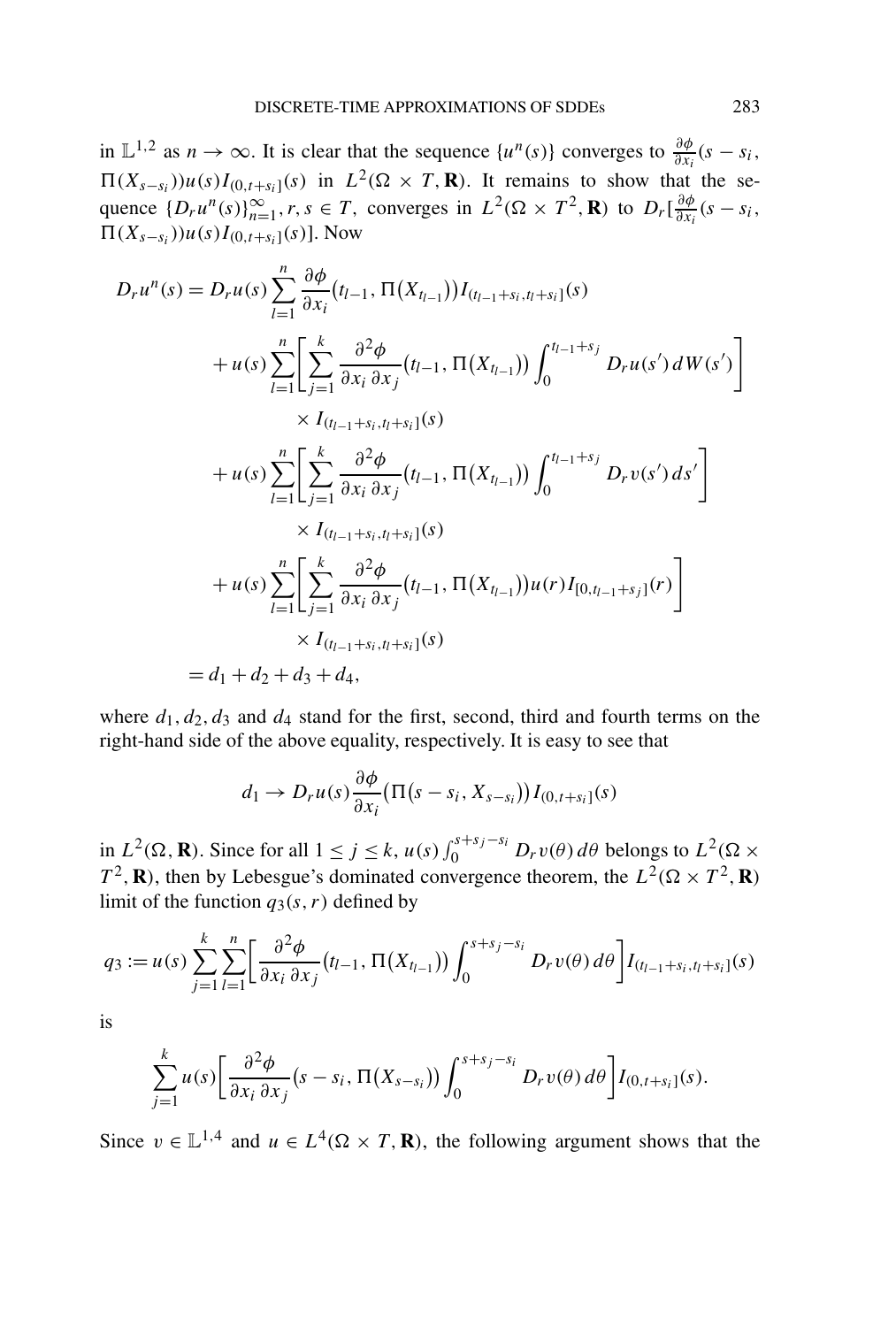difference between  $d_3$  and  $q_3$  converges to 0 as  $n \to \infty$  in  $L^1(\Omega, \mathbf{R})$ :

$$
\sum_{l=1}^{n} \int_{t_{l-1}+s_i}^{t_l+s_i} \int_0^a u^2(s) \left[ \frac{\partial^2 \phi}{\partial x_i \partial x_j} (t_{l-1}, \Pi(X_{t_{l-1}})) \right]^2 \left[ \int_{t_{l-1}+s_j}^{s+s_j-s_i} D_r v(\theta) d\theta \right]^2 dr ds
$$
  
\n
$$
\leq |\pi_n| \left\| \frac{\partial^2 \phi}{\partial x_i \partial x_j} \right\|_{\infty}^2 \int_0^a u^2(s) ds \int_0^a \int_0^a (D_r v(\theta))^2 dr d\theta
$$
  
\n
$$
\to 0.
$$

Hence, the  $L^2(\Omega \times T^2, \mathbf{R})$  limit of  $d_3$  is the same as that of  $q_3$ , namely,

$$
\sum_{j=1}^k u(s) \left[ \frac{\partial^2 \phi}{\partial x_i \partial x_j} (s - s_i, \Pi(X_{s - s_i})) \int_0^{s + s_j - s_i} D_r v(\theta) d\theta \right] I_{(0, t + s_i]}(s)
$$

in  $L^2(\Omega \times T^2, \mathbf{R})$ . To find the limit of  $d_2$ , we need to check that for all *j*, the two-parameter process  $(u(s) \int_0^{s+s_j-s_i} D_r u(\theta) dW(\theta), 0 \le s, r \le a$ ) belongs to  $L^2(\Omega \times T^2, \mathbf{R})$ . This follows from the following estimates:

$$
E \int_0^a \int_0^a u^2(s) \Biggl[ \int_0^{s+s_j-s_i} D_r u(\theta) dW(\theta) \Biggr]^2 ds dr
$$
  
\n
$$
\leq \Biggl\{ E \int_0^a u^4(s) ds E \int_0^a \Biggl( \int_0^a \Biggl[ \int_0^{s+s_j-s_i} D_r u(\theta) dW(\theta) \Biggr]^2 dr \Biggr)^2 ds \Biggr\}^{1/2}
$$
  
\n
$$
\leq C \Biggl\{ E \int_0^a u^4(s) ds \Biggl[ E \Biggl( \int_0^a \int_0^a |D_r u(\theta)|^2 d\theta dr \Biggr)^2 + E \Biggl( \int_0^a \int_0^a \int_0^a D_\alpha (D_r u(\theta)) d\theta dr d\alpha \Biggr)^2 \Biggr] \Biggr\}^{1/2}.
$$

Here we have used a slight modification of the  $L^p$  estimate of the Skorohod integral for  $p = 4$  (cf. [23], Exercise 3.2.7). Using similar  $L^p$  estimates to the above, we obtain

$$
\sum_{l=1}^{n} \int_{t_{l-1}+s_i}^{t_l+s_i} \int_0^a u^2(s) \left[ \frac{\partial^2 \phi}{\partial x_i \partial x_j} (t_{l-1}, \Pi(X_{t_{l-1}})) \right]^2
$$
\n
$$
\times \left[ \int_{t_{l-1}+s_j}^{s+s_j-s_i} D_r u(\theta) dW(\theta) \right]^2 dr ds
$$
\n
$$
\leq \left\| \frac{\partial^2 \phi}{\partial x_i \partial x_j} \right\|_{\infty}^2 \left( \int_0^a E u^4(s) ds \right)^{1/2}
$$
\n
$$
\times \left\{ \sum_{l=1}^n E \int_{t_{l-1}+s_i}^{t_l+s_i} \left[ \int_0^a \left( \int_{t_{l-1}+s_j}^{s+s_j-s_i} D_r v(\theta) d\theta \right)^2 dr \right]^2 ds \right\}^{1/2}.
$$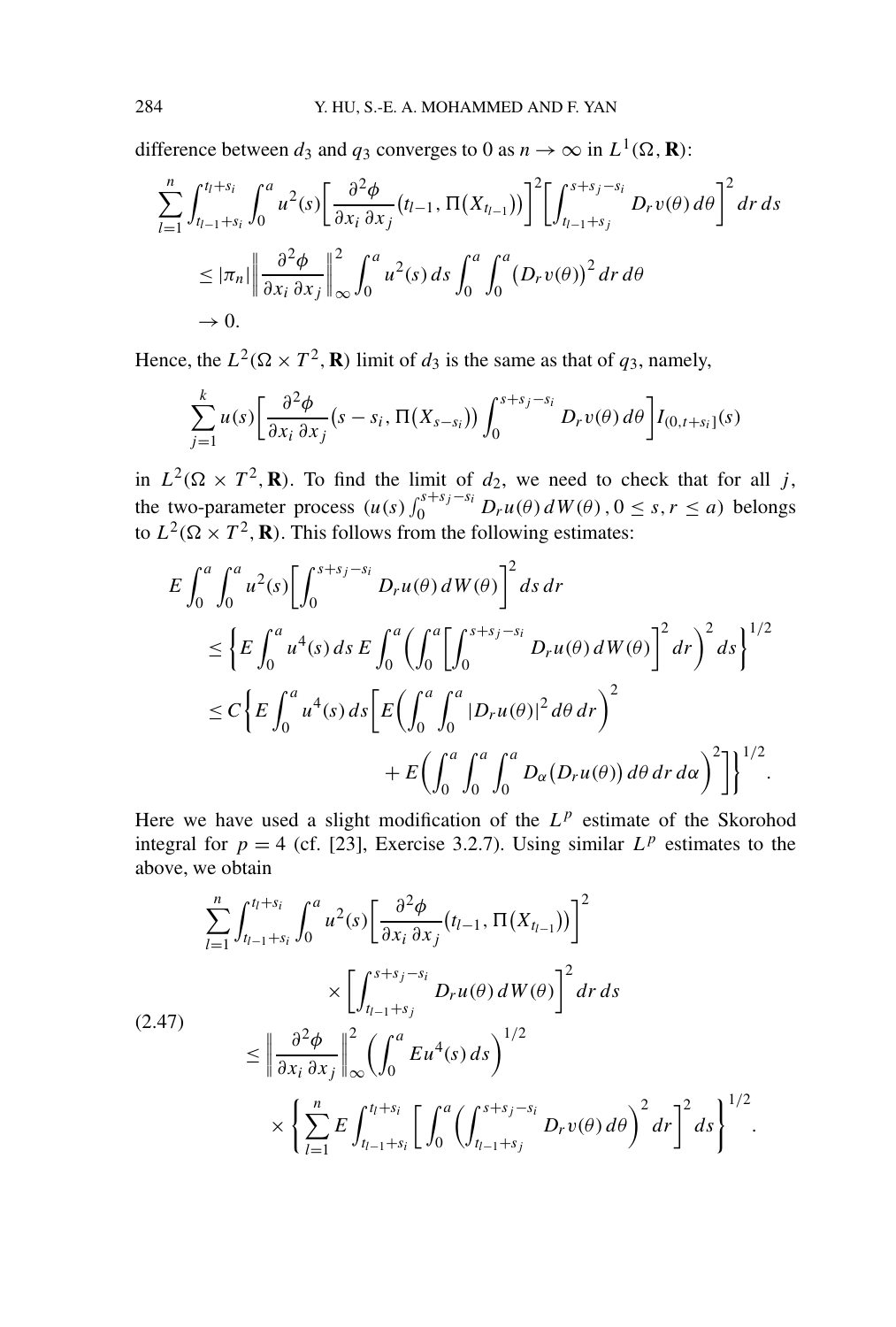Note that the right-hand side of the above inequality tends to zero as  $n \to \infty$ . Thus

$$
(2.48) \qquad d_2 \to \sum_{j=1}^k u(s) \left[ \frac{\partial^2 \phi}{\partial x_i \partial x_j} (s - s_i, \Pi(X_{s-s_i})) \right] \times \int_0^{s+s_j - s_i} D_r u(\theta) dW(\theta) \right] I_{(0, t+s_i]}(s)
$$

in  $L^2(\Omega \times T^2, \mathbf{R})$  as  $n \to \infty$ .

It is easy to check that

$$
d_4 \to \sum_{j=1}^k u(s) \frac{\partial^2 \phi}{\partial x_i \partial x_j} (s - s_i, \Pi(X_{s-s_i})) u(r) I_{[0,s+s_j-s_i]}(r) I_{(0,t+s_i]}(s)
$$

as  $n \to \infty$  in  $L^2(\Omega, \mathbf{R})$ . Therefore,

$$
(2.49) \qquad D_r u^n(s) \to D_r \bigg[ u(s) \frac{\partial^2 \phi}{\partial x_i \partial x_j} (s - s_i, \Pi(X_{s - s_i})) I_{(0, t + s_i]}(s) \bigg]
$$

in  $L^2(\Omega \times T^2, \mathbf{R})$ . Finally it is easy to see that

$$
c_1 \to \int_0^{t+s_i} \frac{\partial \phi}{\partial x_i} (s-s_i, \Pi(X_{s-s_i})) u(s) dW(s)
$$

in  $L^2(\Omega, \mathbf{R})$  as  $n \to \infty$ .

*Step* 5. The convergence

$$
\sum_{l=1}^{n} \frac{\partial \phi}{\partial x_i} (t_{l-1}, \Pi(X_{t_{l-1}})) \Delta_{li} V
$$
\n
$$
\rightarrow \int_{s_i}^{t+s_i} \frac{\partial \phi}{\partial x_i} (s - s_i, \Pi(X_{s-s_i})) dV(s) \quad \text{a.s.}
$$

as  $n \to \infty$ , is easy to verify.  $\square$ 

We complete the section by giving a Stratonovich version of the Itô formula (2.7).

Suppose that  $k \ge 1$  and  $p \ge 2$ . The set  $\mathbb{L}_{d,C}^{k,p}$  (cf. [23], Definition 7.2, and [22], page 167) is the class of processes  $u \in L_d^{k,p}$  such that the mappings  $s \hookrightarrow$  $D_{s\wedge t}u(s\vee t)$  and  $s \hookrightarrow D_{s\vee t}u(s\wedge t)$  are continuous in  $L^p(\Omega)$ , uniformly in  $t \in T$ , and  $\sup_{s,t\in T} E(|D_s u(t)|^p) < \infty$ .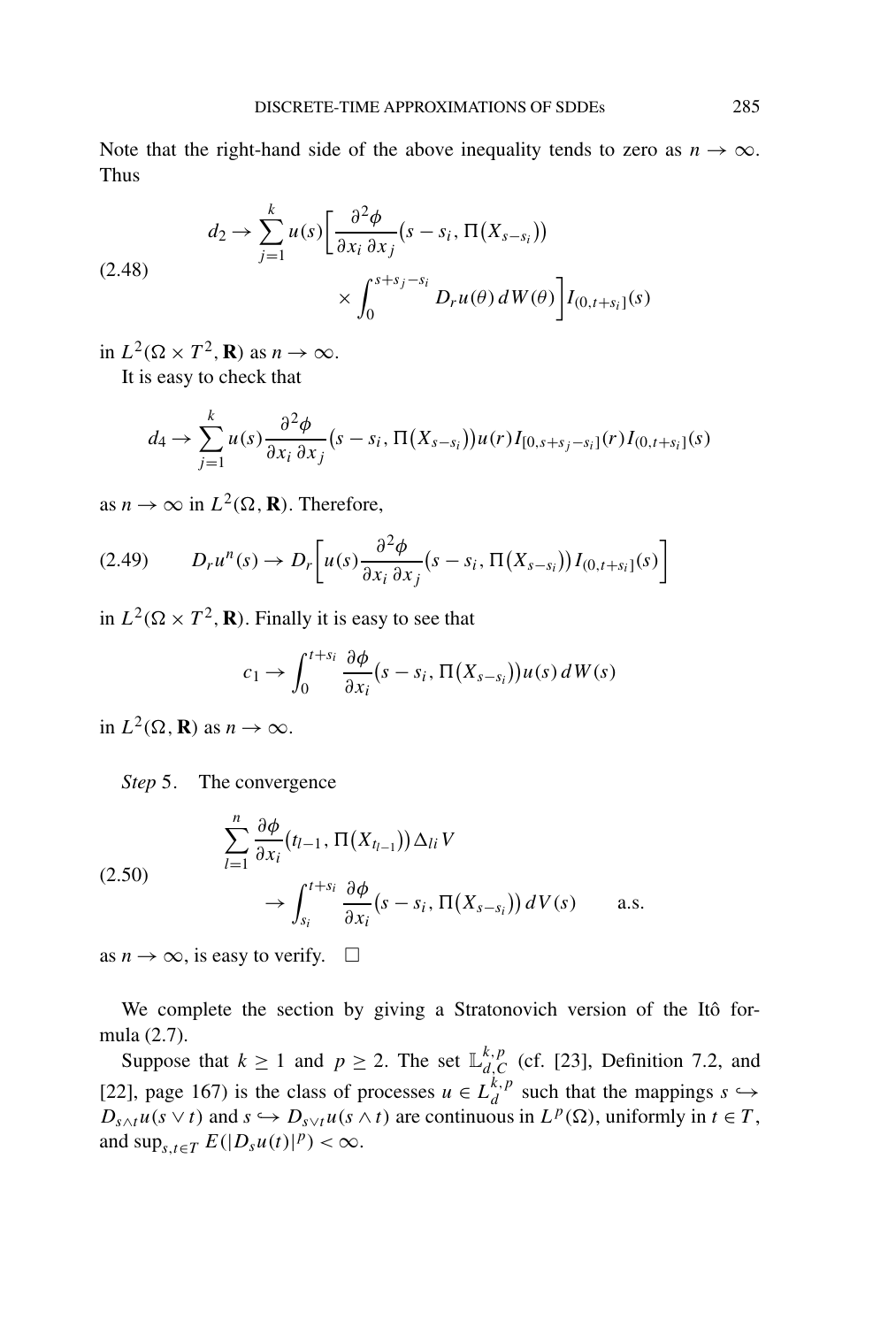The space  $\mathbb{L}_{d,C,\text{loc}}^{1,2}$  is the class of processes that are locally in  $\mathbb{L}_{d,C}^{1,2}$ . For any  $u \in \mathbb{L}_{d,C}^{1,2}$ , the following limits,

(2.51)  

$$
D_t^+u(t) = \lim_{\varepsilon \downarrow 0} \sum_{i=1}^d D_t^i u^i(t + \varepsilon),
$$

$$
D_t^-u(t) = \lim_{\varepsilon \downarrow 0} \sum_{i=1}^d D_t^i u^i(t - \varepsilon),
$$

exist in  $L^2(\Omega)$  uniformly in *t*, we set  $\nabla = D^+ + D^-$ , that is,  $(\nabla u)(t) = D_t^+ u(t) +$  $D_t^- u(t)$ .

Consider the process

$$
(2.52) \quad X(t) = \begin{cases} \eta(0) + \int_0^t u(s) \circ dW(s) + \int_0^t v(s) \, ds, & t > 0, \\ \eta(t), & -\tau \le t \le 0, \end{cases}
$$

where *η* belongs to *C* and is of bounded variation,  $u = (u^1, \ldots, u^m)^T$ ,  $u^i \in$  $\mathbb{L}^{2,4}_{d,C,\text{loc}}, \ (\nabla u) \in \mathbb{L}^{1,4}_{\text{loc}}, \ v = (v^1, \dots, v^m)^T, \ v^i \in \mathbb{L}^{1,4}_{\text{loc}}, \text{ and the stochastic integral}$ is a Stratonovich one. Assume also that the process *X* is continuous.

Using the relationship between the Skorohod and Stratonovich integrals ([23], Theorem 7.3, and [22], Theorem 3.11) and Theorem 2.3, we can easily obtain the following Stratonovich version of Itô's formula for the segment process  $X_t$ (cf. [28]).

COROLLARY 2.5. *Suppose that the process X(t) is defined by* (2.52), *and let*  $\phi \in C^{1,2}(T \times \mathbf{R}^{mk}, \mathbf{R})$ . *Then* 

$$
\phi(t, \Pi(X_t)) - \phi(0, \Pi(X_0))
$$
\n
$$
= \int_0^t \frac{\partial \phi}{\partial s} (s, \Pi(X_s)) ds
$$
\n
$$
+ \sum_{i=1}^k \int_0^t \frac{\partial \phi}{\partial \vec{x}^i} (s, \Pi(X_s)) u(s + s_i) \circ dW(s + s_i)
$$
\n
$$
+ \sum_{i=1}^k \int_0^t \frac{\partial \phi}{\partial \vec{x}^i} (s, \Pi(X_s)) v(s + s_i) ds
$$

*for all*  $t \in T$  *a.s.* 

**3. Weak differentiability of solutions of SDDEs.** In this section, we will study the weak differentiability of the solution of the Itô SDDE (1.6). Bell and Mohammed [6] have applied the Malliavin calculus to study regularity of solutions of SDDEs with a single delay in the noise term. Their analysis relies on weak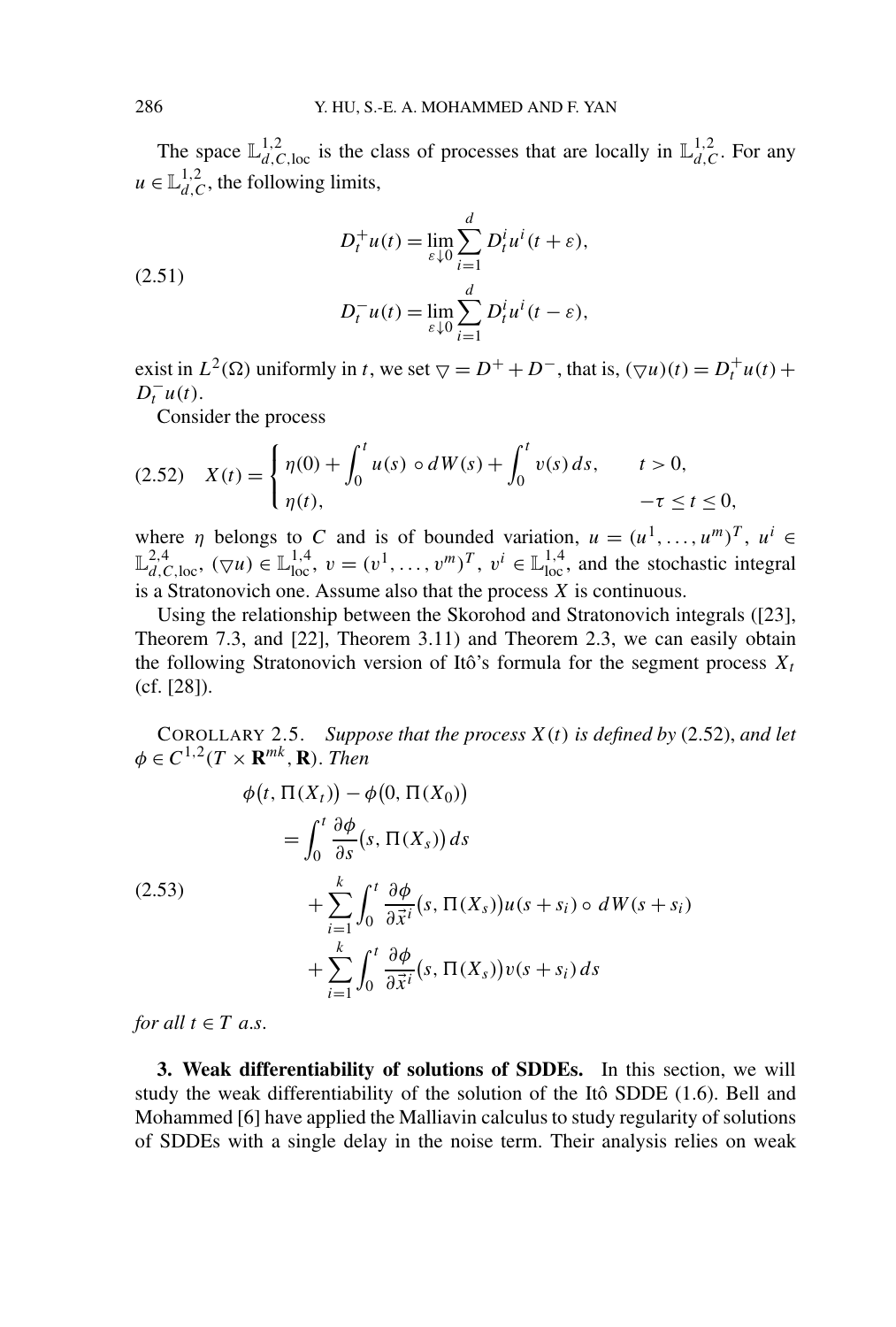differentiability of the solution of the SDDE. In Section 5 of this article, the weak differentiability of the solution to the SDDE (1.6) together with the Itô formula (2.10) are used to develop higher-order numerical schemes for solving the SDDE. The next three results (Proposition 3.1, Lemma 3.2 and Proposition 3.3) are analogous to those in [22], Theorem 2.2.1, Lemma 2.2.2 and Theorem 2.2.2. Denote  $\mathbb{D}_m^{\overline{k},\infty} := \bigcap_{p\geq 2} \mathbb{D}_m^{\overline{k},p}$ , for  $k \in N$ . Recall that  $D_r^l$ ,  $1 \leq l \leq d$ , stand for weak differentiation with respect to the *l*th component of *W*.

PROPOSITION 3.1 (cf. [22], Proposition 1.2.3). *In the Itô SDDE* (1.6), *assume* that  $g \in C_b^{0,1}(T \times \mathbf{R}^{k_1m}, L(\mathbf{R}^d, \mathbf{R}^m))$  and  $h \in C_b^{0,1}(T \times \mathbf{R}^{k_2m}, \mathbf{R}^m)$ . Let X be the *solution of* (1.6). *Then*  $X(t) \in \mathbb{D}_m^{1,\infty}$  *for all*  $t \in T$ *, and* 

$$
\sup_{0 \le r \le a} E\left(\sup_{r \le s \le a} |D_r X(s)|^p\right) < \infty
$$

*for all*  $p \geq 2$ . *Furthermore, the "partial" weak derivatives*  $D_r^l X^j(t)$  *with respect to the lth coordinate of W satisfy the following linear SDDEs a*.*s*.:

$$
(3.2) \quad D_r^l X^j(t) = \begin{cases} g^{jl}(r, \Pi_1(X_r^j)) & \text{if } \int_r^t \sum_{i=1}^{k_1} \frac{\partial g^{jl}}{\partial \vec{x}_i}(s, \Pi_1(X_s)) D_r^l X^j(s + s_{1,i}) dW^l(s) \\ & \text{if } \int_0^t \sum_{i=1}^{k_2} \frac{\partial h^j}{\partial \vec{x}_i}(s, \Pi_2(X_s)) D_r^l X^j(s + s_{2,i}) ds, \quad t \ge r, \\ 0, \quad t < r, \end{cases}
$$

*for*  $l = 1, \ldots, d$ ,  $j = 1, \ldots, m$ . *In* (3.2),  $g^{jl}$  *is the* (*j, l*) *entry of the*  $m \times d$  *matrix*  $g$ , *and*  $h^j$  *is the jth coordinate of*  $h$ .

**PROOF.** For simplicity, we will only consider the one-dimensional case  $d =$  $m = 1$ 

$$
X^{0}(t) = \begin{cases} \eta(0), & t \ge 0, \\ \eta(t), & -\tau \le t < 0, \end{cases}
$$

(3.3) 
$$
X^{n+1}(t) = \eta(0) + \int_0^t g(s, \Pi_1(X_s^n)) dW(s) + \int_0^t h(s, \Pi_2(X_s^n)) ds.
$$

It is easy to see that

(3.4)  

$$
D_r \left( \int_0^t g(s, \Pi_1(X_s^n)) dW(s) \right)
$$

$$
= g(r, \Pi_1(X_r^n)) + \int_{r-s_{1,k_1}}^t D_r(g(s, \Pi_1(X_s^n))) dW(s)
$$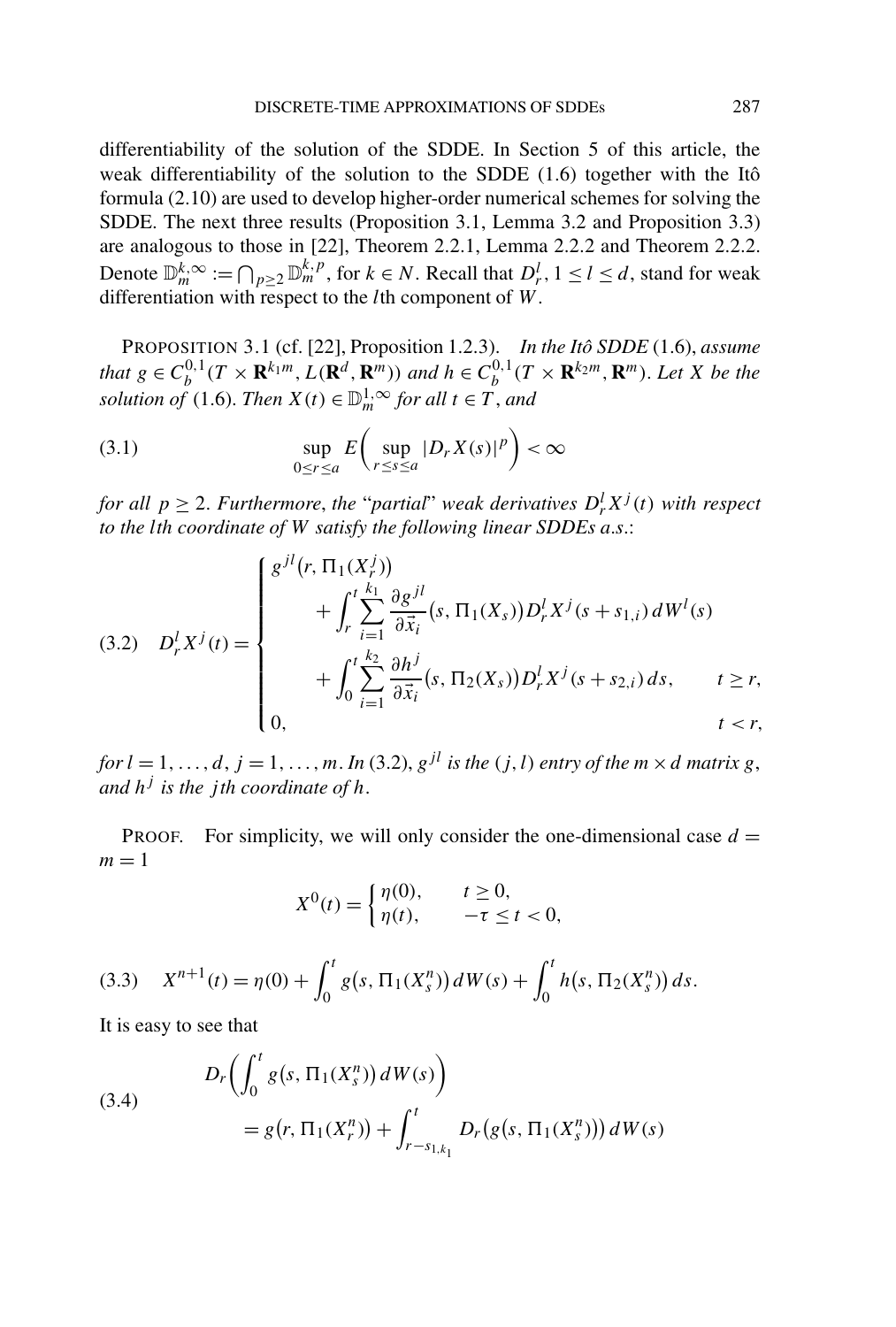and

(3.5) 
$$
D_r\left(\int_0^t h(s, \Pi_2(X_s^n)) ds\right) = \int_{r-s_{2,k_2}}^t D_r(h(s, \Pi_2(X_s^n))) ds.
$$

Since *g* and *h* have bounded space derivatives, it is easy to see that there is a positive constant *K* such that

(3.6) 
$$
||D_r(g(s, \Pi_1(X_s^n)))|| \leq K \sup_{r \leq u \leq s} |D_r X^n(u)|,
$$

$$
|D_r(h(s, \Pi_2(X_s^n)))| \leq K \sup_{r \leq u \leq s} |D_r X^n(u)|,
$$

almost surely. From the Burkholder–Davis–Gundy inequality and (3.3)–(3.6), it follows that  $X^n(t) \in \mathbb{D}^1$ <sup>,  $\infty$ </sup> for all  $t \in [0, a]$ , and there are positive constants  $C_1, C_2$ such that

(3.7) 
$$
E\left(\sup_{r\leq u\leq t}|D_rX^{n+1}(u)|^p\right) \leq C_1(1+E||X_r^n||_C^p) + C_2\int_r^t E\left(\sup_{r\leq u\leq s}|D_rX^n(u)|^p\right)ds.
$$

By induction on *n*, the above inequality implies that  $E(\sup_{r \le s \le a} |D_r X^n(s)|^p)$ are uniformly bounded in *n* for all  $p > 2$ . By [22], Proposition 1.5.5, it follows that  $X(t) \in \mathbb{D}^{1,\infty}$  for all *t*. Applying the operator *D* to (1.6) (and using [22], Proposition 1.2.3), we obtain the linear SDDE (3.2) for the weak derivative of  $X(t)$ . The estimate (3.1) follows from (3.2), Burkholder–Davis–Gundy's inequality and Gronwall's lemma.

The following lemma may be proved using similar ideas. Its proof is left to the reader.

**LEMMA 3.2.** *Suppose that the real-valued process*  $\alpha = {\alpha(r, t) : t \in [r, a]}$  *is adapted and continuous. Assume that the processes*  $a(t) = (a_1(t), \ldots, a_{k_1}(t)) \in$  $\mathbf{R}^{k_1}$  *and*  $b(t) = (b_1(t), \ldots, b_k(t)) \in \mathbf{R}^{k_2}$  *are adapted, continuous and uniformly bounded. Furthermore, suppose that the random variables*  $\alpha(r, t)$ *,*  $a(t)$  *and*  $b(t)$ *belong to*  $\mathbb{D}^{1,\infty}$  *and satisfy the conditions* 

$$
\sup_{0 \le r \le a} E\left(\sup_{r \le t \le a} |\alpha(r, t)|^p\right) + \sup_{0 \le r, s \le a} E\left(\sup_{s \le t \le a} |D_s \alpha(r, t)|^p\right) < \infty,
$$
\n
$$
(3.8) \qquad \sup_{0 \le s \le a} \left\{ E\left(\sup_{s \le t \le a} |a(t)|^p\right) + E\left(\sup_{s \le t \le a} |D_s a(t)|^p\right) \right\} < \infty,
$$
\n
$$
\sup_{0 \le s \le a} \left\{ E\left(\sup_{s \le t \le a} |b(t)|^p\right) + E\left(\sup_{s \le t \le a} |D_s b(t)|^p\right) \right\} < \infty
$$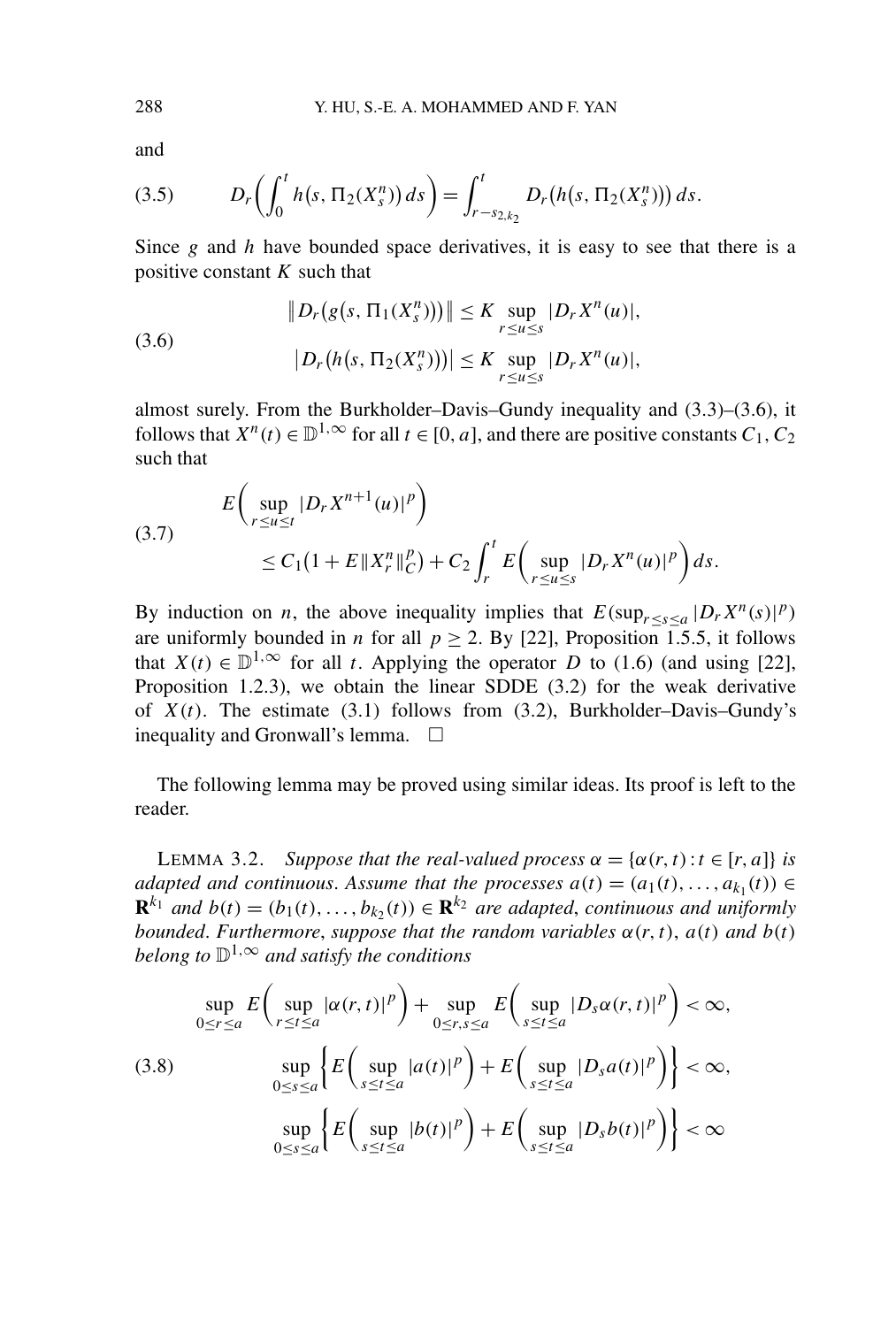*for all*  $p \ge 2$ *. Let*  $Y = \{Y(t) : t \in [0, a]\}$  *be the solution of the linear SDDE* 

$$
(3.9) \quad Y(t) = \begin{cases} \alpha(r,t) + \int_r^t \langle a(s), \Pi_1(Y_s) \rangle_{\mathbf{R}^{k_1}} dW(s) + \int_r^t \langle b(s), \Pi_2(Y_s) \rangle_{\mathbf{R}^{k_2}} ds, \\ 0, \quad 0 \le t \le r. \end{cases}
$$

*Then*  $Y(t)$  *belongs to*  $\mathbb{D}^{1,\infty}$ *, and for all integers*  $p \geq 2$ *, we have* 

(3.10) 
$$
\sup_{0 \le s \le a} E\left(\sup_{s \le t \le a} |D_s Y(t)|^p\right) < \infty,
$$

$$
\sup_{0 \le s \le a} E\left(\sup_{s \le t \le a} |Y(t)|^p\right) < \infty.
$$

*Furthermore, the weak derivative*  $D_s Y(t)$  *of*  $Y(t)$  *satisfies the linear SDDE* 

$$
D_{s}Y(t) = D_{s}\alpha(r, t) + \langle a(s), \Pi_{1}(Y_{s}) \rangle_{\mathbf{R}^{k_{1}}} I_{\{r \leq s \leq t\}} + \int_{r}^{t} [\langle D_{s}a(v), \Pi_{1}(Y_{v}) \rangle_{\mathbf{R}^{k_{1}}} + \langle a(v), \Pi_{1}(D_{s}Y_{v}) \rangle_{\mathbf{R}^{k_{1}}}] dW(v) + \int_{r}^{t} [\langle D_{s}b(v), \Pi_{2}(Y_{v}) \rangle_{\mathbf{R}^{k_{2}}} + \langle b(v), \Pi_{2}(D_{s}Y_{v}) \rangle_{\mathbf{R}^{k_{2}}}] dv, \qquad s < t.
$$

The next proposition follows from Proposition 3.1 and Lemma 3.2.

PROPOSITION 3.3. Let  $X = \{X(t): t \in T = [0, a]\}$  be the solution of the SDDE (1.6), where  $g \in C_b^{0,2}(T \times \mathbf{R}^{k_1 m}, L(\mathbf{R}^d, \mathbf{R}^m))$ ,  $h \in C_b^{0,2}(T \times \mathbf{R}^{k_2 m}, \mathbf{R}^m)$ *have bounded first and second partial derivatives in the space variables*. *Then*  $X(t) \in \mathbb{D}_{m}^{2,\infty}$  *for all*  $t \in T$ *, and* 

$$
(3.12) \t\t \sup_{0 \le r_1, r_2 \le a} E \left( \sup_{r_1 \vee r_2 \le s \le a} |D^{l_1}_{r_1} D^{l_2}_{r_2} X(s)|^p \right) < \infty
$$

*for*  $l_1, l_2 = 1, ..., d$ , *and all*  $p \ge 2$ .

**4. Strong approximation of multiple Stratonovich integrals.** The following iterated Stratonovich integrals are used in the Milstein scheme for the SDDE (1.6):

(4.1) 
$$
J_{i,j}(t_0, t_1; -b) := \int_{t_0+b}^{t_1+b} \int_{t_0}^{s-b} \circ dW^{i}(v) \circ dW^{j}(s),
$$

where  $0 < t_0 < t_1, b \ge 0$ .

We will adopt the discretization scheme in [17], Section 5.8, in order to handle the above double stochastic integral. For alternative discretization approaches to iterated stochastic integrals, see [11] and [26].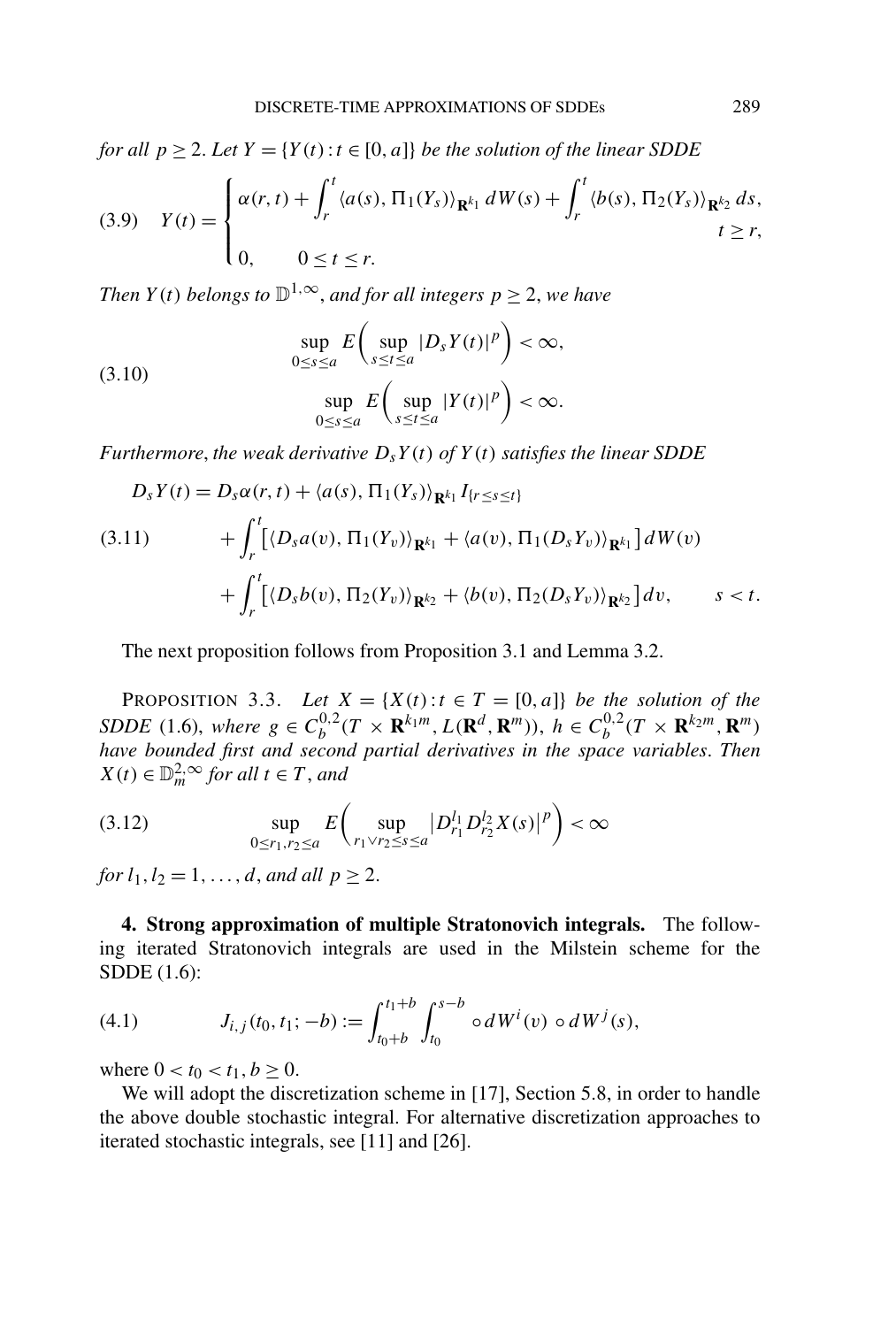Set

(4.2) 
$$
J(t_0, t_1; -b) := J_{1,1}(t_0, t_1; -b),
$$

 $t := t_1 - t_0$  and  $r := 2\pi/t$ . We choose a complete orthonormal basis of  $L^2[0, t]$  as

(4.3) 
$$
\left\{ \frac{1}{\sqrt{t}}, \sqrt{\frac{2}{t}} \sin nrs, \sqrt{\frac{2}{t}} \cos nrs : n = 1, 2, ..., 0 \le s \le t \right\}.
$$

Set  $\overline{W}^i(s) := W^i(s + t_0) - W^i(t_0)$  and  $\overline{B}^j(s) := \overline{W}^j(s + b) - \overline{W}^j(b), s \ge 0$ ,  $1 \leq i, j \leq d$ . Using the Kahunen–Loève expansion technique, we have

(4.4) 
$$
\bar{W}^{i}(s) - \frac{s}{t} \bar{W}^{i}(t) = \frac{a_{0}^{i}(t)}{2} + \sum_{n=1}^{\infty} [a_{n}^{i}(t) \cos nrs + b_{n}^{i}(t) \sin nrs]
$$

and

(4.5) 
$$
\bar{B}^{j}(s) - \frac{s}{t} \bar{B}^{j}(t) = \frac{a_0^{j,b}(t)}{2} + \sum_{n=1}^{\infty} [a_n^{j,b}(t)\cos nrs + b_n^{j,b}(t)\sin nrs]
$$

where

(4.6)  

$$
a_n^i(t) = \frac{2}{t} \int_0^t \left(\overline{W}^i(s) - \frac{s}{t} \overline{W}^i(t)\right) \cos nrs \, ds,
$$

$$
b_n^i(t) = \frac{2}{t} \int_0^t \left(\overline{W}^i(s) - \frac{s}{t} \overline{W}^i(t)\right) \sin nrs \, ds
$$

and

(4.7)  

$$
a_n^{j,b}(t) = \frac{2}{t} \int_0^t \left( \overline{B}^j(s) - \frac{s}{t} \overline{B}^j(t) \right) \cos nrs \, ds,
$$

$$
b_n^{j,b}(t) = \frac{2}{t} \int_0^t \left( \overline{B}^j(s) - \frac{s}{t} \overline{B}^j(t) \right) \sin nrs \, ds
$$

for  $n \ge 1$ . The convergences in (4.4) and (4.5) are in  $L^2(\Omega \times [0, t])$ . It is easy to see that if  $n \ge 1$ ,  $a_n^i(t)$ ,  $b_n^i(t)$ ,  $a_n^{j,b}(t)$  and  $b_n^{j,b}(t)$  are normally distributed with mean 0 and variance  $t/2\pi^2 n^2$  ([17], page 198). Furthermore,  $\{a_n^i(t), b_n^i(t)\}$ and  $\{a_n^{j,b}(t), b_n^{j,b}(t)\}$  are pairwise independent ([17], page 198). One can use wellknown random number generators to simulate these random coefficients (cf. [12], Section 3.1.2, [17], Section 1.3, and [18], Section 1.2).

LEMMA 4.1. Let 
$$
t_0
$$
,  $t \ge 0$ . Then  
\n
$$
J_{i,j}(t_0, t_0 + t; -b)
$$
\n
$$
= \frac{1}{2} (\bar{W}^i(t) \bar{B}^j(t)) - \frac{1}{2} (\bar{W}^i(t) a_0^{j,b}(t_0) - \bar{B}^j(t) a_0^i(t_0))
$$
\n
$$
+ \pi \sum_{n=1}^{\infty} n [a_n^i(t_0) b_n^{j,b}(t_0) - b_n^i(t_0) a_n^{j,b}(t_0)], \qquad 1 \le i, j \le d,
$$

*where the infinite series converges in*  $L^2(\Omega, \mathbf{R})$ .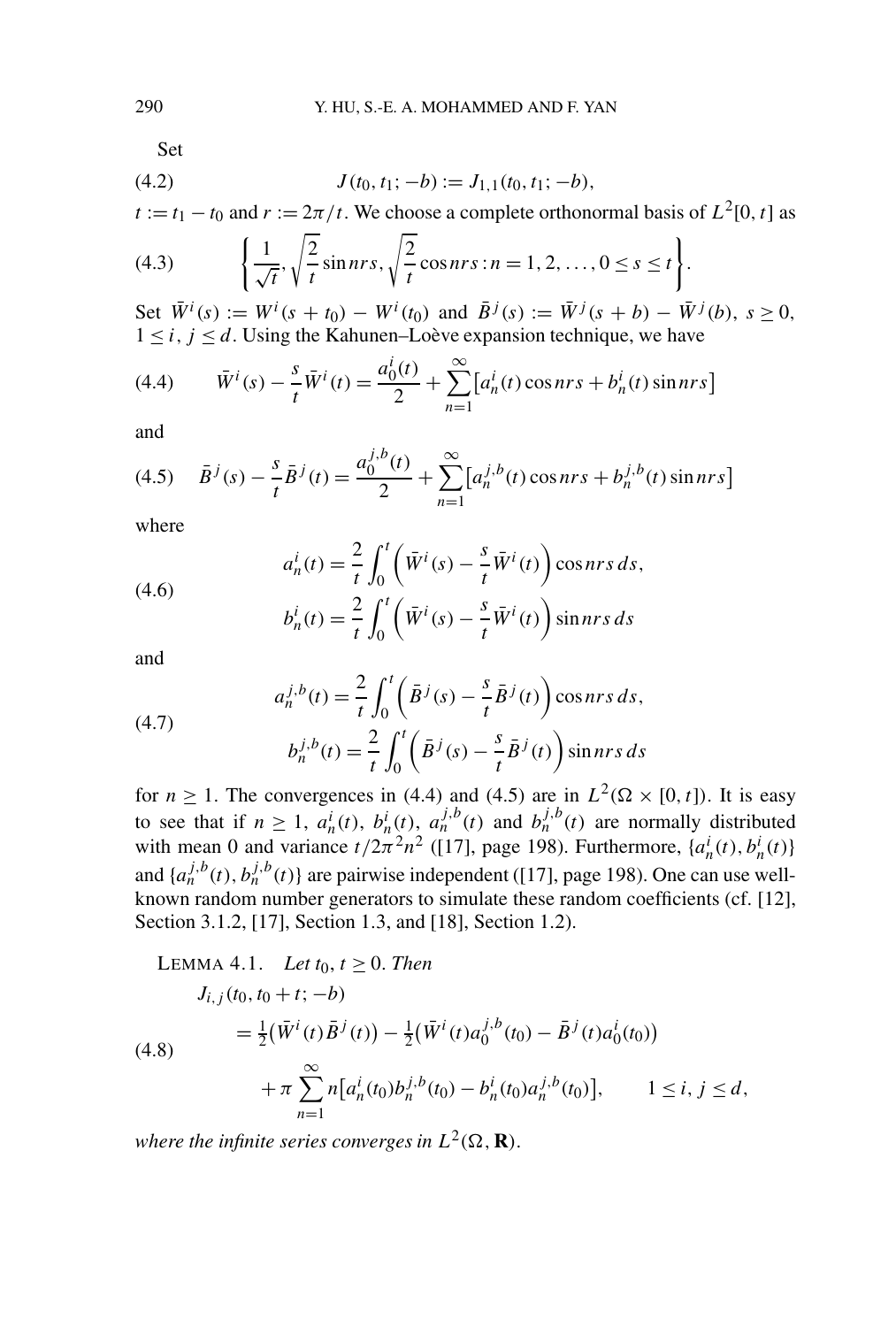PROOF. It suffices to show (4.8) for  $t_0 = 0$ . Fix  $t > 0$ . For simplicity of notation, we write

(4.9) 
$$
a_n^j := a_n^j(0), \qquad b_n^j := b_n^j(0),
$$

$$
a_n^{j,b} := a_n^{j,b}(0), \qquad b_n^{j,b} := b_n^{j,b}(0)
$$

and

(4.10) 
$$
W_N^i(s) := \frac{s}{t} W^i(t) + \frac{a_0^i}{2} + \sum_{n=1}^N (a_n^i \cos nrs + b_n^i \sin nrs).
$$

It is easy to check that

$$
(4.11) \quad \int_b^{t+b} \int_0^{s-b} \circ dW_N^i(v) \circ dW^j(s) \to \int_b^{t+b} \int_0^{s-b} \circ dW^i(v) \circ dW^j(s)
$$

in  $L^2(\Omega)$  as  $N \to \infty$ . Then we may write

$$
J_{i,j}(0, t; -b) = \int_{b}^{t+b} W^{i}(s-b) \circ dW^{j}(s)
$$
  
= 
$$
\int_{b}^{t+b} \frac{(s-b)}{t} W^{i}(t) \circ dW^{j}(s) + \frac{a_{0}^{i}}{2} \bar{B}^{j}(t)
$$
  
+ 
$$
\sum_{n=1}^{\infty} \left[ a_{n}^{i} \int_{b}^{t+b} \cos nr(s-b) dW^{j}(s) + b_{n}^{i} \int_{b}^{t+b} \sin nr(s-b) dW^{j}(s) \right].
$$

For any  $n \geq 1$ , we have

$$
\int_{b}^{t+b} \cos nr(s-b) dW^{j}(s)
$$
\n
$$
= \int_{0}^{t} \cos nrs \, d\bar{B}^{j}(s)
$$
\n
$$
= \int_{0}^{t} \cos nrs \, d\left(\bar{B}^{j}(s) - \frac{s}{t}\bar{B}^{j}(t)\right) + \int_{0}^{t} \cos nrs \, d\left(\frac{s}{t}\bar{B}^{j}(t)\right)
$$
\n
$$
= \cos nrs \left(\bar{B}^{j}(s) - \frac{s}{t}\bar{B}^{j}(t)\right) \Big|_{0}^{t}
$$
\n
$$
+ nr \int_{0}^{t} \left(\bar{B}^{j}(s) - \frac{s}{t}\bar{B}^{j}(t)\right) \sin nrs \, ds + \frac{\bar{B}^{j}(t)}{t} \int_{0}^{t} \cos nrs \, ds
$$
\n
$$
= \frac{t}{2}nr b_{n}^{j,b}.
$$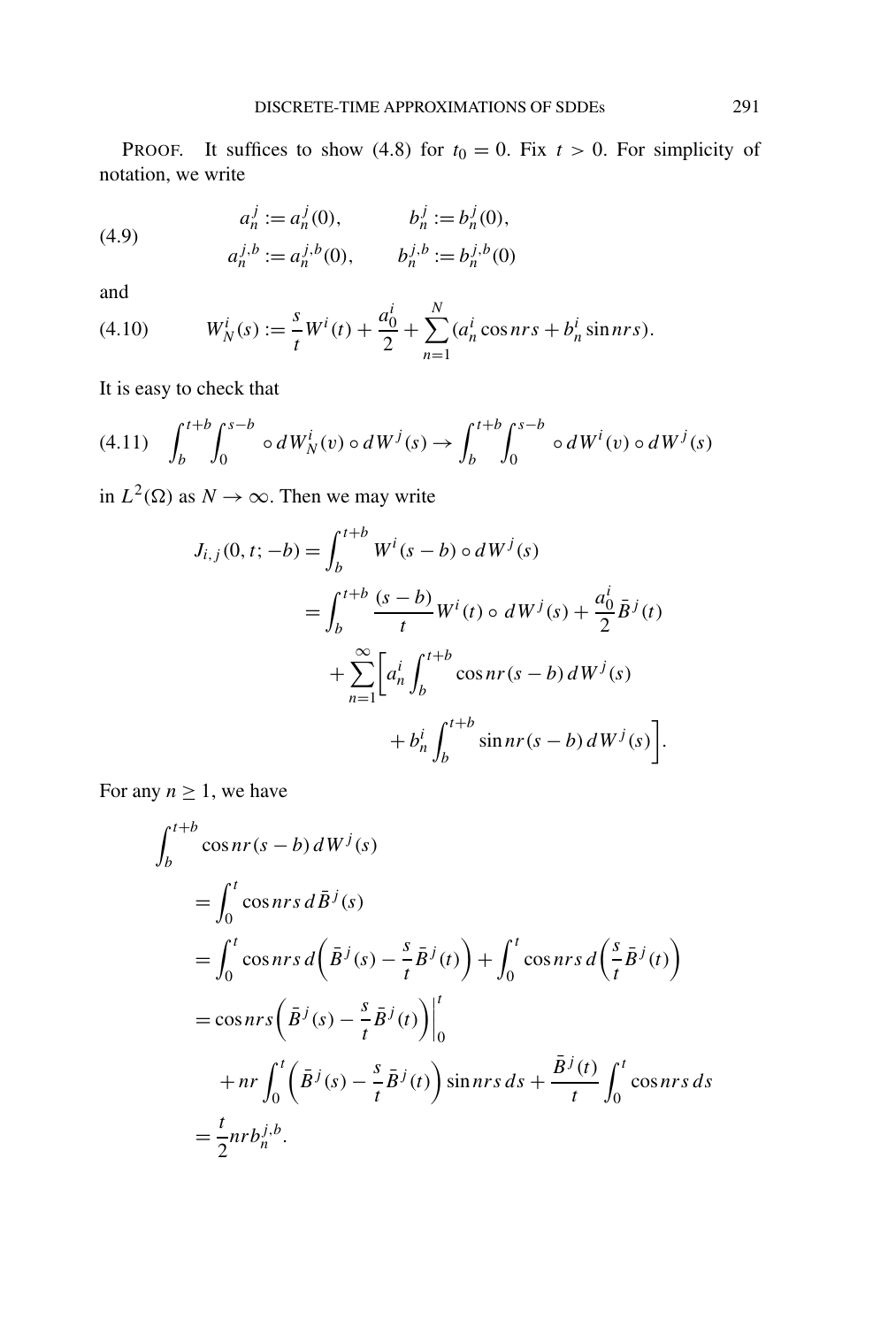Similarly, we have

(4.12) 
$$
\int_{b}^{t+b} \sin nr(s-b) dW^{j}(s) = -\frac{t}{2} n r a_n^{j,b}.
$$

So

(4.13) 
$$
J_{i,j}(0, t; -b) = \frac{W^{i}(t)}{t} \int_{0}^{t} s d\overline{B}^{j}(s) + \frac{a_{0}^{i}}{2} \overline{B}^{j}(t) + \pi \sum_{n=1}^{\infty} n (a_{n}^{i} b_{n}^{j,b} - b_{n}^{i} a_{n}^{j,b}).
$$

Now,

$$
\int_0^t s \, d\bar{B}^j(s) = t \bar{B}^j(t) - \int_0^t \bar{B}^j(s) \, ds
$$
  
=  $\frac{t}{2} \bar{B}^j(t) - \int_0^t \left( \bar{B}^j(s) - \frac{s}{t} \bar{B}^j(t) \right) ds$   
=  $\frac{t}{2} (\bar{B}^j(t) - a_0^{j,b}).$ 

Therefore,

(4.14) 
$$
J_{i,j}(0, t; -b) = \frac{1}{2} W^{i}(t) \overline{B}^{j}(t) - \frac{1}{2} (W^{i}(t) a_{0}^{j,b} - \overline{B}^{j}(t) a_{0}^{i}) + \pi \sum_{n=1}^{\infty} n (a_{n}^{i} b_{n}^{j,b} - b_{n}^{i} a_{n}^{j,b}).
$$

The expansion of  $J_{i,j}(0, t; -b)$  is a generalization of the expansion of

 $\Box$ 

(4.15)  
\n
$$
\int_0^t \int_0^s \circ dW^i(v) \circ dW^j(s)
$$
\n
$$
= \frac{1}{2} (W^i(t)W^j(t)) - \frac{1}{2} [W^i(t)a_0^{j,b} - W^j(t)a_0^i]
$$
\n
$$
+ \pi \sum_{n=1}^\infty n(a_n^i b_n^j - b_n^i a_n^j)
$$

(see [11, 17] and [18]). Set

$$
J_{i,j}^p(t_0,t_0+t;-b)
$$

(4.16) 
$$
:= \frac{1}{2} (\bar{W}^i(t)\bar{B}^j(t)) - \frac{1}{2} [\bar{W}^i(t)a_0^{j,b}(t_0) - \bar{B}^j(t)a_0^i(t_0)] + \pi \sum_{n=1}^p n[a_n^i(t_0)b_n^{j,b}(t_0) - b_n^i(t_0)a_n^{j,b}(t_0)].
$$

Then  $J_{i,j}^p(t_0, t_0+t; -b)$  can be used to approximate  $J_{i,j}(t_0, t_0+t; -b)$  in the mean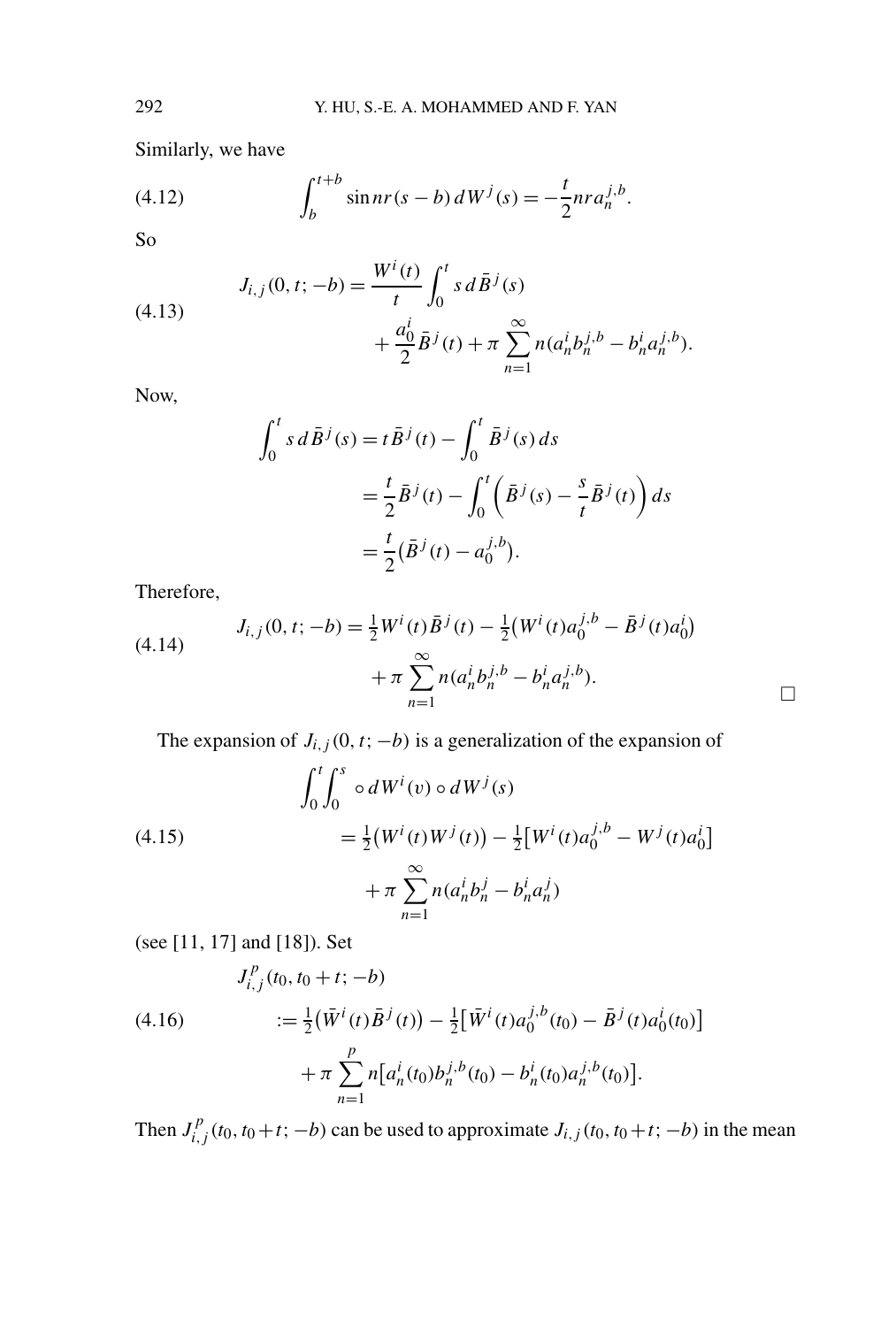square. The rate of convergence is given in Lemma 4.2.

LEMMA 4.2. *For any integer*  $p \ge 1$  *and*  $t > 0$ *, we have* 

(4.17) 
$$
E\left|J_{i,j}^{p}(0,t;-b)-J_{i,j}(0,t;-b)\right|^{2} \leq \frac{t^{2}}{2\pi^{2}p}.
$$

PROOF. Let  $p \ge 1$  be any integer. Then

(4.18) 
$$
\sum_{n=p+1}^{\infty} \frac{1}{n^2} \le \int_p^{\infty} \frac{1}{u^2} du = \frac{1}{p}.
$$

Since  $a_n^i$  and  $b_n^i$  are independent,  $E(a_n^i b_n^i) = 0$  and  $E(a_n^{j,b} b_n^{j,b}) = 0$ , we have

$$
E|J_{i,j}^{p}(0, t; -b) - J_{i,j}(0, t; -b)|^{2}
$$
  
=  $\pi^{2} \sum_{n=p+1}^{\infty} n^{2} E(a_{n}^{i} b_{n}^{j,b} - b_{n}^{i} a_{n}^{j,b})^{2}$   
=  $\pi^{2} \sum_{n=p+1}^{\infty} n^{2} [E(a_{n}^{i} b_{n}^{j,b})^{2} + E(b_{n}^{i} a_{n}^{j,b})^{2}]$   
=  $\frac{t^{2}}{2\pi^{2}} \sum_{n=p+1}^{\infty} \frac{1}{n^{2}}$   
 $\leq \frac{t^{2}}{2\pi^{2} p}$ .

**5. The strong Milstein scheme.** In this section we construct a strong Milstein scheme of order 1 for the SDDE (1.6). Our construction relies heavily on the Itô formula for "tame" functions (Theorem 2.1).

Throughout this section, we assume that in (1.6) the coefficients  $g \in C^{1,2}(T \times T)$  $\mathbf{R}^{k_1m}$ ,  $L(\mathbf{R}^d, \mathbf{R}^m)$ ) and  $h \in C^{1,2}(T \times \mathbf{R}^{k_2m}, \mathbf{R}^m)$ . For convenience, set  $W(s)$  =  $W(0) = 0$ , for all  $s \le 0$ . We also define

(5.1)  

$$
u(t) := \begin{cases} g(t, \Pi_1(X_t)), & 0 \le t \le a, \\ 0, & t < 0, \end{cases}
$$

$$
v(t) := \begin{cases} h(t, \Pi_2(X_t)), & 0 \le t \le a, \\ \eta(t), & t < 0. \end{cases}
$$

We first derive the Milstein scheme for the case  $d = m = 1$ .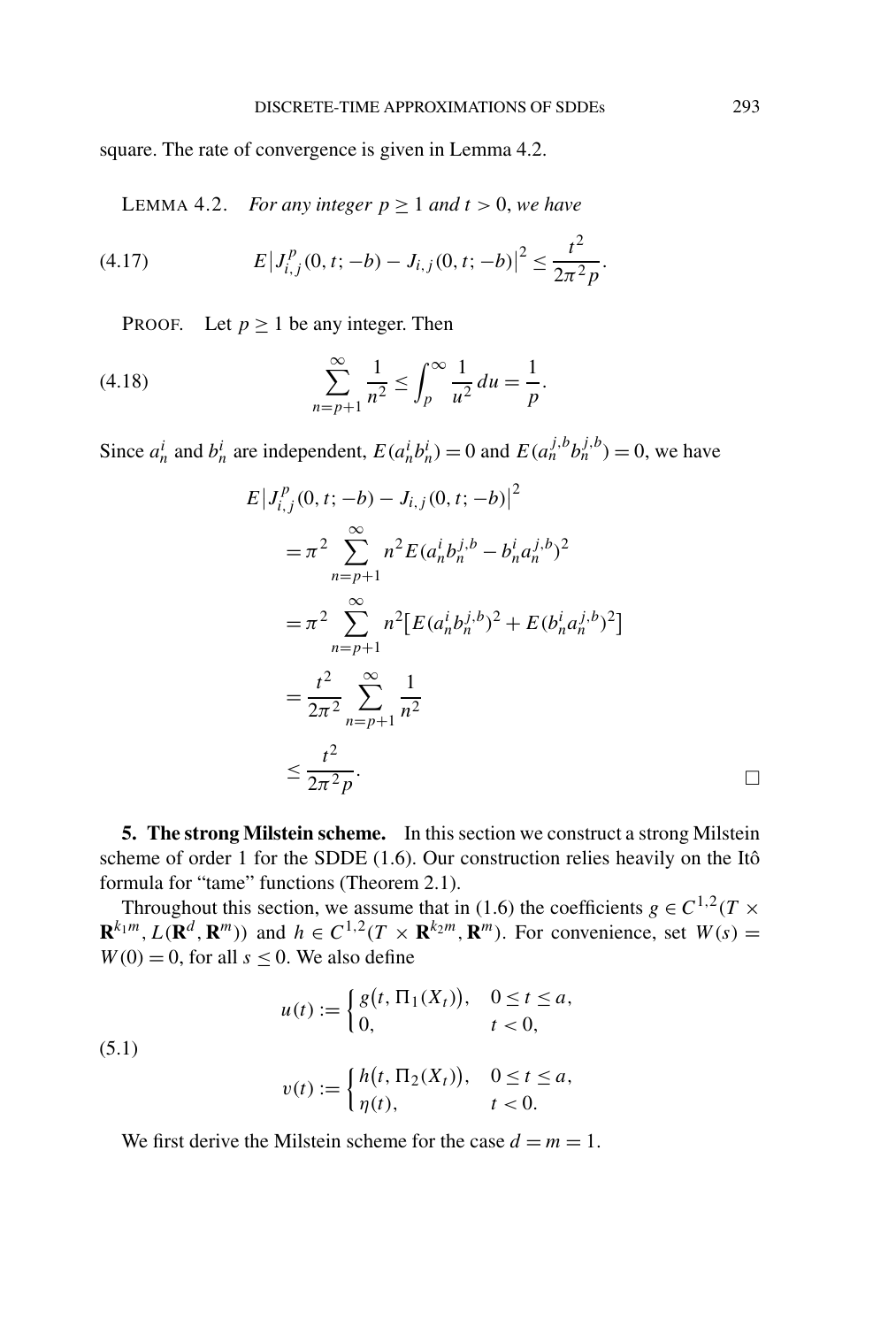5.1. *Itô–Taylor expansion.* Assume that  $0 < t_0 < t$ , and  $\vec{x} = (x_1, \ldots, x_{k_1}) \in$  $\mathbf{R}^{k_1}$ . Applying the Itô formula (2.10), we have

$$
g(t, \Pi_1(X_t)) - g(t_0, \Pi_1(X_{t_0}))
$$
  
\n
$$
= \int_{t_0}^t \frac{\partial g}{\partial s}(s, \Pi_1(X_s)) ds
$$
  
\n(5.2) 
$$
+ \sum_{i=1}^{k_1} \int_{t_0+s_{1,i}}^{t+s_{1,i}} \frac{\partial g}{\partial x_i}(s-s_{1,i}, \Pi_1(X_{s-s_{1,i}}))u(s) dW(s)
$$
  
\n
$$
+ \sum_{i=1}^{k_1} \int_{t_0}^t \left[ \frac{\partial g}{\partial x_i}(s, \Pi_1(X_s))v(s+s_{1,i}) + \frac{1}{2} \left( \frac{\partial^2 g}{\partial x_i^2}(s, \Pi_1(X_s)) \nabla_{s_{1,i}}^+ X(s), \nabla_{s_{1,i}}^- X(s) \right) \right] ds,
$$

where  $\bigtriangledown_{s_{1,i}}^{\pm} X(s)$  are defined by (2.9). Applying the Itô formula (2.10) again and using similar notations for *h*, we obtain

$$
h(t, \Pi_2(X_t)) - h(t_0, \Pi_2(X_{t_0}))
$$
  
\n
$$
= \int_{t_0}^t \frac{\partial h}{\partial s}(s, \Pi_2(X_s)) ds
$$
  
\n(5.3) 
$$
+ \sum_{i=1}^{k_2} \int_{t_0 + s_{2,i}}^{t + s_{2,i}} \frac{\partial h}{\partial x_i}(s - s_{2,i}, \Pi_2(X_{s - s_{2,i}})) u(s) dW(s)
$$
  
\n
$$
+ \frac{1}{2} \sum_{i=1}^{k_2} \int_{t_0}^t \left[ \frac{\partial h}{\partial x_i}(s, \Pi_2(X_s)) v(s + s_{2,i}) + \frac{1}{2} \left( \frac{\partial^2 g}{\partial x_i^2}(s, \Pi_2(X_s)) \nabla_{s_{2,i}}^+ X(s), \nabla_{s_{2,i}}^- X(s) \right) \right] ds.
$$

Substituting  $(5.2)$  and  $(5.3)$  into  $(1.6)$ , we get the following approximate  $(Itô-$ Taylor) expansion of (1.6):

(5.4)  
\n
$$
X(t) = X(t_0) + g(t_0, \Pi_1(X_{t_0}))[W(t) - W(t_0)] + h(t_0, \Pi_2(X_{t_0}))(t - t_0)
$$
\n
$$
+ \sum_{i=1}^{k_1} \frac{\partial g}{\partial x_i}(t_0, \Pi_1(X_{t_0}))u(t_0 + s_{1,i})
$$
\n
$$
\times \int_{t_0}^t \int_{t_0 + s_{1,i}}^{t_1 + s_{1,i}} dW(t_2) dW(t_1) + R(t_0, t),
$$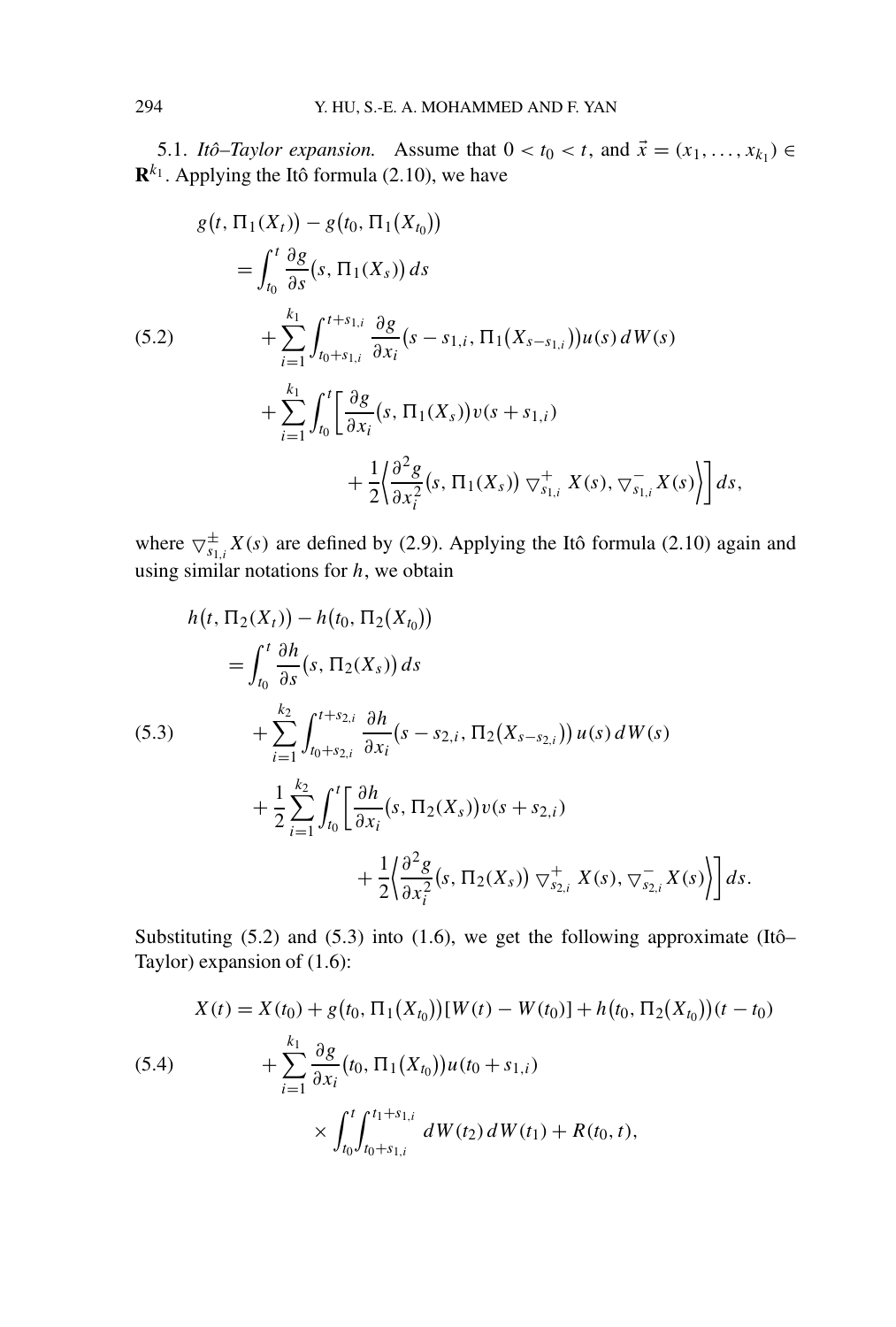where

$$
R(t_0, t) := \sum_{i=1}^{k_1} \left\{ \int_{t_0}^t \int_{t_0 + s_{1,i}}^{t_1 + s_{1,i}} \left[ \frac{\partial g}{\partial x_i} (t_2 - s_{1,i}, \Pi_1(X_{t_2 - s_{1,i}})) u(t_2) \right. \\ \left. - \frac{\partial g}{\partial x_i} (t_0, \Pi_1(X_{t_0})) u(t_0 + s_{1,i}) \right] dW(t_2) dW(t_1) \right\} + \int_{t_0}^t \int_{t_0}^{t_1} \sum_{i=1}^{k_1} \left[ \frac{\partial g}{\partial x_i} (t_2, \Pi_1(X_{t_2})) v(t_2 + s_{1,i}) \right. \\ \left. + \frac{1}{2} \left\{ \frac{\partial^2 g}{\partial x_i^2} (t_2, \Pi_1(X_{t_2})) \bigtriangledown_{s_{1,i}}^+ X_{t_2}, \bigtriangledown_{s_{1,i}}^- X_{t_2} \right\} \right] dt_2 dW(t_1) + \sum_{i=1}^{k_2} \int_{t_0}^t \int_{t_0 + s_{2,i}}^{t_1 + s_{2,i}} \frac{\partial h}{\partial x_i} (t_2 - s_{2,i}, \Pi_2(X_{t_2 - s_{2,i}})) u(t_2) dW(t_2) dt_1 + \int_{t_0}^t \int_{t_0}^{t_1} \sum_{i=1}^{k_2} \left[ \frac{\partial h}{\partial x_i} (t_2, \Pi_2(X_{t_2})) v(t_2 + s_{2,i}) \right. \\ \left. + \frac{1}{2} \left\{ \frac{\partial^2 h}{\partial x_i^2} (t_2, \Pi_2(X_{t_2})) \bigtriangledown_{s_{2,i}}^+ X_{t_2}, \bigtriangledown_{s_{2,i}}^- X_{t_2} \right\} \right] dt_2 dt_1 + \int_{t_0}^t \int_{t_0}^{t_1} \left[ \frac{\partial g}{\partial t_2} (t_2, \Pi_1(X_{t_2})) + \frac{\partial h}{\partial t_2} (t_2, \Pi_2(X_{t_2})) \right] dt_2 dt_1.
$$

In the above expression, the stochastic integrals

$$
\int_{t_0+s_{1,i}}^{t_1+s_{1,i}} \frac{\partial g}{\partial x_i}(t_2-s_{1,i}, \Pi_1(X_{t_2-s_{1,i}}))u(t_2) dW(t_2)
$$

and

$$
\int_{t_0+s_{2,i}}^{t_1+s_{2,i}} \frac{\partial h}{\partial x_i}(t_2-s_{2,i}, \Pi_2(X_{t_2-s_{2,i}}))u(t_2) dW(t_2)
$$

are Skorohod integrals. Define

(5.6) 
$$
I(t_0 + s_{i,j}, t + s_{i,j}; s_{i,j}) := \int_{t_0}^t \int_{t_0 + s_{i,j}}^{t_1 + s_{i,j}} dW(t_2) dW(t_1),
$$

for  $i = 1, 2$  and  $j = 1, \ldots, k_i$ . Recall the definition of  $J(t_0 + s_{i,j}, t + s_{i,j}; s_{i,j})$ in (4.1). Note that if  $s_{i,j} < 0$ , then

(5.7) 
$$
I(t_0 + s_{i,j}, t + s_{i,j}; s_{i,j}) = \int_{t_0}^t \int_{t_0 + s_{i,j}}^{t_1 + s_{i,j}} \circ dW(t_2) \circ dW(t_1);
$$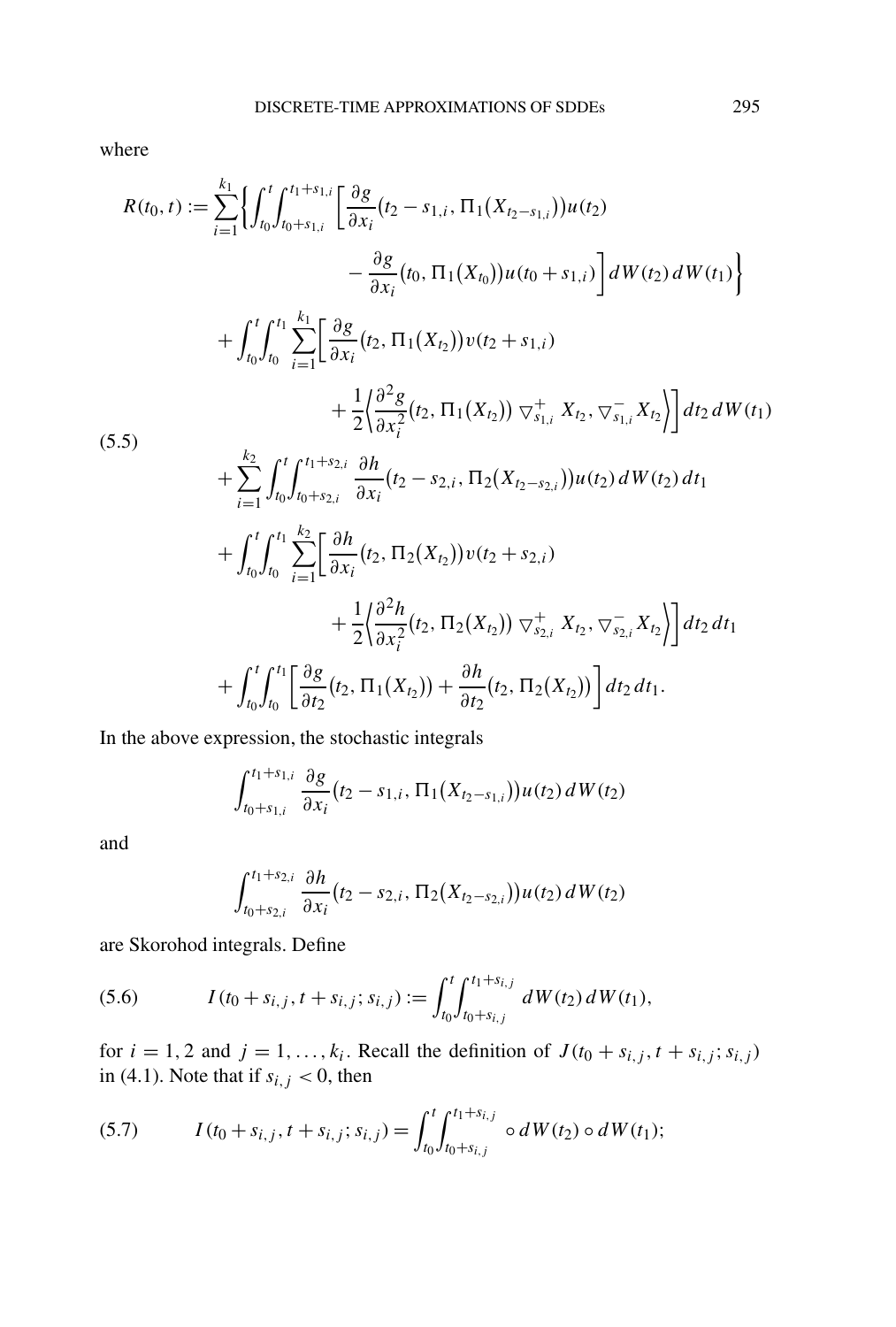if  $s_{i,j} = 0$ , then

(5.8)  

$$
I(t_0 + s_{i,j}, t + s_{i,j}; s_{i,j}) = \int_{t_0}^t [W(t_1) - W(t_0)] dW(t_1)
$$

$$
= \frac{(W(t) - W(t_0))^2}{2} - \frac{t - t_0}{2}.
$$

5.2. *The one-dimensional Milstein scheme*  $(d = m = 1)$ *.* Assume  $d = m = 1$ *.* Let  $\pi$ : $-\tau = t_{-l} < \cdots < t_0 = 0 < \cdots < t_n = a$  be a partition of  $[-\tau, a]$ . We introduce the *Milstein* scheme for the SDDE (1.6) as follows:

(5.9) 
$$
X^{\pi}(t) = X^{\pi}(t_k) + h(t_k, \Pi_2(X_{t_k}^{\pi})) (t - t_k) + g(t_k, \Pi_1(X_{t_k}^{\pi})) (W(t) - W(t_k)) + \sum_{i=1}^{k_1} \frac{\partial g}{\partial x_i} (t_k, \Pi_1(X_{t_k}^{\pi})) u^{\pi}(t_k + s_{1,i}) I(t_k + s_{1,i}; t + s_{1,i}; s_{1,i})
$$

for  $t_k < t \leq t_{k+1}$ , where

$$
u^{\pi}(t) = \begin{cases} g(t, \Pi_1(X_t^{\pi})), & t \ge 0, \\ 0, & -\tau \le t < 0, \end{cases}
$$

and

$$
I(t_k+s_{1,i},t+s_{1,i};s_{1,i})=\int_{t_k}^t\int_{t_k+s_{1,i}}^{t_1+s_{1,i}}\circ dW(t_2)\circ dW(t_1).
$$

Recall the notation

$$
\lfloor s \rfloor := \begin{cases} t_k, & t_k \le s < t_{k+1}, \\ t_{n_t}, & t_{n_t} \le s \le t, \end{cases}
$$

and introduce the following notation:

$$
\lceil s \rceil = \begin{cases} t_{k+1}, & t_k < s \le t_{k+1}, \\ t, & t_{n_t} < s \le t. \end{cases}
$$

In view of (5.7) and Lemma 4.2, we will use  $J^p(t_i, t; s_{1,i})$  to approximate  $I(t_i, t; s_{1,i}).$ 

Denote by

$$
Z^{\pi}(t) := X^{\pi}(t) - X(t), \qquad t \in [-\tau, a]
$$

the global truncation error for the Milstein scheme, with *X* the unique solution of the SDDE (1.6).

LEMMA 5.1. *In the SDDE* (1.6) (*with*  $d = m = 1$ *), suppose that*  $g \in$  $C_b^2(\mathbf{R}^{k_1}, \mathbf{R})$ ,  $h \in C_b^2(\mathbf{R}^{k_2}, \mathbf{R})$ , have bounded first and second derivatives. Then for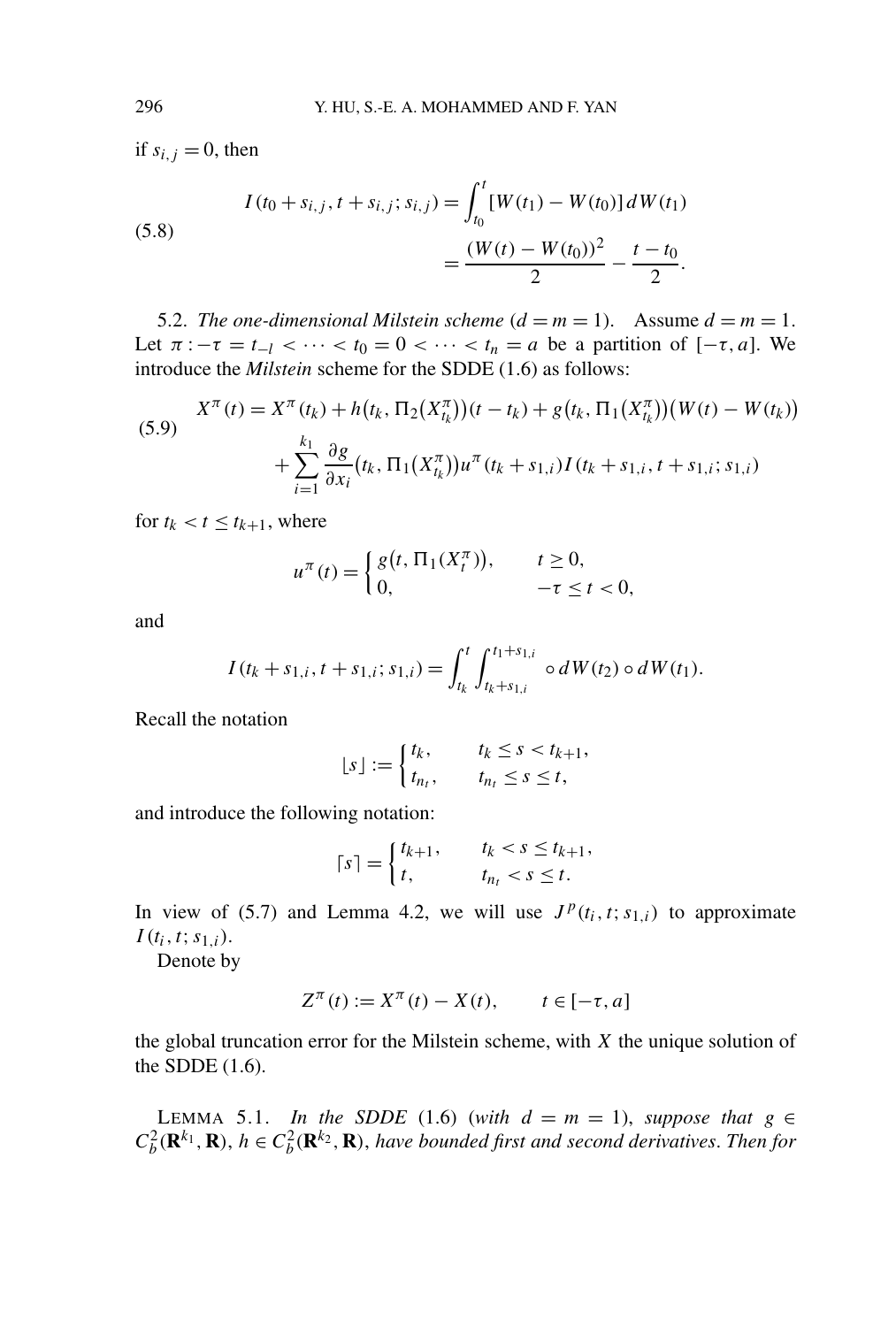*each integer*  $p \geq 1$ *, there exists a constant*  $K(p) > 0$  *such that* 

(5.10) 
$$
E\left\|\left\{\frac{\partial^2 g}{\partial \vec{x}^2}(s, \Pi_1(X_s) \mid \nabla_{s_{1,i}}^+ X_s, \nabla_{s_{1,i}}^- X_s)\right\|^p \le K(p),
$$

$$
E\left\|\left\{\frac{\partial^2 h}{\partial \vec{x}^2}(s, \Pi_2(X_s)) \nabla_{s_{2,i}}^+ X_s, \nabla_{s_{2,i}}^- X_s\right\|^p \le K(p),\right\}
$$

*for all*  $t \in [0, a]$ .

**PROOF.** By the definition of  $\bigtriangledown_{s_{2,i}}^{\pm}X(s)$  [see (2.9)], we have

$$
(5.11) \quad \nabla^+_{s_{1,i},s_{1,j}} X(s) = 2u(s+s_{1,i}) I_{\{s_{1,i}
$$

and

(5.12) 
$$
\nabla_{s_{1,i},s_{1,j}}^{-} X(s) = u(s+s_{1,i})\delta_{ij}.
$$

Therefore,

$$
\begin{aligned}\n\left\{\frac{\partial^2 g}{\partial \vec{x}^2}(s, \Pi_1(X_s)) \bigtriangledown^+_{s_{1,i}} X(s), \bigtriangledown^-_{s_{1,i}} X(s)\right\} \\
= 2 \sum_{i=1}^{k_1} \left\{\frac{\partial^2 g}{\partial x_i \partial x_j}(s, \Pi_1(X_s)) u(s+s_{1,i})\right. \\
&\times \left[ u(s+s_{1,i}) I_{\{s_{1,i} < s_{1,j}\}} + \frac{1}{2} u(s+s_{1,i}) \delta_{ij} \right. \\
&\quad \left. + \int_0^{s+s_{1,j}} D_{s+s_{1,i}} u(r) \, dW(r) \right. \\
&\quad \left. + \int_0^{s+s_{1,j}} D_{s+s_{1,i}} v(r) \, dr \right] \right\}.\n\end{aligned}
$$

If  $r > 0$ , then

(5.14) 
$$
D_s u(r) = D_s g(\Pi_1(X_r))
$$

$$
= \sum_{i=1}^{k_1} \frac{\partial g}{\partial x_i}(r, \Pi_1(X_r)) D_s X(r + s_{1,i})
$$

and

$$
D_t D_s u(r) = \sum_{i,j=1}^{k_1} \frac{\partial^2 g}{\partial x_i \partial x_j}(r, \Pi_1(X_r)) D_s X(r + s_{1,i}) D_t X(r + s_{1,j}) + \sum_{i=1}^{k_1} \frac{\partial g}{\partial x_i}(r, \Pi_1(X_r)) D_t D_s X(r + s_{1,i}).
$$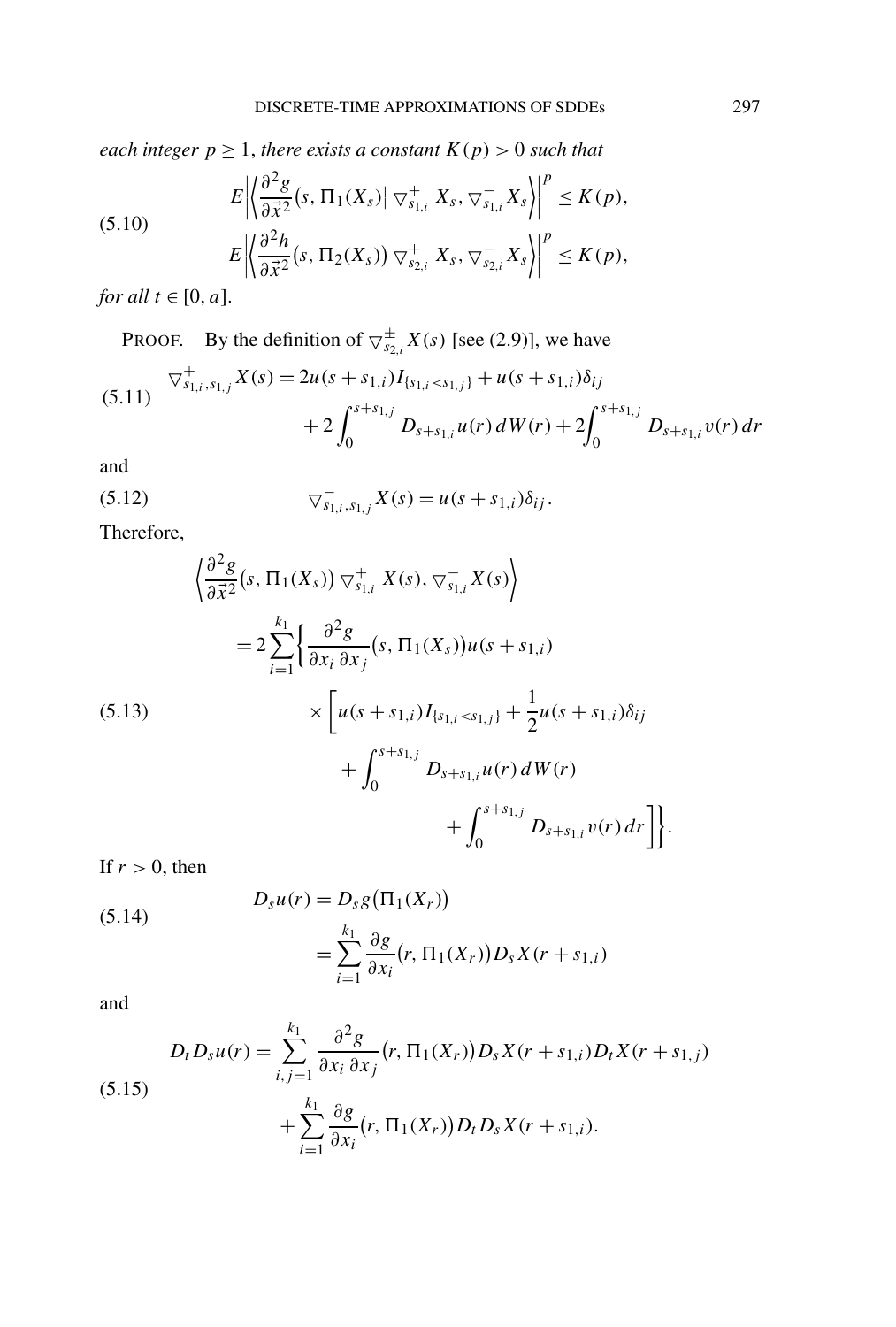By Proposition 3.1 and Proposition 3.3, there exists a constant  $C_1 > 0$  such that

$$
\sup_{0 \le s \le a} E\left(\sup_{s \le r \le a} |D_s X(r)|^2\right) \le C_1,
$$
  
\n
$$
\sup_{0 \le s,t \le a} E\left(\sup_{s \vee t \le r \le a} |D_t D_s X(r)|^2\right) \le C_1.
$$

Since *g* has bounded first and second derivatives, then there is a positive constant *C*<sup>2</sup> such that

$$
\sup_{0 \le s \le a} E\left(\sup_{s \le r \le a} |D_s u(r)|^2\right)
$$
  
\n
$$
\le C_2 k_1 \sup_{0 \le s \le a} E\left(\sup_{s \le r \le a} |D_s X(r)|^2\right) \le C_1 C_2 k_1
$$

and

$$
\sup_{0 \le s,t \le a} E\left(\sup_{s \vee t \le r \le a} |D_t D_s u(r)|^2\right) \le C_1^2 C_2^2 k_1 + C_1 C_2 k_1.
$$

If  $r < s + s_{1,i}$ , then

$$
D_{s+s_{1,i}}u(r) = 0,
$$
  

$$
D_{s+s_{1,i}}v(r) = 0.
$$

Therefore,

$$
E\left(\int_{t+s_{1,i}}^{t+s_{1,j}} D_{t+s_{1,i}} u(r) dW(r)\right)^2
$$
  
\n
$$
\leq \int_{t+s_{1,i}}^{t+s_{1,j}} \int_{t+s_{1,i}}^{t+s_{1,j}} E(D_s D_{t+s_{1,i}} u(r))^2 dr ds + \int_{t+s_{1,i}}^{t+s_{1,j}} E(D_{t+s_{1,i}} u(r))^2 dr
$$
  
\n
$$
\leq C_2 k_1^2 C_1^2 + 2C_2 k_1 C_1
$$
  
\n
$$
=: K_1.
$$

Similarly, there exists a constant  $K_2 > 0$  such that

$$
E\biggl(\int_{t+s_{1,i}}^{t+s_{1,j}} D_{t+s_{1,i}} v(r) dr\biggr)^2 \leq K_2.
$$

So the first inequality of (5.10) follows from the above two inequalities and the Lipschitz and bounded conditions on  $h, g$  [ $(1.4)$  and  $(1.5)$ ]. The second estimate of (5.10) is proved by a similar argument.  $\square$ 

THEOREM 5.2. *Consider the Milstein scheme* (5.9) *for the SDDE* (1.6). *Recall that*  $Z^{\pi} := X^{\pi} - X$  *is the global truncation error for any partition*  $\pi$  *of*  $[-\tau, a]$ .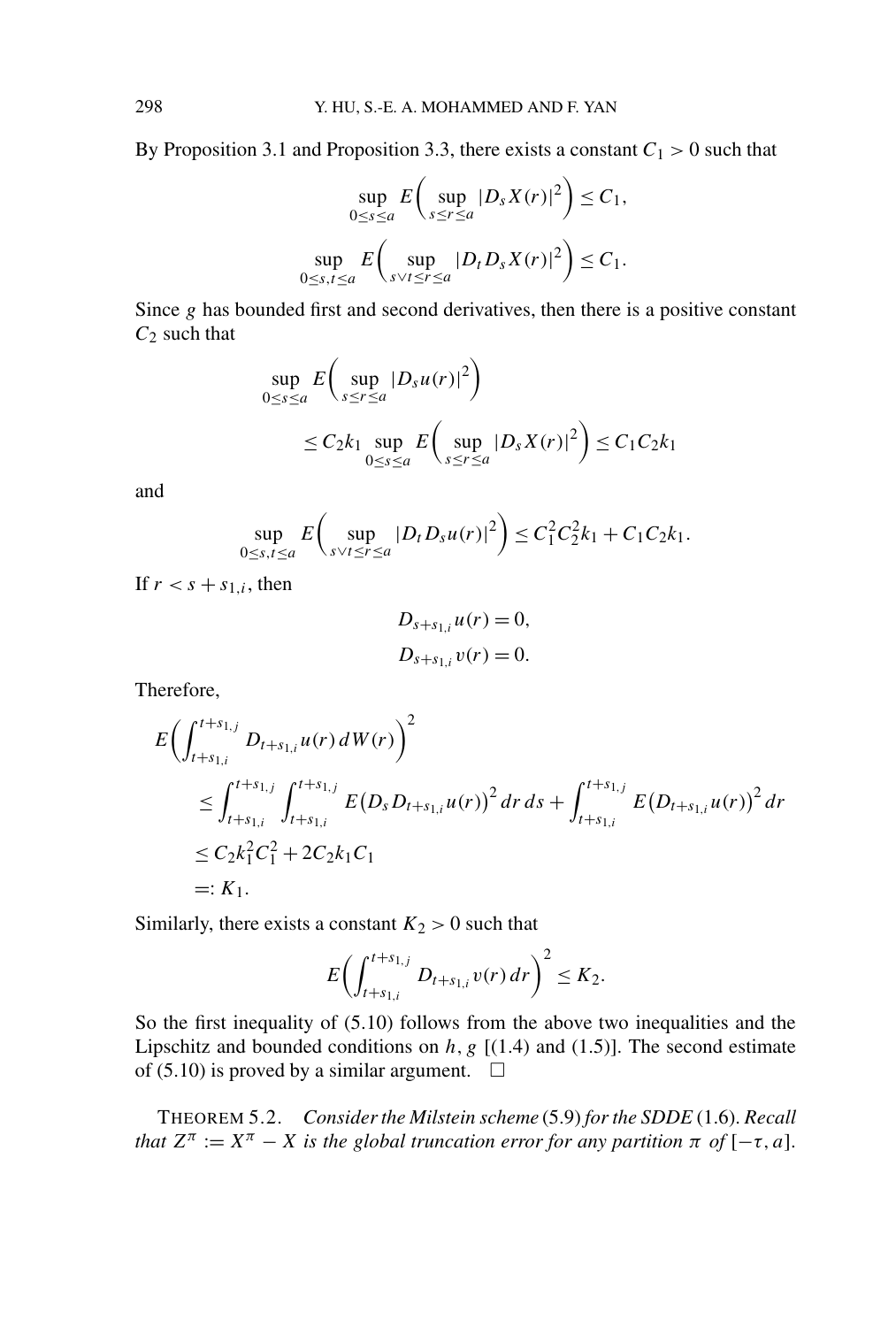*Let*  $0 < \gamma \leq 1$ . *Suppose that*  $\eta : [-\tau, 0] \to \mathbf{R}^m$  *is of bounded variation and is*  $(\frac{\gamma}{2})$ -Hölder continuous. Let  $g \in C^{1,2}(T \times \mathbf{R}^{k_1}, \mathbf{R})$ ,  $h \in C^{1,2}(T \times \mathbf{R}^{k_2}, \mathbf{R})$  have *bounded first and second spatial derivatives*. *Assume that*

$$
\sup_{-\tau \le s \le 0} |Z^{\pi}(s)| \le C' |\pi|^{\gamma}
$$

*for some positive constant C* . *Then there exists a constant C >* 0 (*depending on a and independent of π*) *such that*

$$
\sup_{-\tau \le s \le a} E|Z^{\pi}(s)|^2 \le C|\pi|^{2\gamma}.
$$

PROOF. We express the global error in the form

$$
Z^{\pi}(t) = Z^{\pi}(0) + I^{\pi}(t) - R^{\pi}(t),
$$

where

$$
I^{\pi}(t) = \sum_{i=1}^{n_{I}} [h(t_{i-1}, \Pi_{2}(X_{t_{i-1}}^{\pi})) - h(t_{i-1}, \Pi_{2}(X_{t_{i-1}}))] (t_{i} - t_{i-1})
$$
  
+ 
$$
\sum_{i=1}^{n_{I}} [g(t_{i-1}, \Pi_{1}(X_{t_{i-1}}^{\pi})) - g(t_{i-1}, \Pi_{1}(X_{t_{i-1}}))] (W_{t_{i}} - W_{t_{i-1}})
$$
  
+ 
$$
[h(t_{n_{I}}, \Pi_{2}(X_{t_{n_{I}}}^{\pi})) - h(t_{n_{I}}, \Pi_{2}(X_{t_{n_{I}}}))] (t - t_{n_{I}})
$$
  
+ 
$$
[g(t_{n_{I}}, \Pi_{1}(X_{t_{n_{I}}}^{\pi})) - g(t_{n_{I}}, \Pi_{1}(X_{t_{n_{I}}}))] (W(t) - W(t_{n_{I}}))
$$
  
+ 
$$
\sum_{i=1}^{n_{I}} \sum_{j=1}^{k_{I}} \Biggl\{ I(t_{i-1}, t_{i}; s_{1,j}) \Biggl[ \frac{\partial g}{\partial x_{j}} (t_{i-1}, \Pi_{1}(X_{t_{i-1}}^{\pi})) u^{\pi} (t_{i-1} + s_{1,j})
$$
  
- 
$$
\frac{\partial g}{\partial x_{j}} (t_{i-1}, \Pi_{1}(X_{t_{i-1}})) u(t_{i-1} + s_{1,j}) \Biggr]
$$
  
+ 
$$
\sum_{j=1}^{k_{I}} \Biggl\{ I(t_{n_{I}}, t; s_{1,j}) \Biggl[ \frac{\partial g}{\partial x_{j}} (t_{n_{I}}, \Pi_{1}(X_{t_{n_{I}}}^{\pi})) u^{\pi} (t_{n_{I}} + s_{1,j})
$$
  
- 
$$
\frac{\partial g}{\partial x_{j}} (t_{n_{I}}, \Pi_{1}(X_{t_{n_{I}}})) u(t_{n_{I}} + s_{1,j}) \Biggr]
$$

and

$$
R^{\pi}(t) = \sum_{i=1}^{n_t} R(t_{i-1}, t_i) + R(t_{n_t}, t).
$$

We shall decompose  $R^{\pi}(t)$  into five parts:

$$
R^{\pi}(t) = R_1^{\pi}(t) + R_2^{\pi}(t) + R_3^{\pi}(t) + R_4^{\pi}(t) + R_5^{\pi}(t),
$$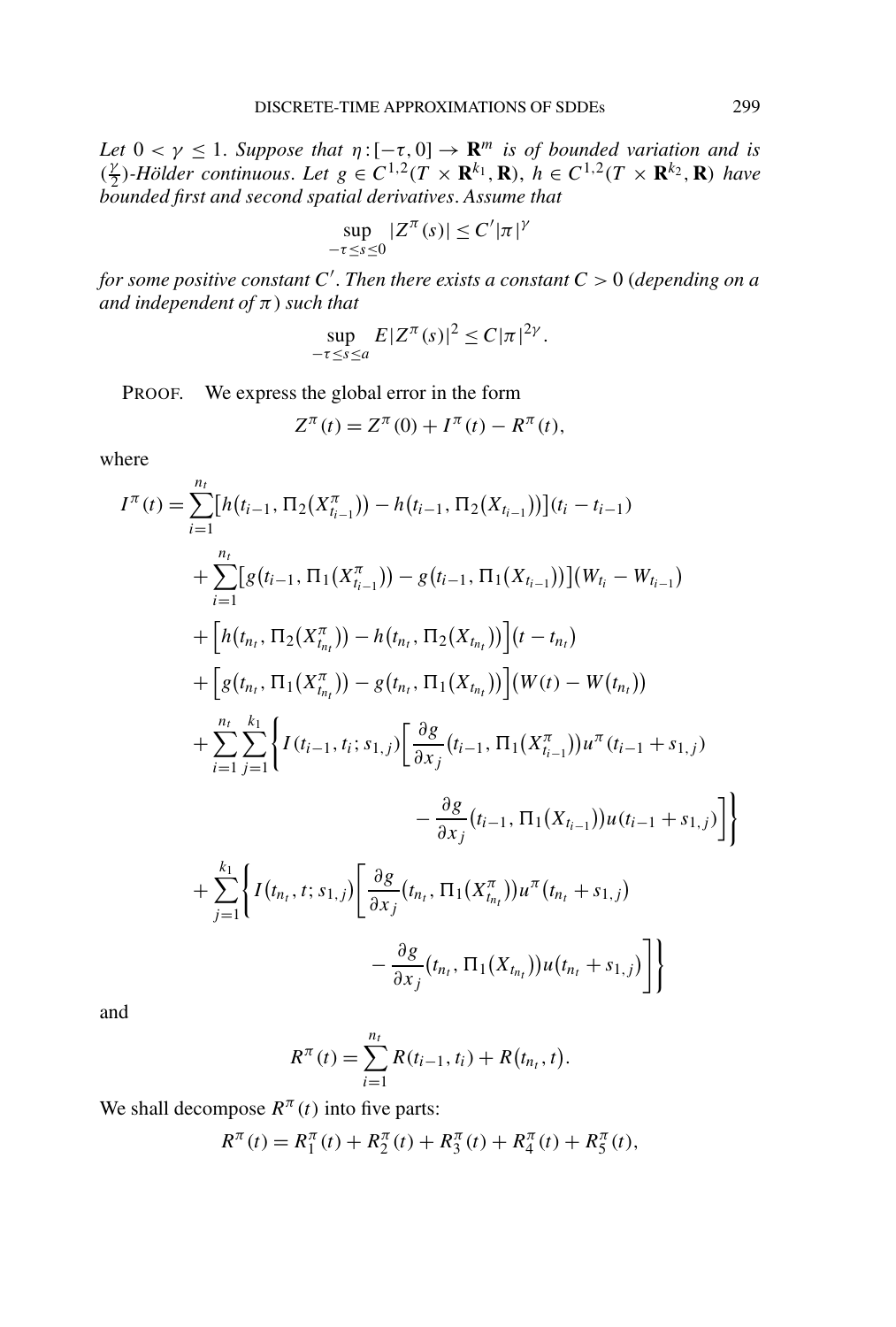where

$$
R_1^{\pi}(t) := \sum_{i=1}^{n_t} \sum_{j=1}^{k_1} \left\{ \int_{t_{i-1}}^{t_i} \int_{t_{i-1}+s_{1,j}}^{s+s_{1,j}} \left[ \frac{\partial g}{\partial x_j} (r - s_{1,j}, \Pi_1(X_{r-s_{1,j}})) u(r) - \frac{\partial g}{\partial x_j} (t_{i-1}, \Pi_1(X_{t_{i-1}})) \right] \right. \\
\left. \left. \qquad \qquad \times u(t_{i-1} + s_{1,j}) \right\} dW(r) dW(s) \right\} \\
+ \sum_{j=1}^{k_1} \left\{ \int_{t_{n_i}}^t \int_{t_{n_i}+s_{1,j}}^{s+s_{1,j}} \left[ \frac{\partial g}{\partial x_j} (r - s_{1,j}, \Pi_1(X_{r-s_{1,j}})) u(r) \right] dW(r) dW(s) \right\}
$$

$$
-\frac{\partial g}{\partial x_j}(t_{n_t}, \Pi_1(X_{t_{n_t}}))u(t_{n_t}+s_{1,j})\bigg]dW(r) dW(s)\bigg\}
$$
  

$$
\frac{k_1}{n_1}\int_{0}^{t}t^{s+s_{1,j}}\Gamma\partial\sigma
$$

$$
= \sum_{j=1}^{k_1} \left\{ \int_0^t \int_{\lfloor s \rfloor + s_{1,j}}^{s+s_{1,j}} \left[ \frac{\partial g}{\partial x_j} (r - s_{1,j}, \Pi_1(X_{r-s_{1,j}})) u(r) - \frac{\partial g}{\partial x_j} (\lfloor s \rfloor, \Pi_1(X_{\lfloor s \rfloor})) u(\lfloor s \rfloor + s_{1,j}) \right] dW(r) dW(s) \right\},\,
$$

$$
R_2^{\pi}(t) := \sum_{j=1}^{k_1} \int_0^t \int_{\lfloor s \rfloor}^s \left[ \frac{\partial g}{\partial x_j} (r, \Pi_1(X_r)) v(r + s_{1,j}) + \frac{1}{2} \left( \frac{\partial^2 g}{\partial \vec{x}^2} (r, \Pi_1(X_r)) \nabla_{s_{1,j}}^+ X_r, \nabla_{s_{1,j}}^- X_r \right) \right] dr dW(s),
$$
  
\n
$$
R_3^{\pi}(t) := \sum_{j=1}^{k_2} \int_0^t \int_{\lfloor s \rfloor + s_{2,j}}^{s + s_{2,j}} \frac{\partial h}{\partial x_j} (r - s_{2,j}, \Pi_2(X_{r - s_{2,j}})) u(r) dW(r) ds,
$$
  
\n
$$
R_4^{\pi}(t) := \sum_{j=1}^{k_2} \int_0^t \int_{\lfloor s \rfloor}^s \left[ \frac{\partial h}{\partial x_j} (r, \Pi_2(X_r)) v(r + s_{2,j}) + \frac{1}{2} \left( \frac{\partial^2 h}{\partial \vec{x}^2} (r, \Pi_2(X_r)) \nabla_{s_{2,j}}^+ X_r, \nabla_{s_{2,j}}^- X_r \right) \right] dr ds
$$

and

$$
R_5^{\pi}(t) := \int_0^t \int_{\lfloor s \rfloor}^s \left\{ \frac{\partial h}{\partial r} (r, \Pi_2(X_r)) + \frac{\partial g}{\partial r} (r, \Pi_1(X_r)) \right\} dr ds.
$$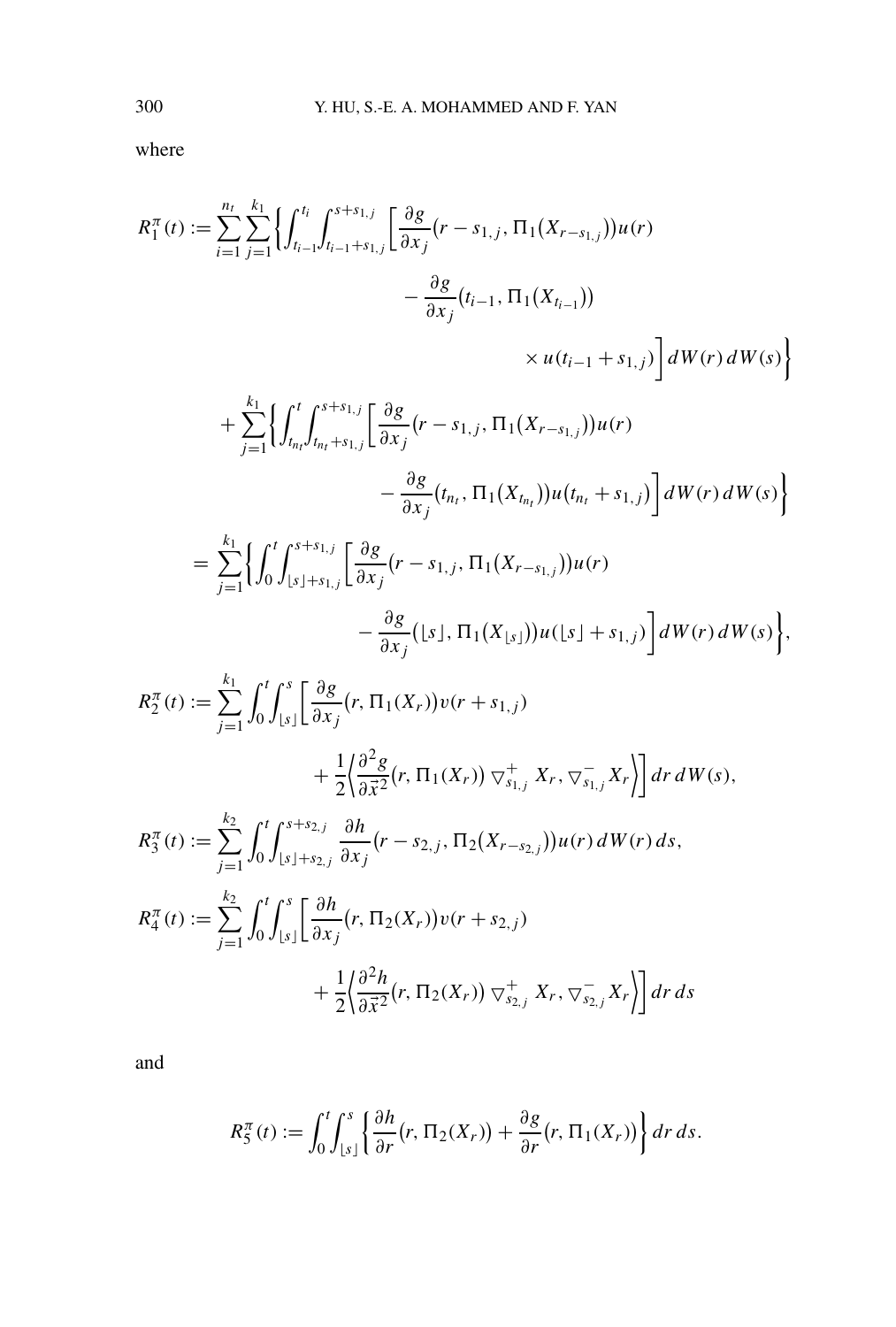By the Itô isometry and the formula for the covariance between two Skorohod integrals ([22], Section 1.3.1), we have

$$
\sup_{0 \le s \le t} E|R_1^{\pi}(s)|^2
$$
\n
$$
\le k_1 \sum_{j=1}^{k_1} E \int_0^t \left\{ \int_{[s]+s_{1,j}}^{s+s_{1,j}} \left[ \frac{\partial g}{\partial x_j} (r - s_{1,j}, \Pi_1(X_{r-s_{1,j}})) u(r) - \frac{\partial g}{\partial x_j} ( [s], \Pi_1(X_{\lfloor s \rfloor})) u([s] + s_{1,j}) \right] dW(r) \right\}^2 ds
$$
\n
$$
\le k_1 \sum_{j=1}^{k_1} \int_0^t \int_{[s]+s_{1,j}}^{s+s_{1,j}} E \left[ \frac{\partial g}{\partial x_j} (r - s_{1,j}, \Pi_1(X_{r-s_{1,j}})) u(r) - \frac{\partial g}{\partial x_j} ( [s], \Pi_1(X_{\lfloor s \rfloor})) u([s] + s_{1,j}) \right]^2 dr ds
$$
\n
$$
+ k_1 \sum_{j=1}^{k_1} \int_0^t \int_{[s]+s_{1,j}}^{s+s_{1,j}} \int_{[s]+s_{1,j}}^{s+s_{1,j}} E \left\{ D_{r_1} \left[ \frac{\partial g}{\partial x_j} (r - s_{1,j}, \Pi_1(X_{r-s_{1,j}})) u(r) - \frac{\partial g}{\partial x_j} ( [s], \Pi_1(X_{\lfloor s \rfloor})) \right] \right\}^2 dr_1 dr_2 ds
$$
\n
$$
= k_1 R_1^{\pi}(t) + k_1 R_1^{\pi}(t).
$$

By assumption, the function

$$
G_j(s, x, z) = \frac{\partial g}{\partial x_j}(s, x)g(s + s_{1,j}, z), \qquad x \in \mathbf{R}^{k_1} \quad \text{and} \quad z \in \mathbf{R}^{k_1}
$$

is Lipschitz; that is, there exists a constant  $L_1 > 0$  such that

 $|G_j(s, z) - G_j(s, w)|$  ≤ *L*<sub>1</sub>|*z* − *w*|  $\forall$  (*z*, *w*) ∈ **R**<sup>2*k*<sub>1</sub></sup> and 1 ≤ *j* ≤ *k*<sub>1</sub>. Using

$$
u(r) = \begin{cases} g(r, \Pi_1(X_r)), & r \ge 0, \\ 0, & r < 0, \end{cases}
$$

and

$$
\sup_{-\tau \le r_1 \le \alpha < \beta \le r_2 \le a} E|X(\beta) - X(\alpha)|^2 \le C_2|r_2 - r_1|^{\gamma},
$$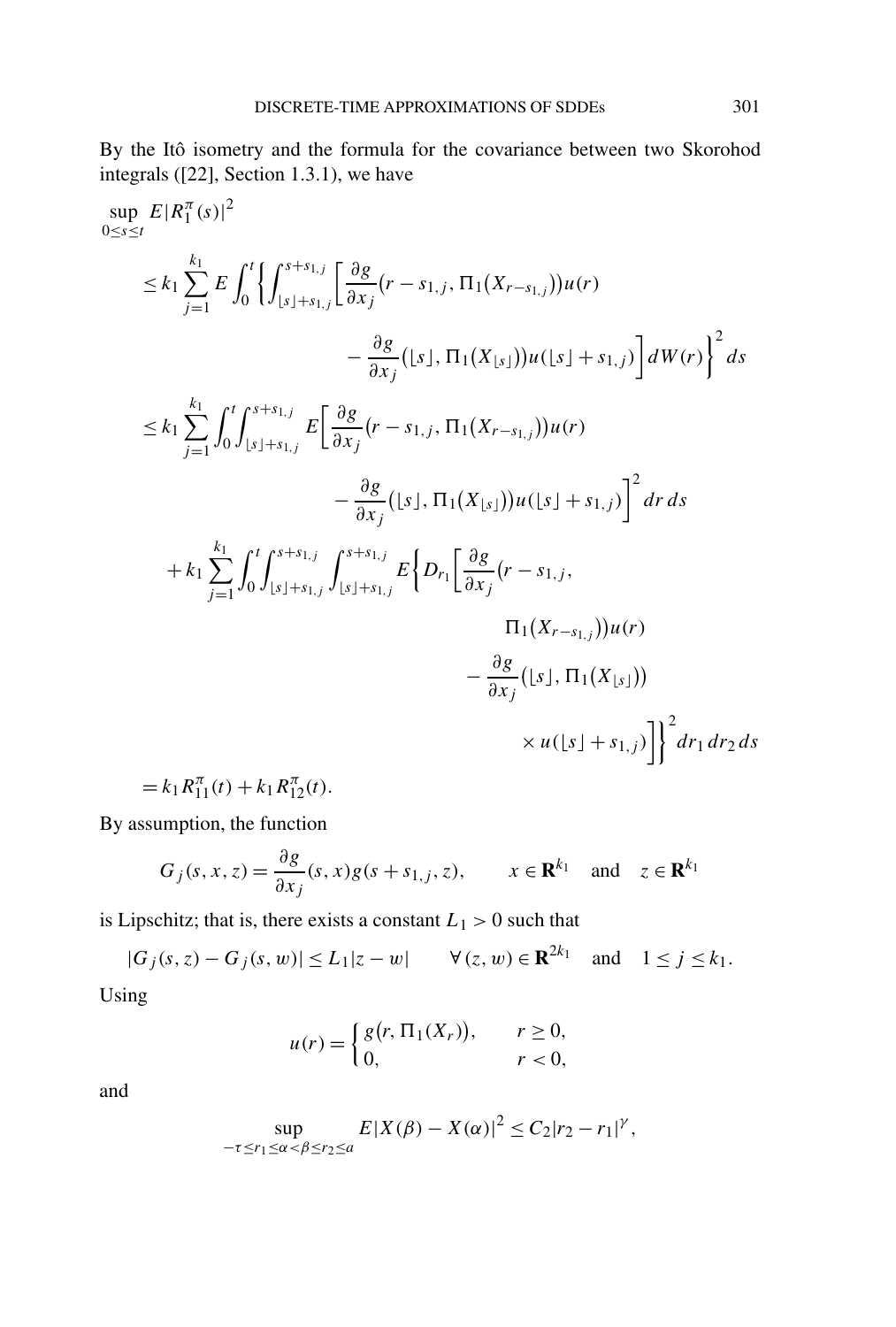it follows that

$$
R_{11}^{\pi}(t) \leq \sum_{j=1}^{k_1} \int_0^t \int_{\lfloor s \rfloor + s_{1,j}}^{s+s_{1,j}} E\Big[G_j(r - s_{1,j}, \Pi_1(X_{r-s_{1,j}}), \Pi_1(X_r)) - G_j(\lfloor s \rfloor, \Pi_1(X_{\lfloor s \rfloor}), \Pi_1(X_{\lfloor s \rfloor + s_{1,j}})) \Big]^2
$$
  

$$
\times I_{\{\lfloor s \rfloor + s_{1,j} \geq 0\}} dr ds
$$
  

$$
\leq 2k_1 L_1^2 \sum_{j=1}^{k_1} \int_0^t \int_{\lfloor s \rfloor + s_{1,j}}^{s+s_{1,j}} \sup_{-1 \leq r_1 < r_2 \leq a, |r_2 - r_1| \leq |\pi|} E|X(r_2) - X(r_1)|^2 dr ds
$$
  

$$
\leq 2(a+1)k_1^2 L_1^2 C_2 |\pi|^{2\gamma}.
$$

Now for all  $r \ge 0$  and  $1 \le j \le k_1$ ,

$$
D_{s}\left(\frac{\partial g}{\partial x_{j}}(r-s_{1,j}, \Pi_{1}(X_{r-s_{1,j}}))u(r)\right)
$$
  
=  $g(r, \Pi_{1}(X_{r}))\sum_{i=1}^{k_{1}}\frac{\partial^{2} g}{\partial x_{j}\partial x_{i}}(r-s_{1,j}, \Pi_{1}(X_{r-s_{1,j}}))D_{s}X(r-s_{1,j}+s_{1,i})$   
+  $\frac{\partial g}{\partial x_{j}}(r-s_{1,j}, \Pi_{1}(X_{r-s_{1,j}}))\sum_{i=1}^{k_{1}}\frac{\partial g}{\partial x_{i}}(r, \Pi_{1}(X_{r}))D_{s}X(r+s_{1,i}).$ 

By Proposition 3.1, there exists a constant  $C_3 > 0$  such that

$$
\sup_{0\leq r\leq a} E\bigg(\sup_{0\leq s\leq a} |D_r X(s)|^2\bigg) \leq C_3.
$$

By (1.8), (1.10) and boundedness of the spatial derivatives of *g*, there exists a constant  $C_4 > 0$  such that

$$
\sup_{0\leq r\leq a}\sup_{0\leq s\leq a}E\bigg(\bigg|D_s\bigg(\frac{\partial g}{\partial x_j}(r-s_{1,j},\Pi_1(X_{r-s_{1,j}}))u(r)\bigg)\bigg|^2\bigg)\leq 2C_4k_1^2.
$$

Therefore

$$
R_{12}^{\pi}(t) \le k_1 \sum_{j=1}^{k_1} \int_0^t \int_{\lfloor s \rfloor + s_{1,j}}^{s+s_{1,j}} \int_{\lfloor s \rfloor + s_{1,j}}^{s+s_{1,j}} 4C_4 k_1^2 dr_1 dr_2 ds
$$
  
 
$$
\le 4(a+1)C_4 k_1^4 |\pi|^2.
$$

Hence there is a constant  $C_5 > 0$  such that

(5.16) 
$$
\sup_{0 \le s \le t} E|R_1^{\pi}(s)|^2 \le C_5 |\pi|^{2\gamma}.
$$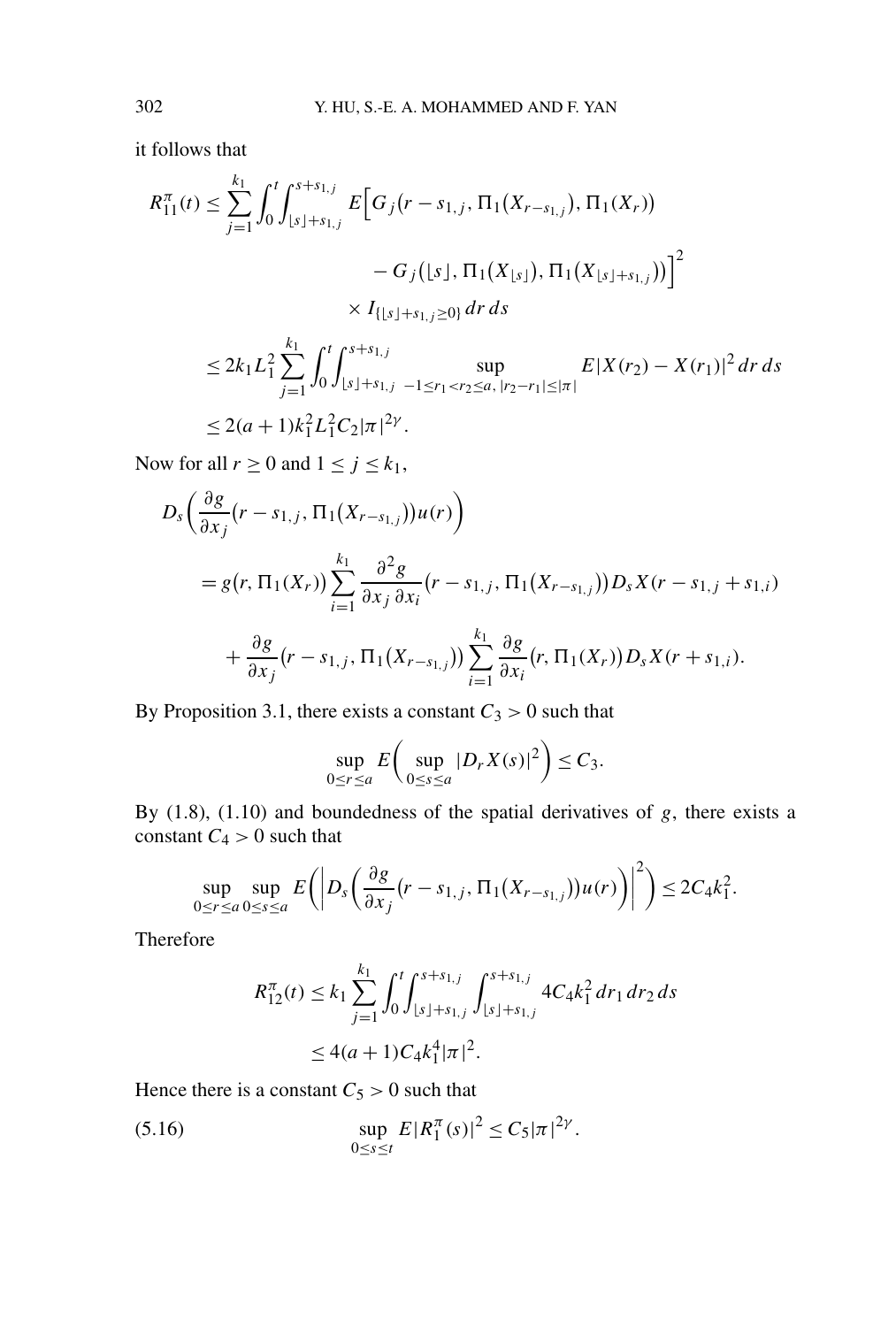Applying Fubini's theorem, we can rewrite  $R_3^{\pi}(t)$  as

$$
R_3^{\pi}(t) = \sum_{i=1}^{n_t} \sum_{j=1}^{k_2} \int_{t_{i-1}}^{t_i} \int_{t_{i-1}+s_{2,j}}^{s+s_{2,j}} \frac{\partial h}{\partial x_j} (r - s_{2,j}, \Pi_2(X_{r-s_{2,j}})) u(r) dW(r) ds + \sum_{j=1}^{k_2} \int_{t_{n_t}}^{t} \int_{t_{n_t}+s_{2,1}}^{s+s_{2,j}} \frac{\partial h}{\partial x_j} (r - s_{2,j}, \Pi_2(X_{r-s_{2,j}})) u(r) dW(r) ds.
$$

So we have

$$
R_{3}^{\pi}(t) = \sum_{i=1}^{n_{t}} \sum_{j=1}^{k_{2}} \int_{t_{i-1}+s_{2,j}}^{t_{i}+s_{2,j}} \int_{r-s_{2,j}}^{t_{i}} \frac{\partial h}{\partial x_{j}}(r-s_{2,j}, \Pi_{2}(X_{r-s_{2,j}}))u(r) ds dW(r)
$$
  
+ 
$$
\sum_{j=1}^{k_{2}} \int_{t_{n_{t}}+s_{2,j}}^{t+s_{2,j}} \int_{r-s_{2,j}}^{t} \frac{\partial h}{\partial x_{j}}(r-s_{2,j}, \Pi_{2}(X_{r-s_{2,j}}))u(r) ds dW(r)
$$
  
= 
$$
\sum_{i=1}^{n_{t}} \sum_{j=1}^{k_{2}} \int_{t_{i-1}+s_{2,j}}^{t_{i}+s_{2,j}} (t_{i}+s_{2,j}-r) \frac{\partial h}{\partial x_{j}}(r-s_{2,j}, \Pi_{2}(X_{r-s_{2,j}}))u(r) dW(r)
$$
  
+ 
$$
\sum_{j=1}^{k_{2}} \int_{t_{n_{t}}+s_{2,j}}^{t+s_{2,j}} (t+s_{2,j}-r) \frac{\partial h}{\partial x_{j}}(r-s_{2,j}, \Pi_{2}(X_{r-s_{2,j}}))u(r) dW(r)
$$
  
= 
$$
\sum_{j=1}^{k_{2}} \int_{s_{2,j}}^{t+s_{2,j}} ([r-s_{2,j}] + s_{2,j}-r) \frac{\partial h}{\partial x_{j}}(r-s_{2,j}, \Pi_{2}(X_{r-s_{2,j}}))u(r) dW(r).
$$

Applying the formula for covariance between two Skorohod integrals ([22], Section 1.3.1) and Proposition 3.1, we can show that there exists a constant  $C_6 > 0$ such that

(5.17) 
$$
\sup_{0 \le s \le t} E|R_3^{\pi}(s)|^2 \le C_6 |\pi|^2.
$$

Similarly, by Lemma 5.1, we can easily show that there exist  $C_7 > 0$  such that

(5.18)  
\n
$$
\sup_{0 \le s \le t} E|R_2^{\pi}(s)|^2 \le C_7 |\pi|^2,
$$
\n
$$
\sup_{0 \le s \le t} E|R_4^{\pi}(s)|^2 \le C_7 |\pi|^2,
$$
\n
$$
\sup_{0 \le s \le t} E|R_5^{\pi}(s)|^2 \le C_7 |\pi|^2.
$$

By arguments similar to the ones used in the proof of Theorem 3.4 in [15], we obtain the following inequality:

(5.19) 
$$
\sup_{0 \le u \le t} E|I^{\pi}(u)|^2 \le C_1 \int_0^t \sup_{-\tau \le u \le s} E(|Z^{\pi}(u)|^2) ds
$$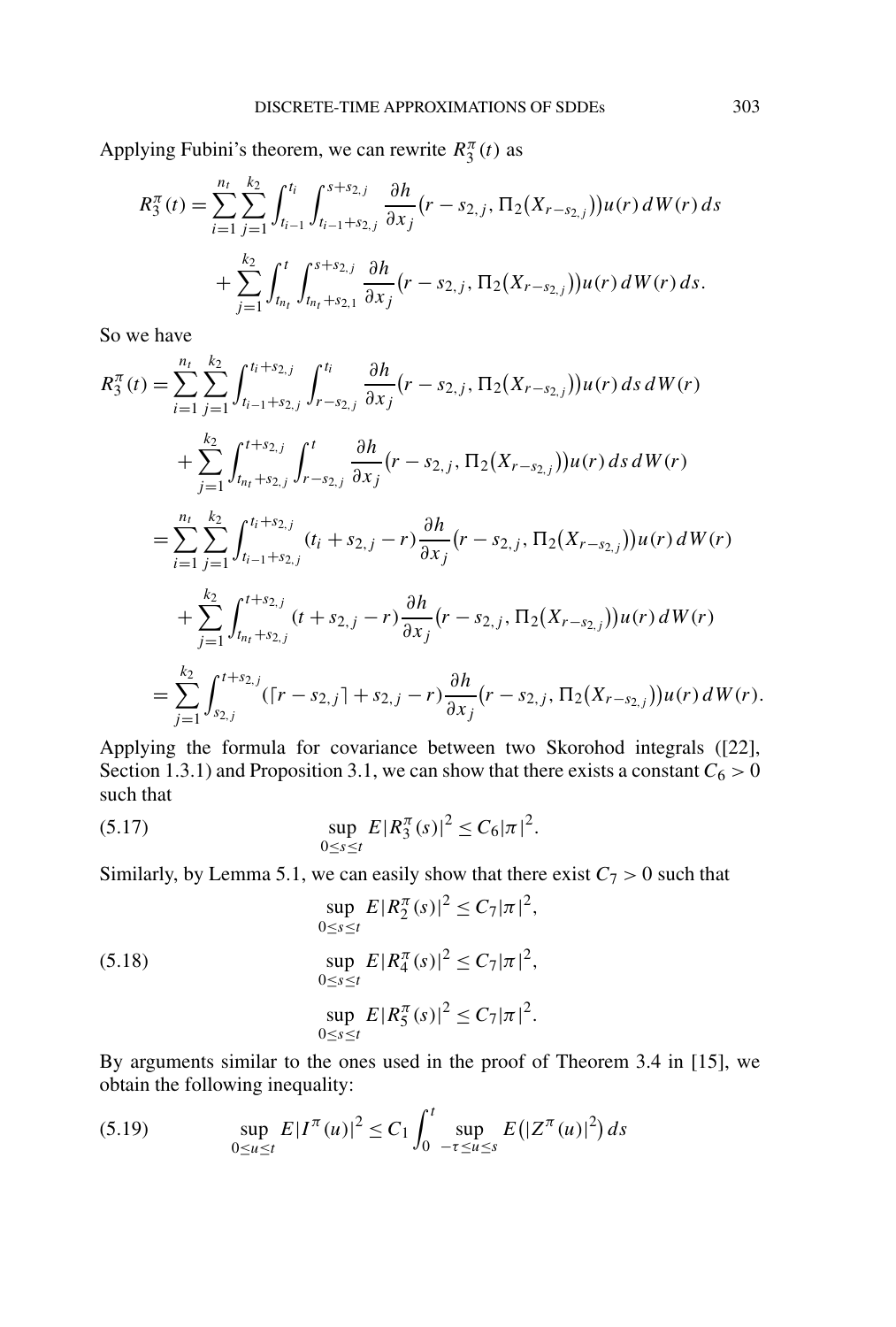for some constant  $C_1 > 0$ . From (5.16)–(5.19), there exist  $C_8 > 0$  and  $C_9 > 0$  such that

$$
(5.20) \quad \sup_{0 \le u \le t} E|Z^{\pi}(u)|^2 \le E|Z^{\pi}(0)|^2 + C_8|\pi|^{2\gamma} + C_9 \int_0^t \sup_{-\tau \le u \le s} E|Z^{\pi}(u)|^2 ds.
$$

So

$$
(5.21) \quad \sup_{-\tau \le u \le t} E|Z^{\pi}(u)|^2 \le (2C' + C_8)|\pi|^{2\gamma} + C_9 \int_0^t \sup_{-\tau \le u \le s} E|Z^{\pi}(u)|^2 ds.
$$

By Gronwall's lemma, there exists a constant *C >* 0 such that

$$
E \sup_{-\tau \leq s \leq t} |Z^{\pi}(s)|^2 \leq C |\pi|^{2\gamma}.
$$

REMARKS.

1. Let us consider a particular case when *g* and *h* are of the form

$$
g(s, \Pi_1(X_s)) = \sum_{i=1}^{k_1} a_i(s, X_s(s_{1,i})),
$$

$$
h(s, \Pi_2(X_s)) = \sum_{j=1}^{k_2} b_j(s, X_s(s_{2,j})),
$$

(5.22)

where  $a_i, b_j \in C_b^{1,2}(T \times R)$  for  $1 \le i \le k_1$  and  $1 \le j \le k_2$ . In this case, one may also apply the nonanticipating Itô formula to

$$
a_i(t + s_{1,1}, X(t + s_{1,1})) - a_i(t_0 + s_{1,1}, X(t_0 + s_{1,1})),
$$
  

$$
a_i(t + s_{1,1}, X(t + s_{1,1})) - a_i(t_0 + s_{1,1}, X(t_0 + s_{1,1}))
$$

to prove Theorem 5.2 (cf. [28]).

2. One can allow the initial process  $\eta$  to be a sample continuous semimartingale in the following way. Replace *W* by an extended Brownian motion  $W(t)$ , *t* ≥ −*τ*, with the associated Brownian filtration  $(\mathcal{F}_t)$ <sub>−*τ*≤*t*≤*a*</sub>. Assume that  $\eta(t) \in \mathbb{D}_m^{1,\infty}$  for all  $t \in [-\tau, 0]$ , and  $\eta$  is an  $(\mathcal{F}_t)_{-\tau \leq t \leq 0}$ -continuous semimartingale satisfying

(5.23) 
$$
\sup_{-\tau \le \alpha < \beta \le 0} E|\eta(\beta) - \eta(\alpha)|^2 \le C_2|\beta - \alpha|^{\gamma},
$$

$$
\sup_{-\tau \le s \le 0} E(|Z^{\pi}(s)|^2) \le C'|\pi|^{2\gamma}
$$

for some positive constants  $C_2$  and  $C'$ . The arguments in Section 2 and the proof of Theorem 5.2 may be adapted to include this generalization.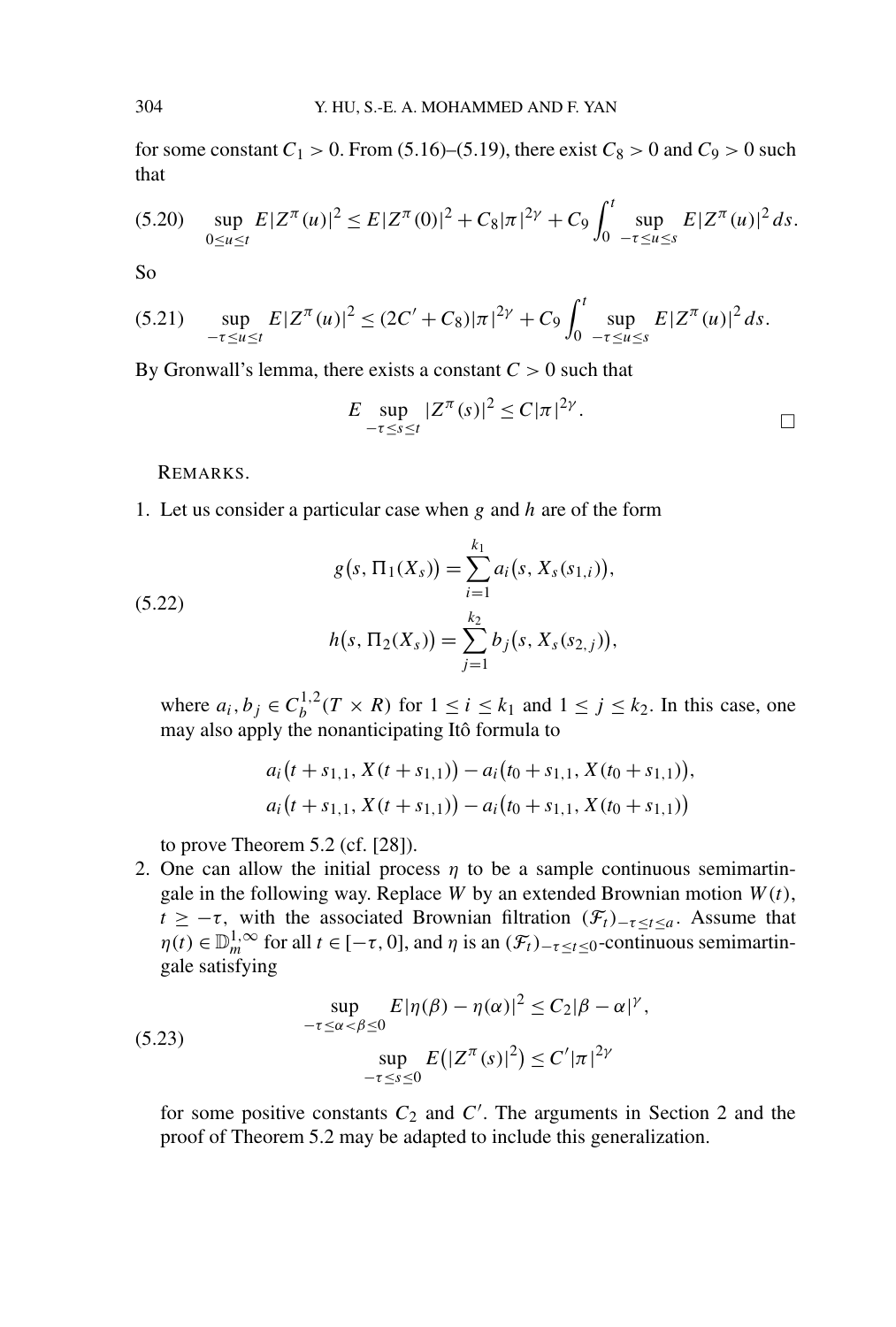We can rewrite the SDDE (1.6) in Stratonovich form, namely, if  $t \ge 0$ ,

(5.24) 
$$
X(t) = \eta(0) + \int_0^t g(s, \Pi_1(X_s)) \circ dW(s) + \int_0^t \left[ h(s, \Pi_2(X_s)) - \frac{1}{2} \frac{\partial g}{\partial x_{k_1}}(s, \Pi_1(X_s)) g(s, \Pi_1(X_s)) \right] ds,
$$

if  $s_{k_1} = 0$ . If  $s_{k_1} < 0$ , then the SDDE is of the same form as (1.6) except the Itô integral is replaced by a Stratonovich integral, that is,

$$
X(t) = \eta(0) + \int_0^t g(s, \Pi_1(X_s)) \circ dW(s) + \int_0^t h(s, \Pi_2(X_s)) ds.
$$

Bell and Mohammed ([5, 6]) derived a similar result in the case of a single delay. From Corollary 2.5, we can obtain the following Stratonovich–Taylor expansion of  $X(t)$  (cf. [28]):

$$
X(t) = X(t_0) + g(t_0, \Pi_1(X_{t_0}))[W(t) - W(t_0)]
$$
  
+  $\bar{h}(t_0, \Pi_2(X_{t_0}))(t - t_0)$   
+  $\sum_{i=1}^{k_1} \frac{\partial g}{\partial x_i}(t_0, \Pi_1(X_{t_0}))u(t_0 + s_{1,i})$   
 $\times \int_{t_0}^t \int_{t_0 + s_{1,i}}^{t_1 + s_{1,i}} \circ dW(t_2) \circ dW(t_1) + \bar{R}(t_0, t),$ 

where

$$
\bar{R}(t_0, t) = \sum_{i=1}^{k_1} \Biggl\{ \int_{t_0}^t \int_{t_0 + s_{1,i}}^{t_1 + s_{1,i}} \Biggl[ \frac{\partial g}{\partial x_i} (t_2 - s_{1,i}, \Pi_1(X_{t_2 - s_{1,i}})) u(t_2) \Biggr] - \frac{\partial g}{\partial x_i} (t_0, \Pi_1(X_{t_0})) u(t_0 + s_{1,i}) \Biggr] \circ dW(t_2) \circ dW(t_1) \Biggr\}
$$
\n(5.26) 
$$
+ \int_{t_0}^t \int_{t_0}^{t_1} \sum_{i=1}^{k_1} \frac{\partial g}{\partial x_i} (t_2, \Pi_1(X_{t_2})) \bar{v}(t_2 + s_{1,i}) dt_2 \circ dW(t_1) + \sum_{i=1}^{k_2} \int_{t_0}^t \int_{t_0 + s_{2,i}}^{t_1 + s_{2,i}} \frac{\partial \bar{h}}{\partial \bar{x}_i} (t_2 - s_{2,i}, \Pi_2(X_{t_2 - s_{2,i}})) u(t_2) \circ dW(t_2) dt_1 + \int_{t_0}^t \int_{t_0}^{t_1} \sum_{i=1}^{k_2} \frac{\partial \bar{h}}{\partial \bar{x}_i} (t_2, \Pi_2(X_{t_2})) \bar{v}(t_2 + s_{2,i}) dt_2 dt_1
$$

and

$$
(5.27) \qquad \bar{h} := h - \frac{1}{2} g_{k_1} g, \qquad \bar{v}(t) := \begin{cases} \bar{h}(t, \Pi_2(X_t)), & 0 \le t \le a, \\ \eta(t), & t < 0. \end{cases}
$$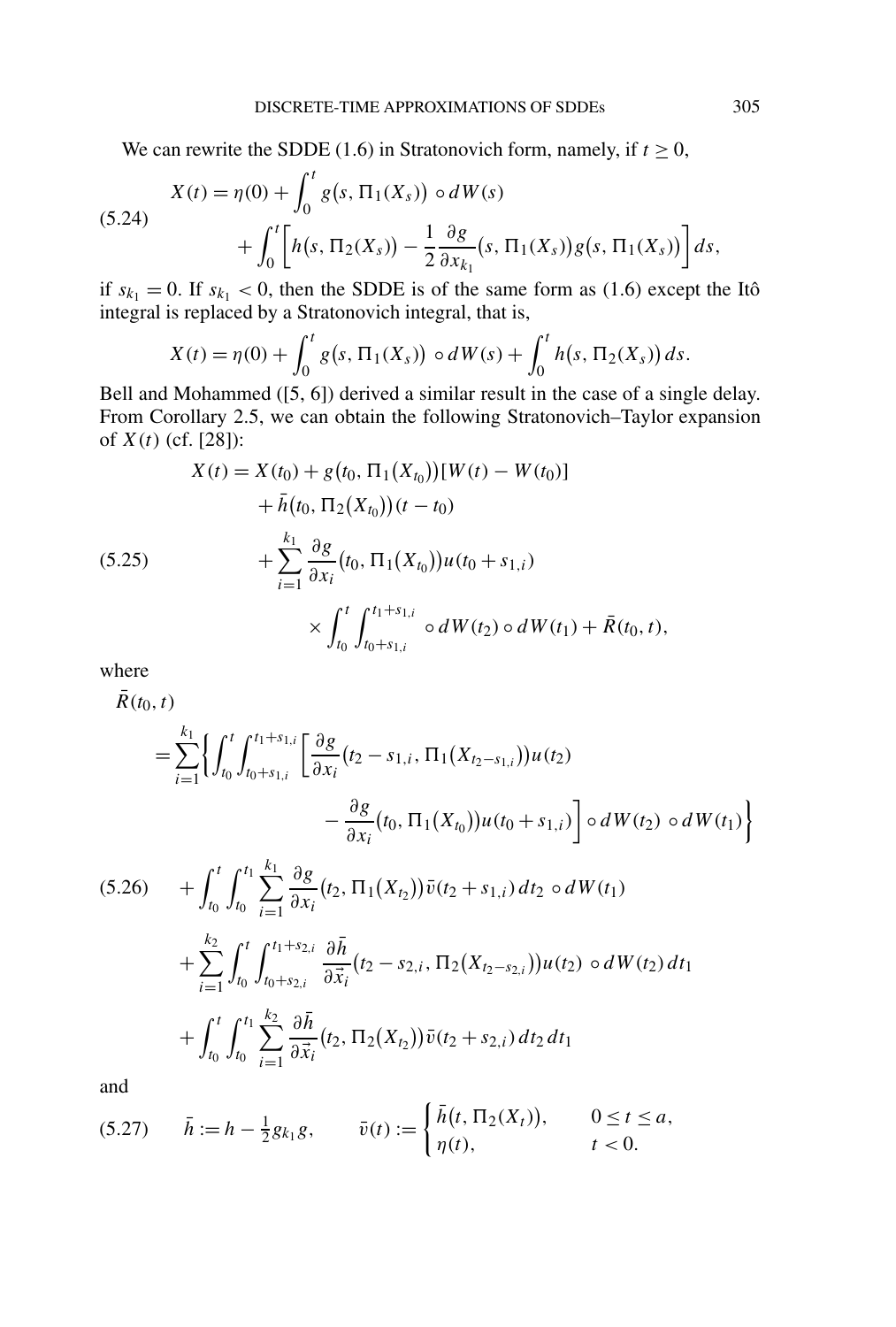One can also derive the Milstein scheme for (5.24) using the Stratonovich– Taylor expansion (5.25) of *X(t)* as follows. Let  $t_k < t \leq t_{k+1}$ . Then

$$
X^{\pi}(t) = X^{\pi}(t_k) + \bar{h}(t_k, \Pi_2(X_{t_k}^{\pi})) (t - t_k)
$$
  
+  $g(t_k, \Pi_1(X_{t_k}^{\pi})) (W(t) - W(t_k))$   
+  $\sum_{i=1}^{k_1} \frac{\partial g}{\partial x_i} (t_k, \Pi_1(X_{t_k}^{\pi})) u^{\pi} (t_k + s_{1,i}) J(t_k + s_{1,i}; t + s_{1,i}; s_{1,i}),$ 

where

$$
u^{\pi}(t) = \begin{cases} g(t, \Pi_1(X_t^{\pi})), & t \ge 0, \\ 0, & -\tau \le t < 0. \end{cases}
$$

5.3. *The multidimensional Milstein scheme.* Write  $h(s, x) = (h^1(s, x), \ldots, h^q(s, x))$  $h^m(s, x)$ <sup>*T*</sup>,  $\vec{x} \in \mathbf{R}^{mk_1}$ ,

$$
\vec{x} = \begin{pmatrix} x_{11}, & \dots, & x_{1k_1} \\ \vdots & \dots & \vdots \\ x_{m1}, & \dots, & x_{mk_1} \end{pmatrix}.
$$

Denote by  $g^{jl}(s, \vec{x})$  the  $(j, l)$  element of the  $m \times d$  matrix  $g(s, \vec{x})$ . To simplify notation, we use below the summation convention on repeated indices. Recall the notations for the partition  $-\tau = t_{-\nu} < \cdots < t_0 = 0 < \cdots < t_n = t$  introduced in Section 2. We formulate the Milstein scheme for the SDDE (1.6) as follows: if  $t_k < t \leq t_{k+1}$ , the *i*th coordinate  $X^i(t)$  of  $X(t) = (X^1(t), ..., X^m(t))^T$  is approximated by

(5.29)  
\n
$$
X^{i,\pi}(t) = X^{i,\pi}(t_k) + h^i(t_k, \Pi_2(X_{t_k}^{\pi})) (t - t_k)
$$
\n
$$
+ g^{ij}(t_k, \Pi_1(X_{t_k}^{\pi})) (W^j(t) - W^j(t_k))
$$
\n
$$
+ \frac{\partial g^{ij}}{\partial x_{i_1 j_1}} (t_k, \Pi_1(X_{t_k}^{\pi})) u^{i_1 j_1, \pi}(t_k + s_{1,j_1})
$$
\n
$$
\times I_{j,j_1}(t_k + s_{1,j_1}, t + s_{1,j_1}; s_{1,j_1}),
$$

where

$$
u^{i_1j_1,\pi}(t) = \begin{cases} g^{i_1j_1}(t, \Pi_1(X_t^{\pi})), & t \ge 0, \\ 0, & -\tau \le t < 0. \end{cases}
$$

As in the SODE case [17, 18] and in view of Lemma 4.2, it is possible to further discretize the double stochastic integral  $I_{j,j_1}(t_k + s_{1,j_1}, t + s_{1,j_1}; s_{1,j_1})$  in (5.29)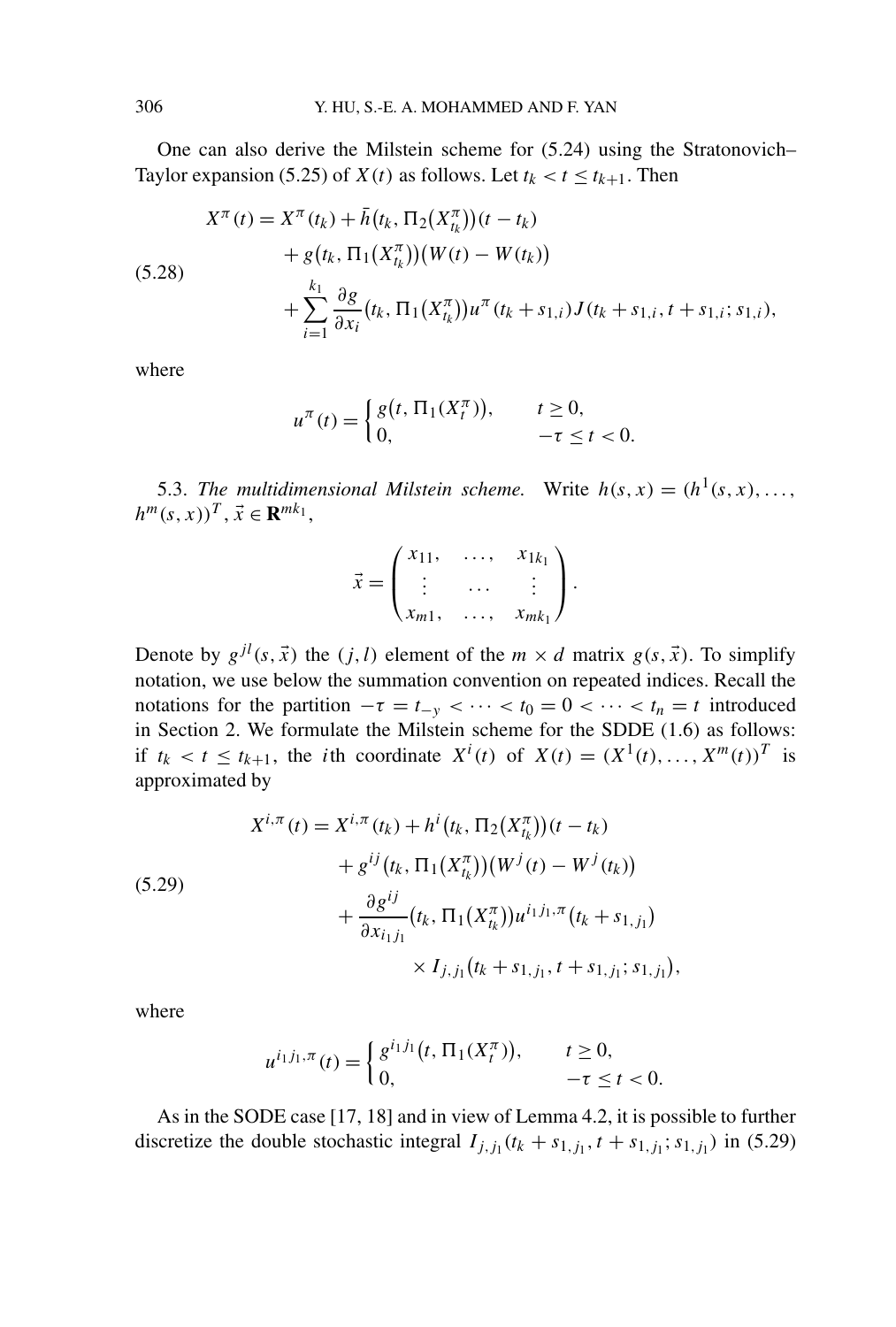to obtain a modified Milstein scheme for the SDDE (1.6) with strong order of convergence 1. More details are given in Appendix B.

REMARK. One may check that Lemma 5.1 and Theorems 5.2 also hold in the multidimensional case. In fact, it is easy to extend these results to the multidimensional case, thanks to the weak differentiability results (Proposition 3.1, Lemma 3.2 and Proposition 3.3) and the results concerning strong approximation of double Stratonovich integrals (Lemmas 4.1 and 4.2).

Unlike the SODE case, it seems very difficult to develop higher-order strong approximation schemes for the SDDE (1.6). One may try to avoid involving the *differential operator D* and the *trace operator*  $\nabla$  in the numerical scheme by attempting to employ multiple Stratonovich integrals instead of multiple Skorohod integrals. The idea is to use Stratonovich–Taylor expansions of the coefficients in the SDDE (1.6) [cf. (5.3) and (5.4)] instead of Itô–Taylor expansions. However, this is difficult, because it is hard to estimate the order of the error via the remainder term. This is because a multiple (anticipating) Stratonovich integral can not be expressed in terms of multiple (nonanticipating) Itô integrals. The Hu– Meyer formula gives the relationship between multiple Stratonovich and Skorohod integrals ([9], Theorem 3.1 (with nondeterministic kernels), [29], Theorem 3.1, and [27], Theorem 3.4 (with deterministic kernels)) (cf. [25, 29] and [27]). However, the formula still involves the differential operator D and the trace operator  $\nabla$ , and hence it is hard to estimate the remainder term.

One may refer to Jolis and Sanz [16], Delgado and Sanz [9], Solé and Utzet [27] and Zakai [29] for multiple Skorohod and multiple Stratonovich integrals.

#### APPENDIX A

The lemma below follows from the independent increments property of Brownian motion. It is needed in the proof of the Itô formula for tame functions (Theorem 2.1).

LEMMA A.1. *Assume that*  $\{\pi_n: 0 = t_0 < t_1 < \cdots < t_n = a\}$  *is a family of partitions of* [0*, a*], *with*  $\lim_{n\to\infty} |\pi_n| = 0$ . Let  $-\tau \leq s_1 \leq s_2 \leq 0$  *and denote*  $by \Delta_{lk}W^i := W^i(t_l + s_k) - W^i(t_{l-1} + s_k), 1 \le i \le d, 1 \le l \le n, k = 1, 2, the$ *increments of Brownian motion*. *Then*

(A.1) 
$$
\lim_{n \to \infty} \sum_{l=1}^{n} \Delta_{l1} W^{i} \Delta_{l2} W^{j} = \begin{cases} a + s_{1}, & \text{if } i = j \text{ and } s_{1} = s_{2}, \\ 0, & \text{otherwise}, \end{cases}
$$

*in*  $L^2(\Omega, \mathbf{R})$ .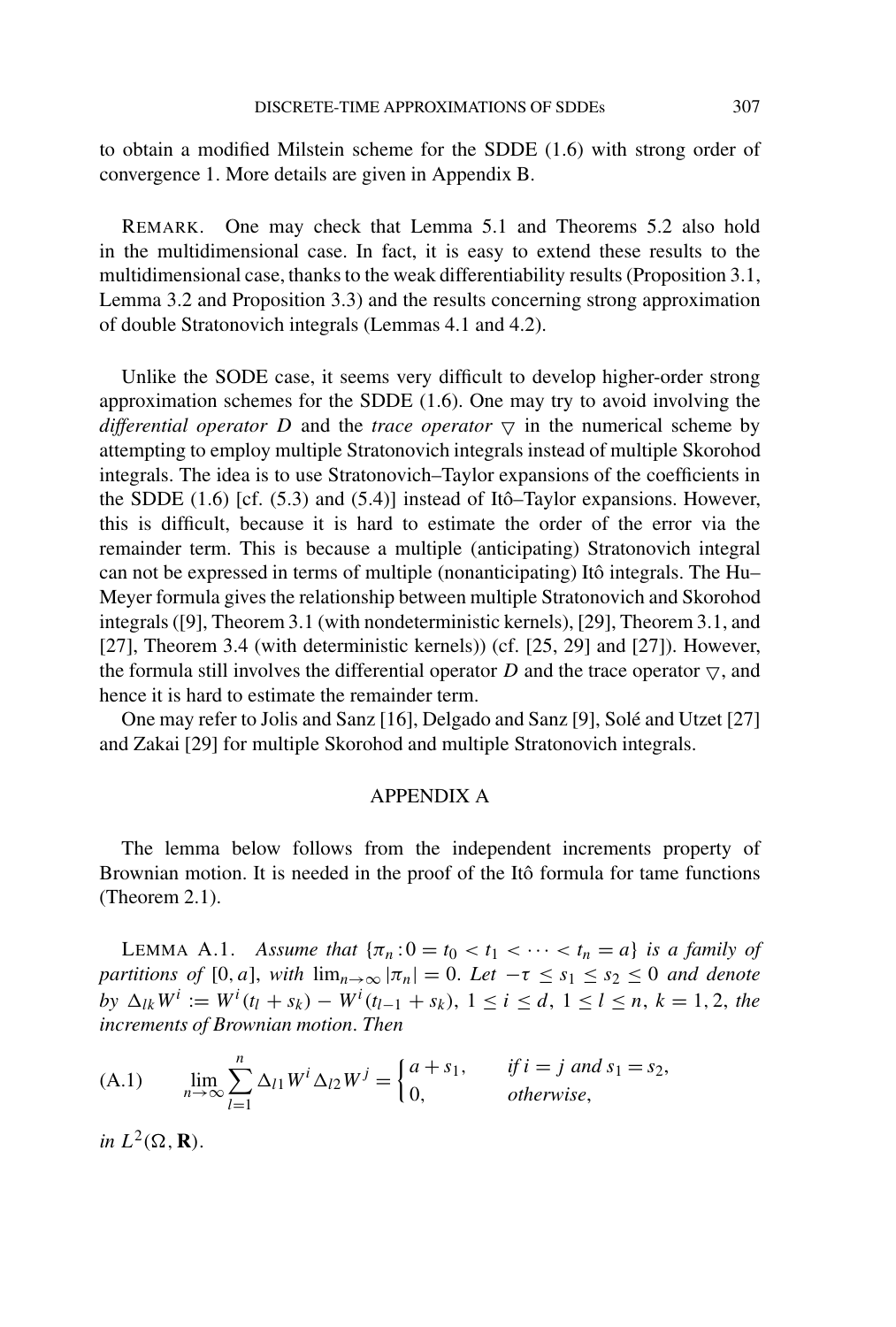PROOF. We only need to consider the cases  $s_1 < s_2$  and  $i = j$ . Now

$$
\left[\sum_{l=1}^{n} \Delta_{l1} W^{i} \Delta_{l2} W^{i}\right]^{2}
$$
  
=
$$
\sum_{l=1}^{n} (\Delta_{l1} W^{i})^{2} (\Delta_{l2} W^{i})^{2} + 2 \sum_{l_{1} < l_{2}} \Delta_{l_{1}1} W^{i} \Delta_{l_{1}2} W^{i} \Delta_{l_{2}1} W^{i} \Delta_{l_{2}2} W^{i}.
$$

If *n* is sufficiently large, then  $|\pi_n| < s_2 - s_1$ . Hence  $\Delta_{l_2} 2^{l_1}$  is independent of  $\Delta_{l_1}$  *W<sup><i>i*</sup></sup>  $\Delta_{l_2}$  *W<sup><i>i*</sup></sub>. Taking expectations in the above equality gives

$$
E\left[\sum_{l=1}^{n} \Delta_{l1} W^{i} \Delta_{l2} W^{i}\right]^{2} \leq \sum_{l=1}^{n} (t_{l} - t_{l-1})^{2} \leq |\pi_{n}| a
$$

for sufficiently large *n*. Note that  $a + s_1$  is the correct limit in (2.6) because of the convention that  $W(t) = 0$  for  $t < 0$ . This completes the proof of the lemma.  $\square$ 

The following lemma extends a result by Nualart and Pardoux ([23], Lemma C1).

LEMMA A.2. *Suppose that*  $x = \{x(t): t \in [0, a]\}$  *is a measurable real-valued process,*  $x(t) = 0$  *if*  $t > a$  *or*  $t < 0$ *, and*  $x \in L^p([0, a], \mathbf{R})$  *a.s.,*  $p > 1$ *. Assume that*  ${\pi_n : 0 = t_0 < t_1 < \cdots < t_n = a}$  *is a family of partitions of* [0*, a*], *with*  $\lim_{n\to\infty} |\pi_n| = 0$ , and  $-\tau \leq s_1, s_2 \leq 0$ . *Then* 

(A.2) 
$$
\lim_{n \to \infty} \sum_{l=1}^{n} \frac{\Delta_{l1} W \Delta_{l2} W}{t_l - t_{l-1}} \int_{t_{l-1} + s_1}^{t_l + s_1} x(s) ds = \begin{cases} \int_0^{a + s_1} x(s) ds, & s_1 = s_2, \\ 0, & s_1 \neq s_2, \end{cases}
$$

*in probability. Moreover, if*  $x \in L^p(\Omega \times [0, a], \mathbf{R})$ *, then the above convergences hold in*  $L^1(\Omega, \mathbf{R})$ .

**PROOF.** It clearly suffices to show that (A.2) holds in  $L^1(\Omega, \mathbf{R})$  whenever  $x \in L^p(\Omega \times [0, a], \mathbf{R})$ . Fix  $m \ge 1$ , define

$$
x^m := \sum_{l=1}^m \frac{I_{(t_{l-1}+s_1,t_l+s_1]}}{t_l-t_{l-1}} \int_{t_{l-1}+s_1}^{t_l+s_1} x(s) \, ds.
$$

For  $n \geq 1$ , define

$$
\alpha_n(x) := \sum_{l=1}^n \frac{\Delta_{l1} W \Delta_{l2} W}{t_l - t_{l-1}} \int_{t_{l-1}+s_1}^{t_l+s_1} x(s) ds.
$$

Define  $\alpha_n(X_m)$  similarly. It follows from Hölder's inequality that if  $1/p+1/q=1$ , then

(A.3) 
$$
E|\alpha_n(x)| \leq \left\{ E \sum_{l=1}^n \frac{|\Delta_{l1} W \Delta_{l2} W|^q}{(t_l - t_{l-1})^{q-1}} \right\}^{1/q} \left\{ E \sum_{l=1}^n \frac{(\int_{t_{l-1}+s_1}^{t_l+s_1} |x(s)| ds)^p}{(t_l - t_{l-1})^{p/q}} \right\}^{1/p},
$$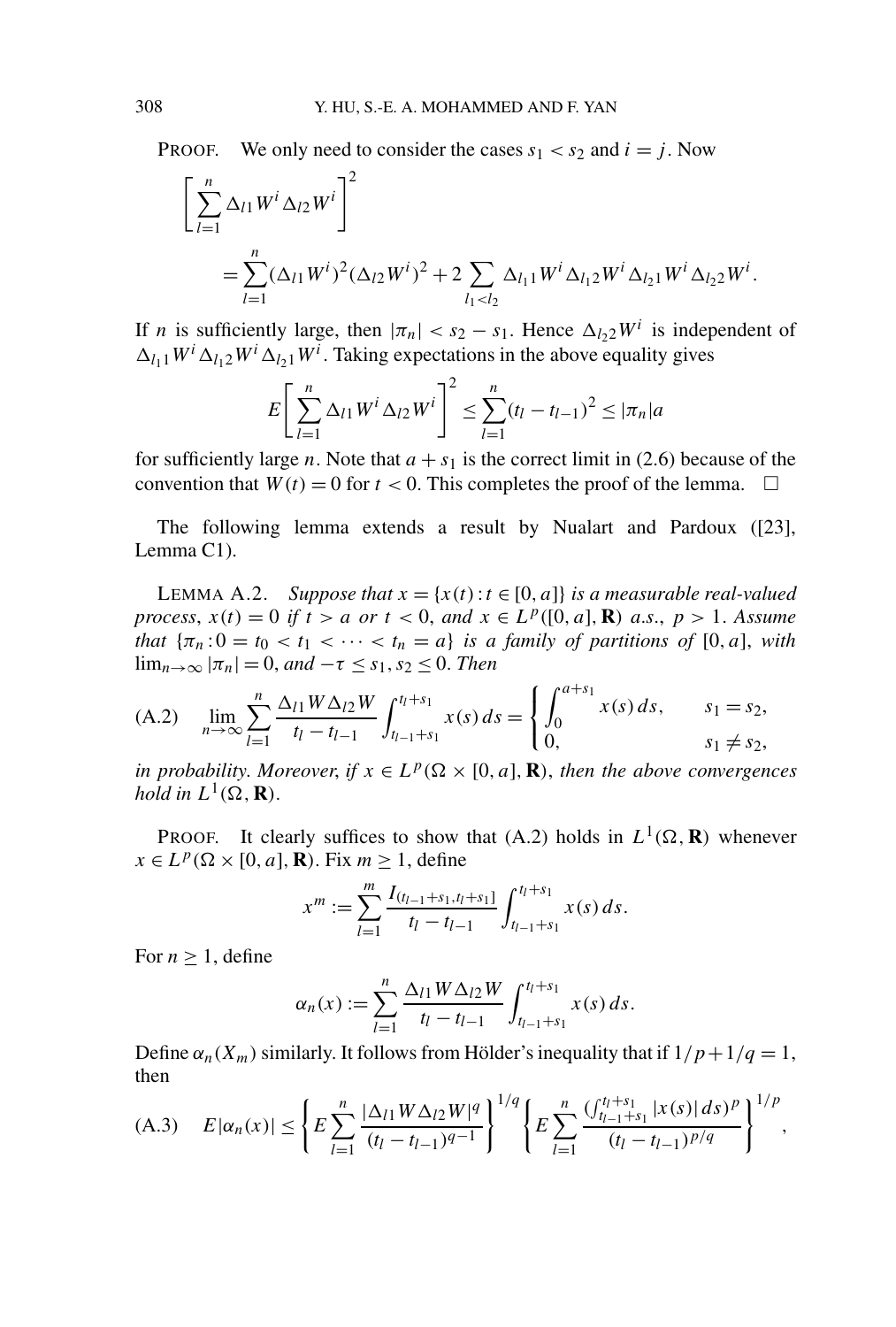that is

$$
\|\alpha_n(x)\|_{L^1(\Omega)} \le C_p \|x\|_{L^p(\Omega \times [0,a+s_1])} \le C_p \|x\|_{L^p(\Omega \times [0,a])}.
$$

Therefore,

$$
E\left|\alpha_n(x) - \int_0^{a+s_1} x(s) ds\right|
$$
  
(A.4) 
$$
\leq E|\alpha_n(x - x^m)| + E\left|\alpha_n(x^m) - \int_0^{a+s_1} x(s) ds\right|
$$

$$
\leq E\left|\alpha_n(x^m) - \int_0^{a+s_1} x(s) ds\right| + C_p ||x - x^m||_{L^p(\Omega \times [0, a+s_1])},
$$

since

$$
\alpha_n(x^m) = \sum_{i=1}^m \left\{ \sum_{(t_{l-1}, t_l] \subseteq (t_{i-1}, t_l], 1 \le l \le n} \int_{t_{i-1}+s_1}^{t_i+s_1} \frac{I_{(t_{i-1}+s_1,t_i+s_1]}(t)}{t_l - t_{l-1}} dt \, \Delta_{l1} W \Delta_{l2} W \right\}
$$

$$
\times \frac{1}{t_i - t_{i-1}} \int_{t_{i-1}+s_1}^{t_i+s_1} x(s) \, ds
$$

$$
= \sum_{i=1}^m \left\{ \sum_{(t_{l-1}, t_l] \subseteq (t_{i-1}, t_l], 1 \le l \le n} \Delta_{l1} W \Delta_{l2} W \right\} \frac{1}{t_i - t_{i-1}} \int_{t_{i-1}+s_1}^{t_i+s_1} x(s) \, ds.
$$

Let  $k_m$  be the index such that  $t_{k_m-1} + s_1 < 0 \le t_{k_m} + s_1$ . If  $s_1 = s_2$ , then by Lemma A.1, the following limit exists in probability:

$$
\lim_{n \to \infty} \alpha_n(x^m) = \sum_{i=1}^m \left[ (t_i + s_1) \wedge 0 - (t_{i-1} + s_1) \vee 0 \right] \frac{1}{t_i - t_{i-1}} \int_{t_{i-1} + s_1}^{t_i + s_1} x(s) ds
$$
\n
$$
= \sum_{i=k_m+1}^m \int_{t_{i-1} + s_1}^{t_i + s_1} x(s) ds + \frac{t_{k_m} + s_1}{t_{k_m - t_{k_m - 1}}} \int_0^{t_{k_m} + s_1} x(s) ds
$$
\n
$$
= \int_0^{a + s_1} x(s) ds + \frac{t_{k_m} + s_1}{t_{k_m - t_{k_m - 1}}} \int_0^{t_{k_m} + s_1} x(s) ds.
$$

Equivalently,

$$
\alpha_n(x^m) - \int_0^{a+s_1} x(s) \, ds - \frac{t_{k_m} + s_1}{t_{k_m - t_{k_m - 1}}} \int_0^{t_{k_m} + s_1} x(s) \, ds \to 0
$$

as  $n \to \infty$  in probability.

A slight modification in the proof of (A.3) yields the estimate

$$
\|\alpha_n(x^m)\|_{L^{p'}(\Omega)} \leq C(p, p')\|x^m\|_{L^p(\Omega \times [0, a+s_1])},
$$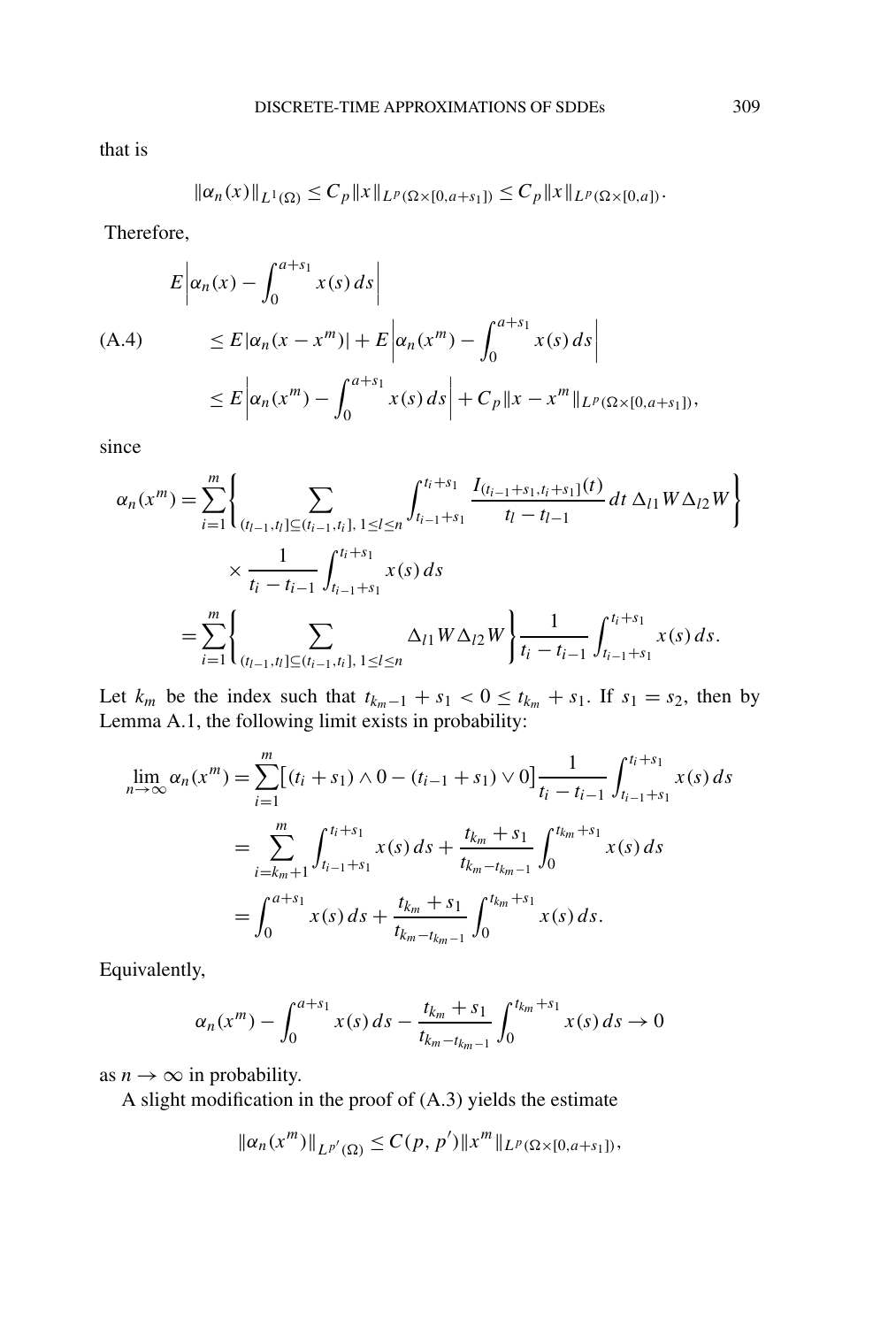for all  $p' \in (1, p)$ . Therefore, the family  $\{\alpha_n(x^m): n \geq 1\}$  is uniformly integrable. From (A.4) we have

$$
\lim_{n \to \infty} E \left| \alpha_n(x) - \int_0^{a+s_1} x(s) \, ds \right|
$$
\n
$$
\leq E \left| \frac{t_{k_m} + s_1}{t_{k_m - t_{k_m - 1}}} \int_0^{t_{k_m} + s_1} x(s) \, ds \right| + C_p \|x - x^m\|_{L^p(\Omega \times [0, a + s_1])}
$$
\n
$$
\leq E \int_0^{t_{k_m} + s_1} |x(s)| \, ds + C_p \|x - x^m\|_{L^p(\Omega \times [0, a + s_1])}.
$$

Clearly,  $x^m \to x$  in  $L^p(\Omega \times [0, a + s_1], \mathbf{R})$  and  $E \int_0^{t_{k_m} + s_1} |x(s)| ds \to 0$  as  $m \rightarrow \infty$ . So

$$
\lim_{n \to \infty} E \left| \alpha_n(x^m) - \int_0^{a+s_1} x(s) \, ds \right| = 0.
$$

Now consider the case  $s_1 \neq s_2$ . Since

$$
E|\alpha_n(x)| \le E|\alpha_n(x^m)| + E|\alpha_n(x - x^m)|
$$
  
\n
$$
\le E|\alpha_n(x^m)| + C_p ||x - x^m||_{L^p(\Omega \times [0, a + s_1])},
$$

a similar argument gives  $\lim_{n\to\infty} E|\alpha_n(x)| = 0$ .  $\Box$ 

The following useful result is due to Föllmer [10], and Nualart and Pardoux ([23], Lemma C.2).

LEMMA A.3. Let  $x^i(t)$ ,  $0 \le t \le a$ ,  $i = 1, 2$ , *be two-continuous processes*, *and*  $\{\pi_n: 0 = t_0 < t_1 < \cdots < t_n = a\}$  *a family of partitions of* [0*, a*], *with*  $\lim_{n\to\infty} |\pi_n| = 0$ . For each *n* and  $l = 1, \ldots, n$ , let  $x_{t_l,n}^i$  denote  $x^i(t_l)$ . Assume that

(A.5) 
$$
\sum_{l=1}^{n} (x_{t_l,n}^i - x_{t_{l-1},n}^i)(x_{t_l,n}^j - x_{t_{l-1},n}^j) \to \int_0^a a^{ij}(s) ds
$$

*in probability as*  $n \to \infty$ *, where*  $\{a^{ij}(t): 0 \le t \le a$ ; *i*, *j* = 1, 2} *are measurable processes such that a*.*s*.

(A.6) 
$$
\int_0^a |a^{ij}(s)| ds < \infty, \qquad i, j = 1, 2.
$$

*Let*  $\{Y(t): 0 \le t \le a\}$  *be a continuous process, and*  $\{Y^n(t): 0 \le t \le a\}_{n=1}^{\infty}$  *be measurable processes which converge a.s. to*  ${Y(t)}$  *as*  $n \rightarrow \infty$ *, uniformly with respect to*  $t \in [0, a]$ *. Then* 

(A.7) 
$$
\sum_{l=1}^{n} Y^{n}(t_{l-1})(x_{t_{l},n}^{i} - x_{t_{l-1},n}^{i})(x_{t_{l},n}^{j} - x_{t_{l-1},n}^{j}) \rightarrow \int_{0}^{a} a^{ij}(s)Y(s) ds
$$

*in probability as*  $n \rightarrow \infty$ , *for*  $i = 1, 2$ .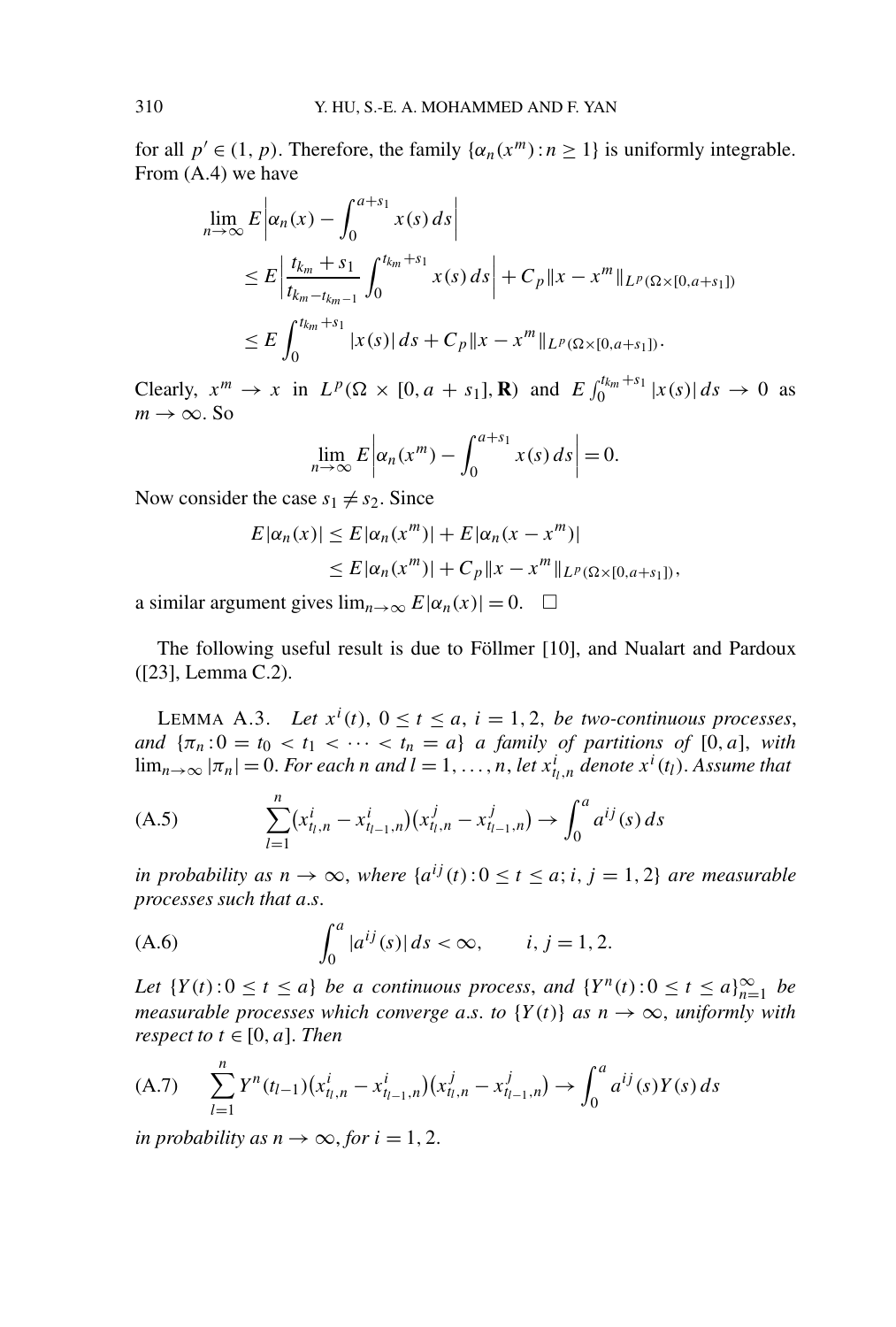#### APPENDIX B

**Simulating a double stochastic integral.** The following scheme is adapted from Kloeden and Platen ([17], page 202, and [18], page 82).

In view of Lemma 4.2, we can use the truncated sums

(B.1) 
$$
J_{i,j}^{p}(0, t; -b) = \frac{1}{2} (W^{i}(t)B^{j}(t)) - \frac{1}{2} (W^{i}(t)a_{0}^{j,b} - B^{j}(t)a_{0}^{i}) + \pi \sum_{n=1}^{p} n(a_{n}^{i}b_{n}^{j,b} - b_{n}^{i}a_{n}^{j,b}), \qquad t \ge 0, p \ge 1
$$

to simulate the double Stratonovich integral

(B.2) 
$$
J_{i,j}(0, t; -b) = \int_b^{t+b} \int_0^{s-b} \circ dW^i(v) \circ dW^j(s).
$$

Consider the Milstein scheme (5.9). Given an error bound  $\delta = O(|\pi|^2)$ , we choose an integer  $p \ge 1$  such that

$$
\frac{1}{p} \leq \delta \wedge \min\{|s_{1,i}| : 1 \leq i \leq k_1\}.
$$

We define for all such integers *p*,

(B.3) 
$$
I^{p}(t_{k} + s_{1,i}, t + s_{1,i}; s_{1,i}) := \begin{cases} J_{ij}^{p}(t_{k} + s_{1,i}, t + s_{1,i}; s_{1,i}), & s_{1,i} < 0, \\ \frac{(W(t) - W(t_{0}))^{2}}{2} - \frac{t - t_{0}}{2}, & s_{1,i} = 0. \end{cases}
$$

By Lemma 4.2, the following modification of the Milstein scheme:

$$
X^{\pi}(t) = X^{\pi}(t_k) + h(t_k, \Pi_2(X_{t_k}^{\pi})) (t - t_k) + g(t_k, \Pi_1(X_{t_k}^{\pi})) (W(t) - W(t_k))
$$
  
(B.4)  

$$
+ \sum_{i=1}^{k_1} \frac{\partial g}{\partial x_i} (t_k, \Pi_1(X_{t_k}^{\pi})) u^{\pi} (t_k + s_{1,i}) I^p (t_k + s_{1,i}; t + s_{1,i}; s_{1,i}),
$$
  

$$
t_k < t \le t_{k+1},
$$

has strong order of convergence 1 (cf. Theorem 5.2).

Suppose that we use the family of partitions:  $\pi$  :  $-1 = t_{-1} < \cdots < t_0 = 0$  $\cdots < t_n = a$ , mesh  $\pi = |\pi|$ , to calculate the solution of the SDDE (1.6) (with  $\tau = 1$ ) by applying the Milstein scheme. There are some issues we need to consider concerning simulating the family

$$
S = \big\{ J(t_{k-1}, t_k; s_{1,i}) : k = 1, \ldots, n, i = 1, \ldots, k_1 \big\}.
$$

If  $k_1 \neq k_2$  or  $i_1 \neq i_2$ , by the Itô isometry, *J*( $t_{k_1-1}, t_{k_1}$ ;  $s_{1,i_1}$ ) and *J*( $t_{k_2-1}, t_{k_2}$ ;  $s_{1,i_2}$ ) are independent. But the family *S* may not be independent. The reason is that they come from the same Brownian motion. We can make *S* independent by choosing appropriate mesh points so that  $t_k + s_{1,i} \in \pi$ , for all  $k \geq 0, 1 \leq i \leq k_1$ ; that is,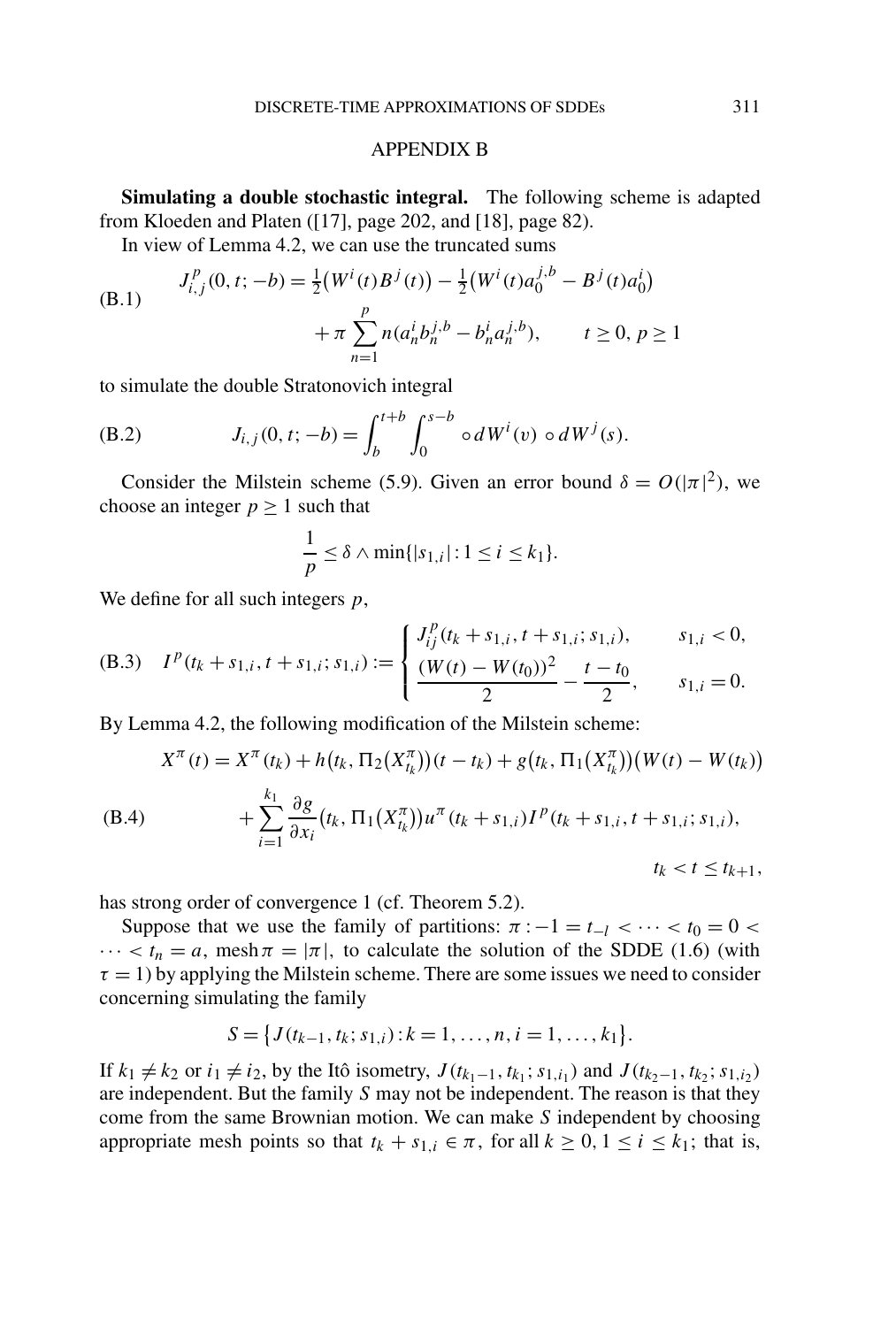$t_k + s_{1,i}$  is also a mesh point. In order to see this, set

(B.5) 
$$
V_k = \{(a_n(t_{k-1}), b_n(t_{k-1})): n = 0, 1, \ldots\},\
$$

where  $a_n(t_{k-1})$  and  $b_n(t_{k-1})$  are defined by (4.6). Then for all  $1 \le i \le k_1$ ,  $1 \leq k \leq n$ , the set

$$
(B.6) \t Vk(s1,i) = \{(an-s1,i(tk-1), bn-s1,i(tk-1)): n = 0, 1, ... \}
$$

belongs to the family  $\{V_k : k = 1, ..., n\}$ , where  $a_n^{-s_{1,i}}(t_{k-1})$  and  $b_n^{-s_{1,i}}(t_{k-1})$ are defined by (4.7). Indeed, similar to the approximation scheme of multiple Stratonovich integrals ([17], (5.8.10) and (5.8.12), [18], (2.3.30) and (2.3.32)), we have the following approximation scheme of  ${J^p(t_{k-1}, t_k; s_{1,i}) : k = 1, ..., n}$ ,  $i = 1, \ldots, k_1$ ,  $p \ge 1$ .

For each  $k = 1, \ldots, n$ , and  $h = 1, \ldots, p$ , with  $p \ge 1$ , we define  $\rho_p$  and independent *N*(0, 1) random variables  $\xi(s)$ ,  $\mu_p(s)$ ,  $\zeta_h(s)$ ,  $\eta_h(s)$ ,  $s \in \{t_0, \ldots, t_{n-1}\}$ , by

$$
\xi(s) = \frac{1}{|\pi|} (W(|\pi| + s) - W(s)),
$$
\n
$$
\zeta_h(s) = \sqrt{\frac{2}{|\pi|}} h \pi a_h(s), \qquad \eta_h(s) = \sqrt{\frac{2}{|\pi|}} h \pi b_h(s),
$$
\n
$$
\rho_p = \frac{1}{12} - \frac{1}{2\pi^2} \sum_{h=1}^p \frac{1}{h^2}, \qquad \mu_p(s) = \frac{1}{\sqrt{|\pi|} \rho_p} \sum_{h=p+1}^\infty a_h(s),
$$
\n
$$
a_0(s) = -\frac{1}{\pi} \sqrt{2|\pi|} \sum_{h=1}^p \frac{1}{h} \zeta_h(s) - 2\sqrt{|\pi|} \rho_p \mu_p(s).
$$

If  $t_{k-1} + s_{1,i} ≥ 0$ , then

$$
J^{p}(t_{k-1} + s_{1,i}, t_{k} + s_{1,i}; s_{1,i})
$$
\n
$$
= \frac{1}{2} |\pi |\xi(t_{k-1} + s_{1,i})\xi(t_{k-1})
$$
\n(B.8)\n
$$
- \frac{1}{2} \sqrt{|\pi|} [\xi(t_{k-1} + s_{1,i}) a_{0}(t_{k-1}) - \xi(t_{k-1}) a_{0}(t_{k-1} + s_{1,i})]
$$
\n
$$
+ \frac{|\pi|}{2\pi} \sum_{h=1}^{p} \frac{1}{h} [\xi_{h}(t_{k-1} + s_{1,i}) \eta_{h}(t_{k-1}) - \zeta_{h}(t_{k-1}) \eta_{h}(t_{k-1} + s_{1,i})].
$$

REMARKS.

1. The space complexity of the Milstein scheme for an SDDE is  $O(ma/|\pi|)$  if we only want to simulate the end point  $X(a)$  (or the end segment  $X_a$ ). The space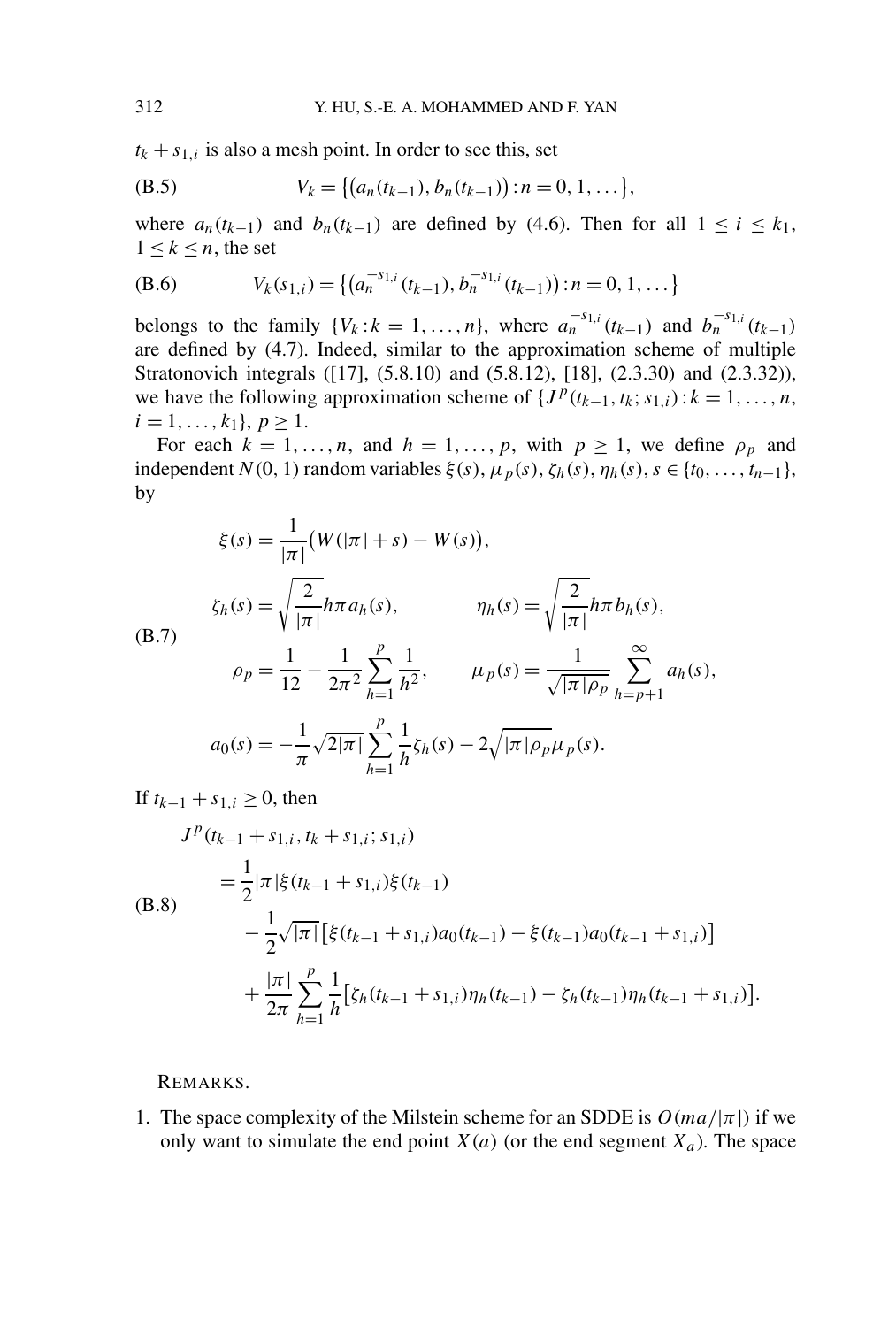complexity of the Milstein scheme for an *m*-dimensional SODE is *O(ma)* if we only want to simulate the end point  $X(a)$ . If we want to simulate the whole path  $\{X(t): t \in [0, a]\}$ , then both schemes have the same space complexity  $O(ma/|\pi|)$ .

- 2. Roughly speaking, the time complexity of the Milstein scheme for a multidimensional SDDE  $(m > 1)$  is *K* times the time complexity of the corresponding scheme for an SODE, where  $K := k_1 + k_2$  is the total number of delays. If  $m = 1$ , we can directly simulate the double stochastic integral in the Milstein scheme using (B.3).
- 3. In view of (B.7) and (B.8), we do not need to simulate the joint law of multivariate normal variables for multidimensional SDDEs and SODEs. If *m* is not very large, simulating the joint law is not a prohibitive task by using Cholesky's decomposition.

**Acknowledgments.** The authors are very grateful to the anonymous referees and to the editors of the *Annals of Probability* for their helpful suggestions and comments on an earlier version of the manuscript.

#### **REFERENCES**

- [1] AHMED, T. A. (1983). Stochastic functional differential equations with discontinuous initial data. M.Sc. thesis, Univ. Khartoum, Sudan.
- [2] ALÒS, E. and NUALART, D. (1998). An extension of Itô's formula for anticipating processes. *J. Theoret. Probab.* **2** 493–514.
- [3] ASCH, J. and POTTHOFF, J. (1991). Itô's lemma without non-anticipatory conditions. *Probab. Theory Related Fields* **88** 17–46.
- [4] BAKER, C. T. H. and BUCKWAR, E. (2000). Numerical analysis of explicit one-step methods for stochastic delay differential equations. *LMS J. Comput. Math.* **3** 315–335 (electronic). Available at www.lms.ac.uk/jcm.
- [5] BELL, D. and MOHAMMED, S.-E. A. (1989). On the solution of stochastic ordinary differential equations via small delays. *Stochastics Stochastics Rep.* **28** 293–299.
- [6] BELL, D. and MOHAMMED, S.-E. A. (1991). The Malliavin calculus and stochastic delay equations. *J. Funct. Anal.* **99** 75–99.
- [7] BERGER, M. and MIZEL, V. J. (1982). An extension of the stochastic integral. *Ann. Probab.* **10** 435–450.
- [8] CAMBANIS, S. and HU, Y. (1996). The exact convergence rate of Euler–Maruyama scheme and application to sample design. *Stochastics Stochastics Rep.* **59** 211–240.
- [9] DELGADO, R. and SANZ, M. (1992). The Hu–Meyer formula for non-deterministic kernels. *Stochastics Stochastics Rep.* **38** 149–158.
- [10] FÖLLMER, H. (1981). Calcul d'Itô sans probabilités. *Seminar en Probability XV. Lecture Notes in Math*. **850** 143–150. Springer, New York.
- [11] GAINES, J. G. and LYONS, T. J. (1994). Random generation of stochastic area integrals. *SIAM J. Appl. Math.* **54** 1132–1146.
- [12] GENTLE, J. (1998). *Random Number Generation and Monte Carlo Methods*. Springer, New York.
- [13] HU, Y. (1996). Strong and weak order of time discretization schemes of stochastic differential equations. *Séminaire de Probabilités XXX*. *Lecture Notes in Math.* **1626** 218–227. Springer, Berlin.